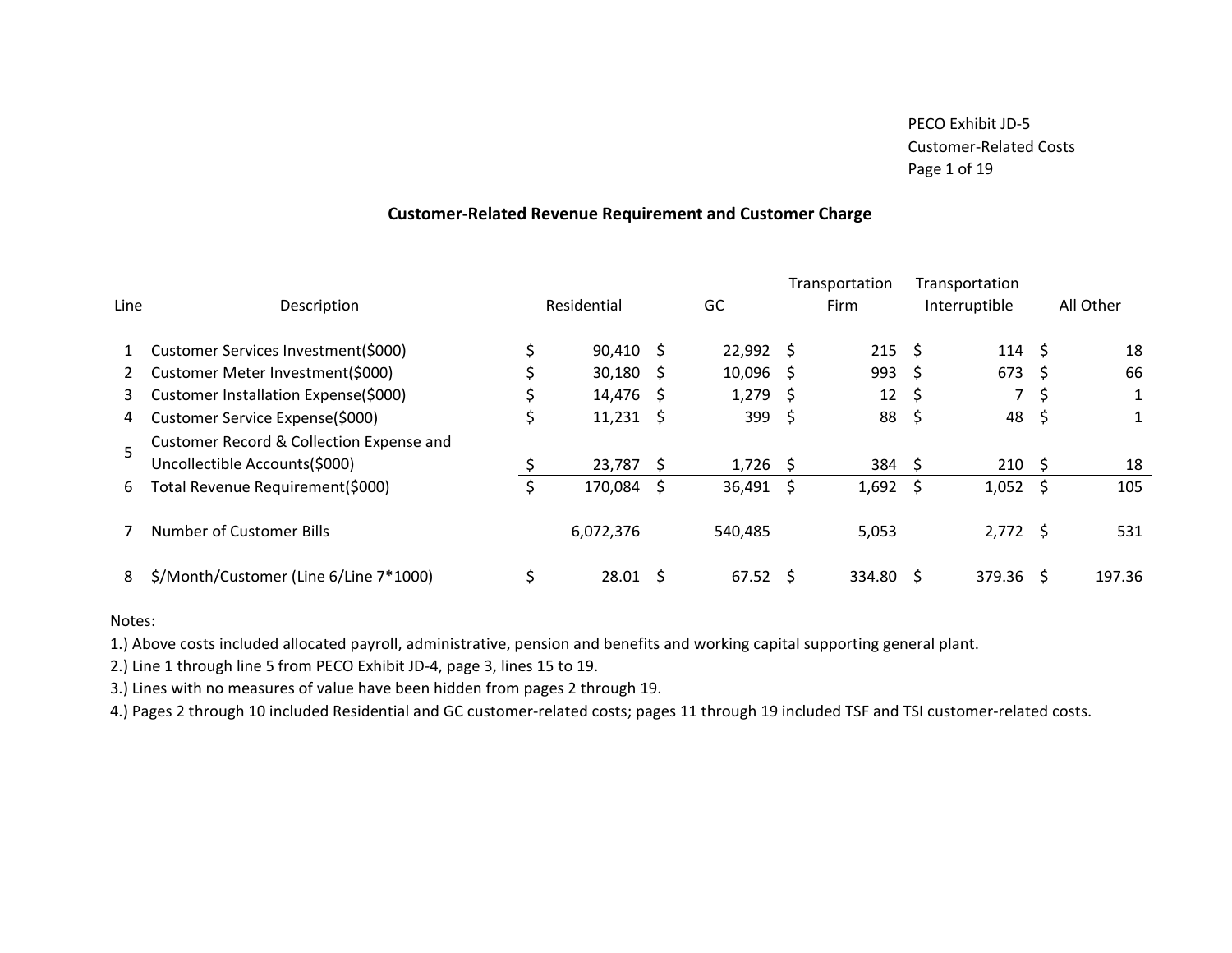PECO GCOS 2022.xlsm CUSTOMER SUMMARY

|             | <b>LINE</b>     |                                                                     |                 |               | <b>RESIDENTIAL CUSTOMER RELATED COSTS</b> |                 |                 |              |                 |               | <b>GC CUSTOMER RELATED COSTS</b> |                         |          |              |
|-------------|-----------------|---------------------------------------------------------------------|-----------------|---------------|-------------------------------------------|-----------------|-----------------|--------------|-----------------|---------------|----------------------------------|-------------------------|----------|--------------|
| SCH NO.     |                 | <b>DESCRIPTION</b>                                                  | <b>SERVICES</b> | <b>METERS</b> | <b>CUSTINSTALL</b>                        | <b>CUSTSERV</b> | <b>CUSTACCT</b> | <b>TOTAL</b> | <b>SERVICES</b> | <b>METERS</b> | CUSTINSTALL CUSTSERV CUSTACCT    |                         |          | <b>TOTAL</b> |
|             |                 | (a)                                                                 | (b)             | (c)           | (d)                                       | (e)             | (f)             | (g)          | (h)             | (i)           | (i)                              | (k)                     | (1)      | (m)          |
| S           |                 | <b>SUMMARY AT PRESENT RATES</b>                                     |                 |               |                                           |                 |                 |              |                 |               |                                  |                         |          |              |
| S           | $\overline{2}$  |                                                                     |                 |               |                                           |                 |                 |              |                 |               |                                  |                         |          |              |
| S           |                 | 3 DEVELOPMENT OF RETURN EXCLUDING PURCHASED GAS                     |                 |               |                                           |                 |                 |              |                 |               |                                  |                         |          |              |
| S           |                 | <b>OPERATING REVENUE</b>                                            |                 |               |                                           |                 |                 |              |                 |               |                                  |                         |          |              |
| S           |                 | Sales of Gas Revenue - Base                                         | 68,126          | 24,544        | 13,769                                    | 11,132          | 23,030          | 140,601      | 19,682          | 8,999         | 1,243                            | 397                     | 1,792    | 32,112       |
| S           | 6               | <b>Other Operating Revenue</b>                                      | 487             | 190           | 181                                       | 59              | 244             | 1.162        | 114             | 58            | 15                               | 2                       | 20       | 208          |
| S           |                 | TOTAL OPERATING REVENUE                                             | 68.614          | 24.734        | 13.951                                    | 11.191          | 23.274          | 141.764      | 19.796          | 9.057         | 1.258                            | 398                     | 1.811    | 32,320       |
| S           | 8               |                                                                     |                 |               |                                           |                 |                 |              |                 |               |                                  |                         |          |              |
| S           |                 | <b>OPERATING EXPENSES</b>                                           |                 |               |                                           |                 |                 |              |                 |               |                                  |                         |          |              |
| S           | 10 <sup>1</sup> | Operation and Maintenance Expense Excl Pur Gas                      | 15.533          | 8.883         | 11.360                                    | 7.618           | 20.327          | 63.722       | 3.885           | 2.955         | 1.003                            | 385                     | 1.921    | 10.149       |
| S           | 11              | Depreciation and Amortization Expense                               | 23.193          | 8.953         | 1.028                                     | 3.349           | 1.235           | 37.758       | 5.971           | 3.034         | 91                               |                         | 118      | 9,218        |
| S           | 12              | Taxes Other Than Income Taxes-General                               | 1.411           | 543           | 524                                       | 70              | 636             | 3,185        | 363             | 184           | 47                               | $\overline{2}$          | 60       | 656          |
| S           | 13              | Taxes Other Than Income Taxes-Distribution GRT                      | $\Omega$        | $\Omega$      | $\Omega$                                  | $\Omega$        | $\overline{0}$  | $\Omega$     | $\Omega$        | $\Omega$      | $\Omega$                         | $\Omega$                | $\Omega$ | $\Omega$     |
| S           | 14              | Income Taxes                                                        | 6,843           | 2,580         | 81                                        | 5               | 123             | 9,632        | 1,293           | 721           | $\overline{2}$                   | (0)                     | 72       | 2,088        |
| S<br>S      | 16              | 15 TOTAL OPERATING EXPENSES                                         | 33,294          | 15,800        | 12.832                                    | 11,033          | 22,075          | 95,034       | 8.926           | 5,452         | 1.139                            | 391                     | 2.027    | 17,935       |
| S           | 17              | <b>OPERATING INCOME (RETURN)</b>                                    | 35,319          | 8.934         | 1,119                                     | 158             | 1,199           | 46.730       | 10,871          | 3,605         | 119                              | $\overline{7}$          | (216)    | 14,385       |
| S           | 18              |                                                                     |                 |               |                                           |                 |                 |              |                 |               |                                  |                         |          |              |
| S           | 19              | DEVELOPMENT OF RATE BASE EXCL PURCHASED GAS                         |                 |               |                                           |                 |                 |              |                 |               |                                  |                         |          |              |
| S           | 20              | <b>Gas Plant in Service</b>                                         | 972,619         | 306.521       | 4.640                                     | 547             | 5,576           | 1,289,903    | 250,404         | 103,864       | 413                              | 17                      | 533      | 355,230      |
| S           | 21              | Less: Accumulated Depreciation                                      | 231,421         | 116,736       | 2.205                                     | 260             | 2,650           | 353,272      | 59,580          | 39,556        | 196                              | 8                       | 253      | 99,593       |
| S           | 22              | Plus: Rate Base Additions Excl Purchased Gas                        | 14,922          | 8,576         | 19,846                                    | 2,834           | 24,162          | 70,339       | 3,911           | 2,936         | 1,770                            | 104                     | 2,308    | 11,029       |
| S           | 23              | Less: Rate Base Deductions                                          | 89.267          | 29,684        | 1.146                                     | 135             | 4.447           | 124.679      | 22.281          | 10,058        | 102                              | $\overline{\mathbf{4}}$ | 6.010    | 38,455       |
| S           | 24              | TOTAL RATE BASE EXCL PURCHASED GAS                                  | 666,853         | 168,677       | 21,134                                    | 2,986           | 22,641          | 882,291      | 172,454         | 57,185        | 1.885                            | 109                     | (3, 422) | 228,211      |
| S           | 25              |                                                                     |                 |               |                                           |                 |                 |              |                 |               |                                  |                         |          |              |
| S           | 26              | RATE OF RETURN EXCL PURCHASED GAS (PRESENT)                         | 5.32%           | 5.32%         | 5.32%                                     | 5.32%           | 5.32%           | 5.30%        | 6.32%           | 6.32%         | 6.32%                            | 6.32%                   | 6.32%    | 6.30%        |
| S           | 27              | INDEX RATE OF RETURN EXCL PURCHASED GAS (PRESENT)                   | 0.96            | 0.94          | 0.99                                      | 0.99            | 1.03            |              | 1.15            | 1.12          | 1.17                             | 1.18                    | 1.22     |              |
| $\mathbb S$ | 28              |                                                                     |                 |               |                                           |                 |                 |              |                 |               |                                  |                         |          |              |
| S           | 40              | TOTAL RATE CASE (DISTRIBUTION PLUS PURCHASED GAS)                   |                 |               |                                           |                 |                 |              |                 |               |                                  |                         |          |              |
| S           | 41              | <b>Total Distribution Sales Revenue at Current Rates</b>            | 68,126          | 24,544        | 13,769                                    | 11,132          | 23,030          | 140.601      | 19,682          | 8,999         | 1.243                            | 397                     | 1,792    | 32,112       |
| S           | 42              | <b>Total Distribution Operating Revenues</b>                        | 68.614          | 24,734        | 13,951                                    | 11,191          | 23,274          | 141.764      | 19,796          | 9,057         | 1,258                            | 398                     | 1,811    | 32,320       |
| S           |                 | 43 Total Distribution Operating Expenses Excl Federal & State Taxes | 40.137          | 18,380        | 12.912                                    | 11.038          | 22.198          | 104.665      | 10,219          | 6.173         | 1.141                            | 391                     | 2.099    | 20,023       |
| S           |                 | 44 Plus: Total Federal & State Taxes                                | 6.843           | 2,580         | 81                                        | 5               | 123             | 9.632        | 1.293           | 721           | $\overline{2}$                   | (0)                     | 72       | 2,088        |
| S           | 45              | Total Operating Income (Return)                                     | 35,319          | 8.934         | 1.119                                     | 158             | 1.199           | 46.730       | 10,871          | 3.605         | 119                              | $\overline{7}$          | (216)    | 14,385       |
| S           | 46              | <b>Total Rate Base</b>                                              | 666.853         | 168,677       | 21.134                                    | 2,986           | 22,641          | 882,291      | 172,454         | 57.185        | 1.885                            | 109                     | (3, 422) | 228,211      |
| S           | 47              |                                                                     |                 |               |                                           |                 |                 |              |                 |               |                                  |                         |          |              |
| S           | 48              | COMPOSITE RATE OF RETURN (PRESENT)                                  | 5.30%           | 5.30%         | 5.30%                                     | 5.30%           | 5.30%           | 5.30%        | 6.30%           | 6.30%         | 6.30%                            | 6.30%                   | 6.30%    | 6.30%        |
| s           |                 | 49 COMPOSITE INDEX RATE OF RETURN (PRESENT)                         | 0.96            | 0.94          | 0.98                                      | 0.99            | 1.03            |              | 1.14            | 1.12          | 1.17                             | 1.18                    | 1.22     |              |
| S           | 50              |                                                                     |                 |               |                                           |                 |                 |              |                 |               |                                  |                         |          |              |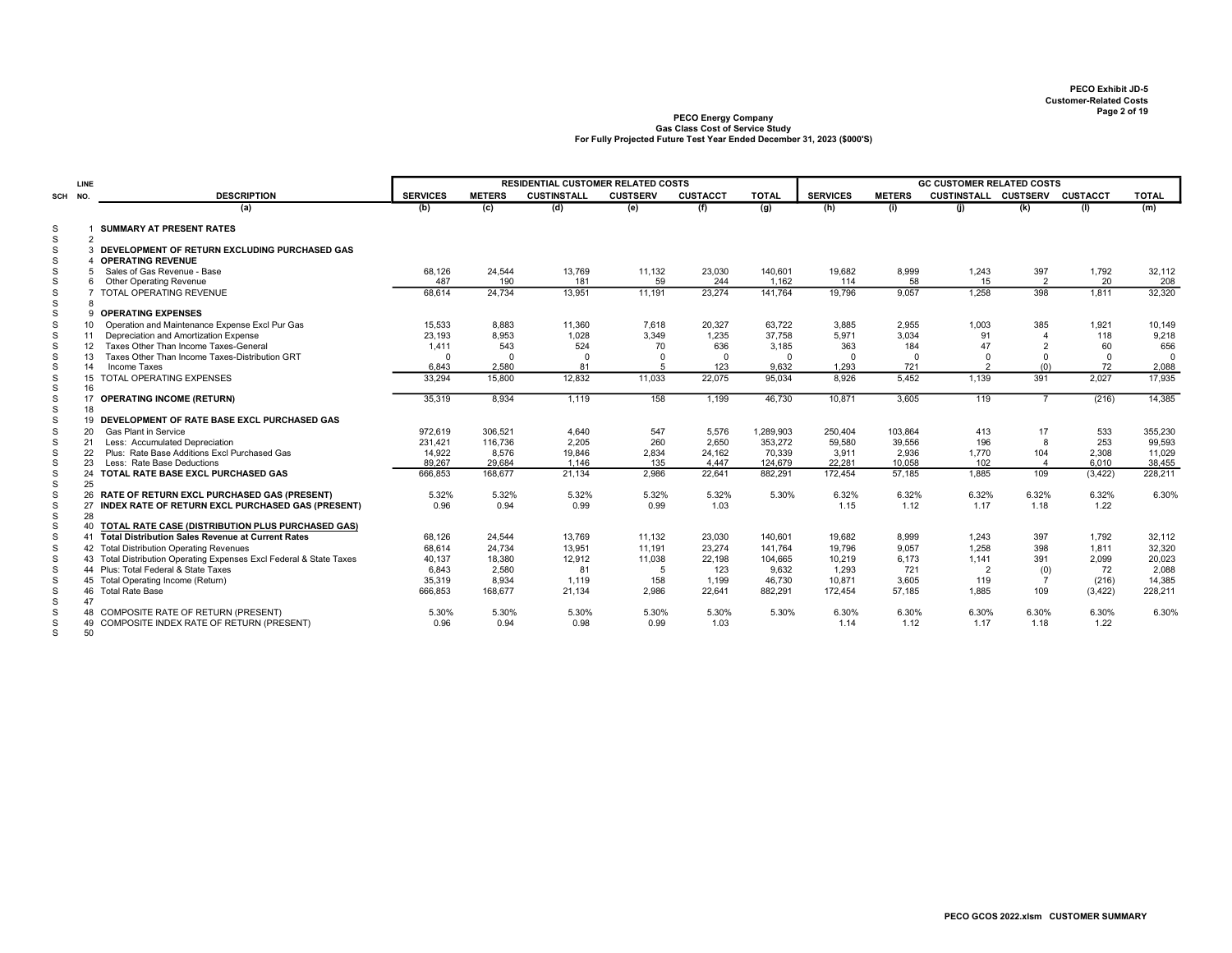|        | LINE     |                                                                  |                 |               | <b>RESIDENTIAL CUSTOMER RELATED COSTS</b> |                 |                 |              |                 |                | <b>GC CUSTOMER RELATED COSTS</b> |                |                |              |
|--------|----------|------------------------------------------------------------------|-----------------|---------------|-------------------------------------------|-----------------|-----------------|--------------|-----------------|----------------|----------------------------------|----------------|----------------|--------------|
| SCH    | NO.      | <b>DESCRIPTION</b>                                               | <b>SERVICES</b> | <b>METERS</b> | <b>CUSTINSTALL</b>                        | <b>CUSTSERV</b> | <b>CUSTACCT</b> | <b>TOTAL</b> | <b>SERVICES</b> | <b>METERS</b>  | CUSTINSTALL CUSTSERV CUSTACCT    |                |                | <b>TOTAL</b> |
|        |          | (a)                                                              | (b)             | (c)           | (d)                                       | (e)             | (f)             | (q)          | (h)             | (i)            | (i)                              | (k)            | (1)            | (m)          |
| S      | 52       | 51 EQUALIZED RETURN AT PROPOSED ROR OF 7.68%                     |                 |               |                                           |                 |                 |              |                 |                |                                  |                |                |              |
| S<br>S | 54       | 53 DEVELOPMENT OF RETURN EXCL PURCHASED GAS (EQUALIZED R.        |                 |               |                                           |                 |                 |              |                 |                |                                  |                |                |              |
| S      |          | 55 Rate Base Excluding Purchased Gas                             | 666,853         | 168,677       | 21,134                                    | 2,986           | 22,641          | 882.291      | 172,454         | 57,185         | 1,885                            | 109            | (3, 422)       | 228,211      |
| S      | 56       | Change in Operating Income (Rate Base * (7.68% - ROR (Present))) | 15,756          | 3.985         | 499                                       | 71              | 535             | 20,846       | 2,340           | 776            | 26                               | $\overline{1}$ | (46)           | 3,096        |
| S      | 57       |                                                                  | $\Omega$        | $\Omega$      | $\Omega$                                  | $\Omega$        | $\mathbf 0$     | $\Omega$     | $\Omega$        | $\Omega$       | $\Omega$                         | $\Omega$       | $\Omega$       | $\Omega$     |
|        | 58       | <b>OPERATING REVENUES</b>                                        |                 |               |                                           |                 |                 |              |                 |                |                                  |                |                |              |
|        | 59       | Change in Revenue (Change in Return * 1.414)                     | 22,283          | 5,636         | 706                                       | 100             | 757             | 29,482       | 3,309           | 1,097          | 36                               | $\overline{2}$ | (66)           | 4,379        |
|        |          | 60 Distribution Base Rate Revenue (Present Rates)                | 68,126          | 24,544        | 13,769                                    | 11,132          | 23,030          | 140,601      | 19,682          | 8,999          | 1,243                            | 397            | 1,792          | 32,112       |
|        | 61<br>62 | Total Dist Base Rate Revenue (Proposed Rate)                     | 90,410          | 30,180        | 14,476                                    | 11,231          | 23,787          | 170,084      | 22,992          | 10,096         | 1.279                            | 399            | 1.726          | 36,491       |
|        |          | 63 Forfeited Discounts Revenues                                  | 44              | 11            | $\overline{1}$                            | $\mathbf 0$     | $\overline{1}$  | 58           | 6               | $\overline{2}$ | $\mathbf 0$                      | $\mathbf 0$    | (0)            | -9           |
|        |          | 64 Other Operating Revenue (Present Rates)                       | 487             | 190           | 181                                       | 59              | 244             | 1,162        | 114             | 58             | 15                               | $\overline{2}$ | $20^{\degree}$ | 208          |
| S<br>S | 66<br>67 | 65 TOTAL OPERATING REVENUES<br><b>OPERATING EXPENSES</b>         | 90.941          | 30,381        | 14.659                                    | 11.291          | 24.032          | 171.304      | 23,112          | 10,156         | 1.294                            | 400            | 1.746          | 36,708       |
|        | 68       | Operation and Maintenance Expense Excl Pur Gas                   | 15,533          | 8.883         | 11,360                                    | 7.618           | 20,327          | 63,722       | 3.885           | 2,955          | 1.003                            | 385            | 1,921          | 10,149       |
|        | 69       | Depreciation and Amortization Expense                            | 23,193          | 8,953         | 1,028                                     | 3,349           | 1,235           | 37,758       | 5,971           | 3,034          | 91                               | $\overline{4}$ | 118            | 9,218        |
|        | 70       | Additional Bad Debt Expense                                      | 73              | 18            | $\overline{2}$                            | $\Omega$        | $\overline{2}$  | 96           | 11              | $\overline{4}$ | $\Omega$                         | $\Omega$       | (0)            | 14           |
|        | 71       | Additional PUC / OTS & SBA Fee Expense                           | 97              | 25            | 3                                         | $\Omega$        | 3               | 128          | 14              | 5              | $\Omega$                         | $\Omega$       | (0)            | 19           |
|        | 72       | Taxes Other Than Income Taxes-General                            | 1.411           | 543           | 524                                       | 70              | 636             | 3.185        | 363             | 184            | 47                               | $\overline{2}$ | 60             | 656          |
|        | 73       | Taxes Other Than Income Taxes-Distribution GRT                   | $\Omega$        | $\Omega$      | $\Omega$                                  | $\Omega$        | $\Omega$        | $\Omega$     | $\Omega$        | $\Omega$       | $\Omega$                         | $\Omega$       | $\Omega$       | $\mathbf{0}$ |
|        |          | 74 TOTAL OPERATING EXPENSES BEFORE TAXES                         | 40,307          | 18,423        | 12,918                                    | 11,038          | 22,204          | 104,890      | 10,244          | 6,181          | 1.141                            | 391            | 2,099          | 20,057       |
|        | 75       | State and Federal Income Taxes @ Effective Tax Rate              | (6, 843)        | (2,580)       | (81)                                      | (5)             | (123)           | (9,632)      | (1,293)         | (721)          | (2)                              | $\mathbf 0$    | (72)           | (2,088)      |
|        | 76       | State and Federal Income Taxes @ Statutory Rates                 | 6.402           | 1.619         | 203                                       | 29              | 217             | 8.470        | 951             | 315            | 10                               | $\overline{1}$ | (19)           | 1,258        |
|        |          | 77 TOTAL OPERATING EXPENSES                                      | 39,866          | 17,462        | 13,040                                    | 11,062          | 22,298          | 103,728      | 9,902           | 5,776          | 1,150                            | 392            | 2,008          | 19,227       |
|        | 78       |                                                                  |                 |               |                                           |                 |                 |              |                 |                |                                  |                |                |              |
| S      | 80       | 79 NET OPERATING INCOME EXCL PURCHASED GAS                       | 51.075          | 12.919        | 1,619                                     | 229             | 1.734           | 67.576       | 13,211          | 4,381          | 144                              | 8              | (262)          | 17,482       |
|        | 81       | BASE RATE SALES EXCL PUR GAS @ EQUALIZED ROR 7.68%               | 90,410          | 30,180        | 14,476                                    | 11,231          | 23,787          | 170,084      | 22,992          | 10,096         | 1,279                            | 399            | 1,726          | 36,491       |
|        | 82       |                                                                  |                 |               |                                           |                 |                 |              |                 |                |                                  |                |                |              |
| S      |          | 83 TOTAL REVENUE EXCL PUR GAS INCREASE/DECREASE                  | 22,327          | 5.648         | 708                                       | 100             | 758             | 29,540       | 3,316           | 1,100          | 36                               | $\overline{2}$ | (66)           | 4,388        |
|        |          | 84 REVENUE INCREASE(DECREASE) TO RETAIL EXCL PUR GAS REVEN       | 32.77%          | 23.01%        | 5.14%                                     | 0.90%           | 3.29%           | 21.01%       | 16.85%          | 12.22%         | 2.92%                            | 0.53%          | $-3.67%$       | 13.66%       |
| S      | 85<br>86 |                                                                  |                 |               |                                           |                 |                 |              |                 |                |                                  |                |                |              |
|        | 132      | TOTAL RATE CASE (DISTRIBUTION PLUS PURCHASED GAS)                |                 |               |                                           |                 |                 |              |                 |                |                                  |                |                |              |
|        | 133      | Total Composite Base Rate Sales Revenue Requirement              | 90.410          | 30.180        | 14,476                                    | 11.231          | 23.787          | 170,084      | 22,992          | 10,096         | 1.279                            | 399            | 1.726          | 36,491       |
| S      | 134      |                                                                  |                 |               |                                           |                 |                 |              |                 |                |                                  |                |                |              |
|        | 135      |                                                                  |                 |               |                                           |                 |                 |              |                 |                |                                  |                |                |              |
|        |          | 136 Total Operating Expense before Income Taxes                  | 40,307          | 18,423        | 12,918                                    | 11,038          | 22,204          | 104,890      | 10,244          | 6,181          | 1,141                            | 391            | 2,099          | 20,057       |
|        | 146      | <b>INUMBER OF CUSTOMER BILLS</b>                                 | 6,072,376       | 6,072,376     | 6,072,376                                 | 6,072,376       | 6,072,376       | 6,072,376    | 540,485         | 540,485        | 540.485                          | 540.485        | 540,485        | 540,485      |
|        | 147      |                                                                  |                 |               |                                           |                 |                 |              |                 |                |                                  |                |                |              |
|        |          | 148 S/MONTH/CUSTOMER                                             | \$14.89         | \$4.97        | \$2.38                                    | \$1.85          | \$3.92          | \$28.01      | \$42.54         | \$18.68        | \$2.37                           | \$0.74         | \$3.19         | \$67.52      |
|        | 149      |                                                                  |                 |               |                                           |                 |                 |              |                 |                |                                  |                |                |              |
|        | 150      |                                                                  |                 |               |                                           |                 |                 |              |                 |                |                                  |                |                |              |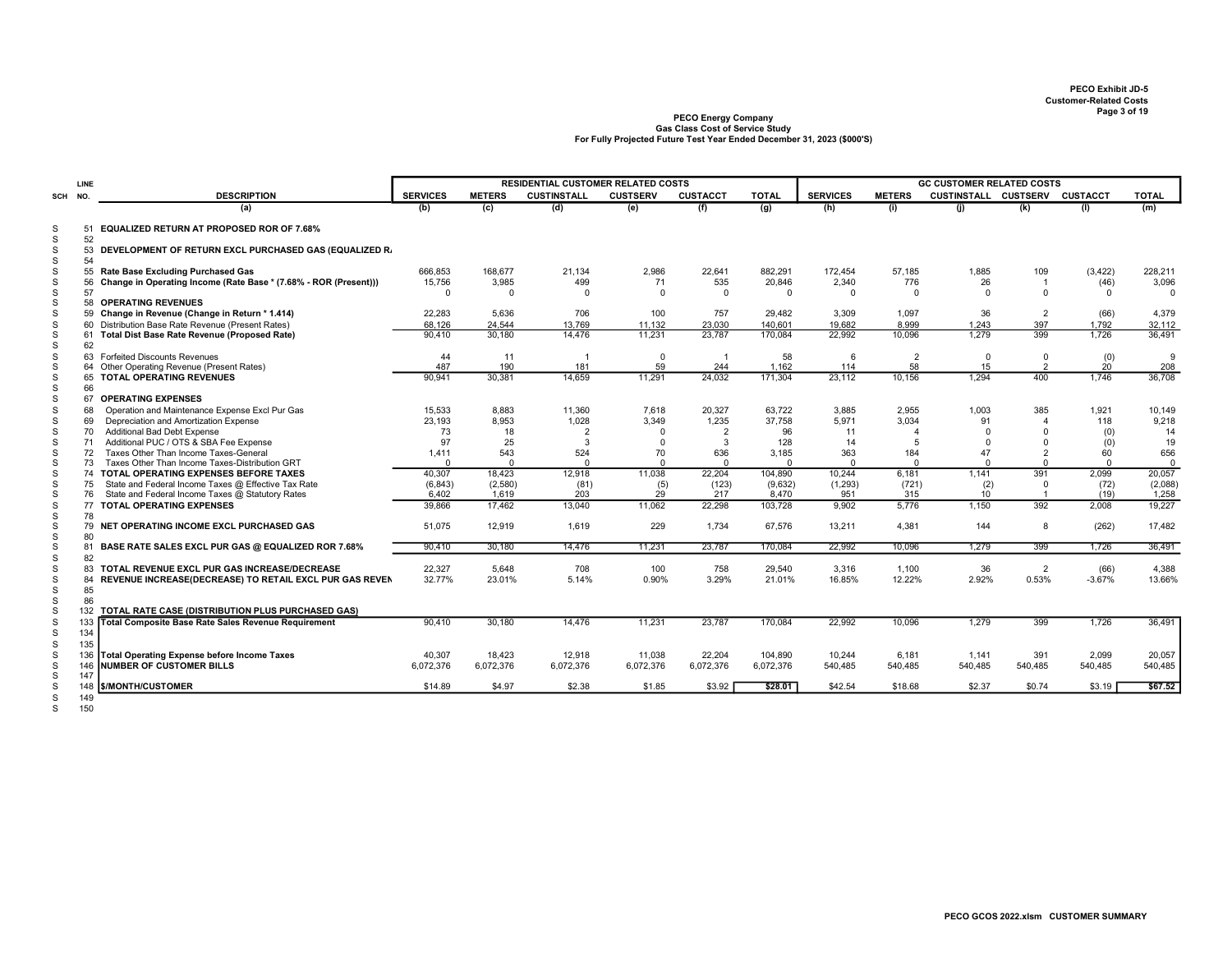|                          | LINE           |                                                   |                 |               | <b>RESIDENTIAL CUSTOMER RELATED COSTS</b> |                 |                 |              |                 |                              | <b>GC CUSTOMER RELATED COSTS</b> |             |                 |              |
|--------------------------|----------------|---------------------------------------------------|-----------------|---------------|-------------------------------------------|-----------------|-----------------|--------------|-----------------|------------------------------|----------------------------------|-------------|-----------------|--------------|
|                          |                | <b>DESCRIPTION</b>                                | <b>SERVICES</b> | <b>METERS</b> | <b>CUSTINSTALL</b>                        | <b>CUSTSERV</b> | <b>CUSTACCT</b> | <b>TOTAL</b> | <b>SERVICES</b> | <b>METERS</b>                | <b>CUSTINSTALL CUSTSERV</b>      |             | <b>CUSTACCT</b> | <b>TOTAL</b> |
| SCH NO.                  |                |                                                   |                 |               |                                           |                 |                 |              |                 |                              |                                  |             |                 |              |
|                          |                | (a)                                               | (b)             | (c)           | (d)                                       | (e)             | (f)             | (g)          | (h)             | (i)                          | (j)                              | (k)         | (1)             | (m)          |
| <b>RBP</b>               |                | <b>DEVELOPMENT OF RATE BASE</b>                   |                 |               |                                           |                 |                 |              |                 |                              |                                  |             |                 |              |
| <b>RBP</b>               | $\overline{2}$ |                                                   |                 |               |                                           |                 |                 |              |                 |                              |                                  |             |                 |              |
| <b>RBP</b>               |                | 3 GAS PLANT IN SERVICE                            |                 |               |                                           |                 |                 |              |                 |                              |                                  |             |                 |              |
| <b>RBP</b>               |                | <b>INTANGIBLE PLANT</b>                           |                 |               |                                           |                 |                 |              |                 |                              |                                  |             |                 |              |
| <b>RBP</b>               | 5              | 301-Organization                                  | 6,058           | 1,909         | 29                                        | 3               | 35              | 8,034        | 1,560           | 647                          | 3                                | 0           | 3               | 2,213        |
| <b>RBP</b>               | 6              | 303-Miscellaneous Intangible Plant                | $\mathbf{0}$    | $\Omega$      | $\mathsf 0$                               | $\pmb{0}$       | $\mathbf 0$     | $^{\circ}$   | $\Omega$        | $\mathbf 0$                  |                                  | $\mathbf 0$ | $\mathbf 0$     | $\mathbf{0}$ |
| <b>RBP</b>               |                | TOTAL INTANGIBLE PLANT                            | 6,058           | 1,909         | 29                                        | 3               | 35              | 8,034        | 1,560           | 647                          | 3                                | $\mathbf 0$ | 3               | 2,213        |
| <b>RBP</b>               | 8              |                                                   |                 |               |                                           |                 |                 |              |                 |                              |                                  |             |                 |              |
| <b>RBP</b>               |                | 9 PRODUCTION PLANT (LPG)                          |                 |               |                                           |                 |                 |              |                 |                              |                                  |             |                 |              |
| <b>RBP</b>               | 27             | <b>DISTRIBUTION PLANT</b>                         |                 |               |                                           |                 |                 |              |                 |                              |                                  |             |                 |              |
| <b>RBP</b>               | 40             | 380-Services                                      | 962,155         | $\Omega$      | 0                                         | 0               | $\mathbf 0$     | 962.155      | 247,709         | $\Omega$                     |                                  | 0           | 0               | 247,709      |
| <b>RBP</b>               | 41             | 381-Meters                                        | $\Omega$        | 122,387       |                                           |                 | $\mathbf 0$     | 122,387      | 0               | 41,471                       |                                  | $\Omega$    | 0               | 41,471       |
| <b>RBP</b>               | 42             | <b>Direct Assignment</b>                          |                 | $\Omega$      |                                           |                 | $\Omega$        | $\Omega$     | $\Omega$        | $\Omega$                     |                                  | $\Omega$    | 0               | $\Omega$     |
| <b>RBP</b>               | 43             | Total Account 381                                 |                 | 122.387       |                                           |                 | $\Omega$        | 122.387      | $\Omega$        | 41.471                       |                                  | $\Omega$    | $\Omega$        | 41.471       |
| <b>RBP</b>               | 44             | 382-Meter Installations                           |                 | 179,954       |                                           |                 | $\Omega$        | 179,954      |                 | 60,977                       |                                  | $\Omega$    |                 | 60,977       |
| <b>RBP</b>               | 45             | <b>Direct Assignment</b>                          |                 | $\Omega$      |                                           |                 |                 | $\Omega$     |                 |                              |                                  | $\Omega$    |                 | $\Omega$     |
| <b>RBP</b>               | 46             | Total Account 382                                 | $\Omega$        | 179,954       |                                           |                 | $\Omega$        | 179,954      | $\Omega$        | 60,977                       |                                  | $\Omega$    |                 | 60,977       |
| <b>RBP</b>               | 47             | 387-Other Equipment                               | 536             | 168           |                                           |                 |                 | 705          | 138             | 57                           |                                  |             |                 | 195          |
| <b>RBP</b>               | 48             | 388-Asset Retirement Costs for Distribution Plant | 363             | 114           |                                           |                 | $\mathbf 0$     | 477          | 93              | 39                           |                                  | $\Omega$    |                 | 132          |
| <b>RBP</b>               | 49             | TOTAL DISTRIBUTION PLANT                          | 963,054         | 302,623       |                                           | $\Omega$        | $\Omega$        | 1,265,677    | 247,941         | 102,543                      |                                  | $\Omega$    | $\Omega$        | 350,484      |
| <b>RBP</b>               | 50             |                                                   |                 |               |                                           |                 |                 |              |                 |                              |                                  |             |                 |              |
| <b>RBP</b>               | 53             | <b>GENERAL PLANT</b>                              |                 |               |                                           |                 |                 |              |                 |                              |                                  |             |                 |              |
| <b>RBP</b>               | 54             | 389-Land and Land Rights                          | $\overline{0}$  | $\Omega$      | $\mathbf 0$                               | 0               | $\mathbf 0$     | 0            | $\Omega$        | 0                            | $\Omega$                         | 0           | 0               | $\mathbf 0$  |
| <b>RBP</b>               | 55             | 390-Structures and Improvements                   | 937             | 531           | 1,232                                     | 145             | 1,480           | 4,325        | 241             | 180                          | 110                              | 4           | 141             | 677          |
| <b>RBP</b>               | 56             | 391-Office Furniture & Equipment                  | 646             | 366           | 849                                       | 100             | 1,021           | 2,982        | 166             | 124                          | 76                               |             | 97              | 467          |
| <b>RBP</b>               | 57             | 393-Store Equipment                               | $\Omega$        | $\Omega$      | $\Omega$                                  | $\mathbf 0$     | $\Omega$        | $\Omega$     | $\Omega$        | $\Omega$                     | $\Omega$                         | $\Omega$    | $\Omega$        | $\mathbf{0}$ |
| <b>RBP</b>               | 58             | 394-Tools, Shop & Garage Equip.                   | 1,409           | 799           | 1,852                                     | 218             | 2,226           | 6,503        | 363             | 271                          | 165                              |             | 213             | 1,017        |
| <b>RBP</b>               | 59             | 395-Laboratory Equipment                          | $\Omega$        | $\Omega$      | $\Omega$                                  | $^{\circ}$      | $\Omega$        | $\Omega$     | $\Omega$        | $\Omega$                     | $\Omega$                         | $\Omega$    | $\Omega$        | $\mathbf 0$  |
| <b>RBP</b>               | 60             | 397-Communication Equipment                       | 497             | 282           | 654                                       | 77              | 786             | 2,295        | 128             | 96<br>$\boldsymbol{\Lambda}$ | 58                               | 2           | 75              | 359          |
| <b>RBP</b>               | 61             | 398-Miscellaneous Equipment                       | 19              | 11            | 24                                        | 3               | 29              | 86           | 5               |                              | $\overline{2}$                   | $\Omega$    | 3               | 13           |
| <b>RBP</b>               | 62             | <b>TOTAL GENERAL PLANT</b>                        | 3,507           | 1,989         | 4.611                                     | 543             | 5,541           | 16,191       | 903             | 674                          | 410                              | 17          | 529             | 2,533        |
| <b>RBP</b><br><b>RBP</b> | 63<br>65       | TOTAL GAS PLANT IN SERVICE                        | 972,619         | 306,521       | 4,640                                     | 547             | 5,576           | 1,289,903    | 250,404         | 103,864                      | 413                              | 17          | 533             | 355,230      |
|                          |                |                                                   |                 |               |                                           |                 |                 |              |                 |                              |                                  |             |                 |              |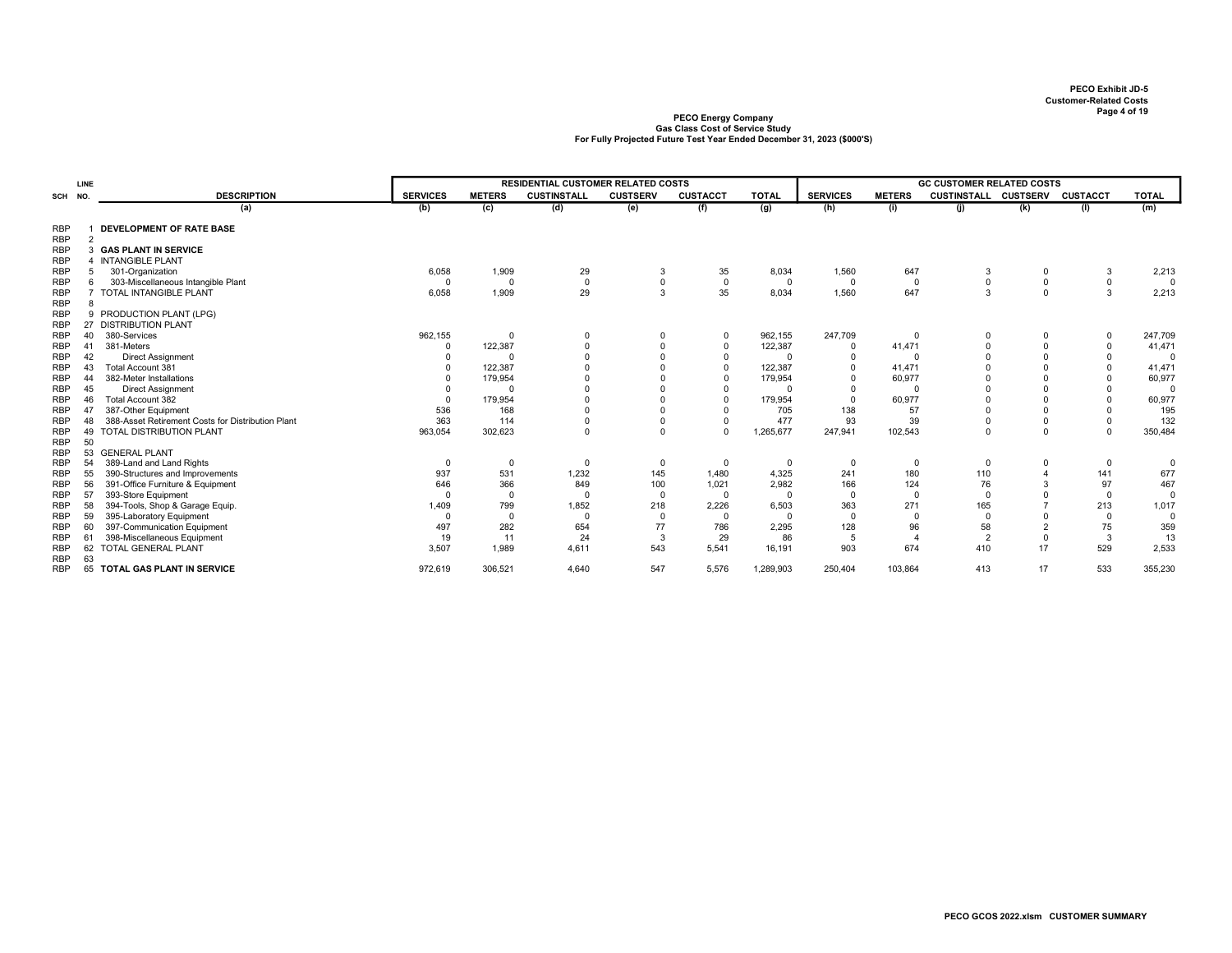|                          | LINE           |                                                                         |                              |                         | <b>RESIDENTIAL CUSTOMER RELATED COSTS</b> |                         |                            |                        |                            |                         | <b>GC CUSTOMER RELATED COSTS</b> |                         |                        |                      |
|--------------------------|----------------|-------------------------------------------------------------------------|------------------------------|-------------------------|-------------------------------------------|-------------------------|----------------------------|------------------------|----------------------------|-------------------------|----------------------------------|-------------------------|------------------------|----------------------|
| SCH                      | NO.            | <b>DESCRIPTION</b>                                                      | <b>SERVICES</b>              | <b>METERS</b>           | <b>CUSTINSTALL</b>                        | <b>CUSTSERV</b>         | <b>CUSTACCT</b>            | <b>TOTAL</b>           | <b>SERVICES</b>            | <b>METERS</b>           | CUSTINSTALL CUSTSERV CUSTACCT    |                         |                        | <b>TOTAL</b>         |
|                          |                | (a)                                                                     | (b)                          | (c)                     | (d)                                       | (e)                     | (f)                        | (g)                    | (h)                        | (i)                     | (j)                              | (k)                     | (1)                    | (m)                  |
| <b>RBD</b><br>RBD        | $\overline{2}$ | <b>LESS: ACCUMULATED DEPRECIATION</b>                                   |                              |                         |                                           |                         |                            |                        |                            |                         |                                  |                         |                        |                      |
| RBD<br>RBD               | 10             | 3 INTANGIBLE PLANT ACCUMULATED DEPRECIATION                             | 5,341                        | 1,683                   | 25                                        | 3                       | 31                         | 7,084                  | 1,375                      | 570                     | 2                                | $^{\circ}$              | 3                      | 1,951                |
| RBD                      | 11             | DISTRIBUTION PLANT ACCUMULATED DEPRECIATION                             |                              |                         |                                           |                         |                            |                        |                            |                         |                                  |                         |                        |                      |
| RBD                      | 23             | Total Account 379                                                       | $\overline{0}$               | $\mathbf 0$             | $\mathbf 0$                               | $\mathbf 0$             | $\mathbf 0$                | $\mathbf 0$            | 0                          | $\mathbf 0$             | 0                                | $\mathbf 0$             | 0                      | $\Omega$             |
| RBD                      | 24             | 380-Services                                                            | 223,854                      | $\mathbf{0}$            | $\Omega$                                  | $\Omega$                | $\mathbf 0$                | 223,854                | 57,632                     | $\Omega$                | $\Omega$                         | $\Omega$                | $\mathbf 0$            | 57,632               |
| RBD<br>RBD               | 25<br>26       | 381-Meters<br><b>Direct Assignment</b>                                  | $\Omega$<br>$\Omega$         | 56,455<br>$\Omega$      | $\Omega$<br>$\Omega$                      | $\mathbf 0$<br>$\Omega$ | $\mathbf 0$<br>$\mathbf 0$ | 56,455<br>$\Omega$     | 0<br>$\Omega$              | 19,130<br>$\Omega$      | $\Omega$<br>$\Omega$             | $\Omega$<br>$\Omega$    | $\Omega$<br>$\Omega$   | 19,130<br>$\Omega$   |
| RBD                      | 27             | Total Account 381                                                       | $\Omega$                     | 56,455                  | $\Omega$                                  | $\Omega$                | $\mathbf 0$                | 56,455                 | $\mathbf 0$                | 19,130                  | $\Omega$                         | $\Omega$                | $\Omega$               | 19,130               |
| RBD                      | 28             | 382-Meter Installations                                                 | $\Omega$                     | 57.480                  | $\Omega$                                  | $\Omega$                | $^{\circ}$                 | 57,480                 | $\Omega$                   | 19,477                  | $\Omega$                         | $\Omega$                | $\Omega$               | 19,477               |
| RBD                      | 29             | <b>Direct Assignment</b>                                                | $\Omega$                     | $\overline{0}$          | 0                                         | $\mathbf 0$             | $^{\circ}$                 | $\Omega$               | $\mathbf 0$                | $\Omega$                | $\Omega$                         | $\Omega$                | 0                      | $\overline{0}$       |
| RBD                      | 30             | Total Account 382                                                       | $^{\circ}$                   | 57,480                  | $\Omega$                                  | $\Omega$                | $\mathbf 0$                | 57,480                 | $\mathbf 0$                | 19,477                  | $\Omega$                         | $\Omega$                | $\Omega$               | 19,477               |
| RBD                      | 31             | 387-Other Equipment                                                     | 398                          | 125                     | $\Omega$                                  | $\Omega$                | $\mathbf 0$                | 524                    | 103                        | 42                      | $\Omega$                         | $\Omega$                | $\Omega$               | 145                  |
| RBD                      | 32             | 388-Asset Retirement Costs for Distribution Plant                       | 170                          | 53                      | $\Omega$                                  | $\Omega$                | $\mathsf 0$                | 223                    | 44                         | 18                      | $\Omega$                         | $\Omega$                | $\Omega$               | 62                   |
| RBD<br>RBD               | 33<br>34       | TOTAL DISTRIBUTION PLANT ACCUMULATED DEPRECIATION                       | 224,423                      | 114,113                 | $\Omega$                                  | $\mathbf 0$             | $\Omega$                   | 338,536                | 57,778                     | 38,667                  | $\Omega$                         | $\Omega$                | 0                      | 96,445               |
| RBD                      | 35             | GENERAL PLANT ACCUMULATED DEPRECIATION                                  | 1,658                        | 940                     | 2,179                                     | 257                     | 2,619                      | 7,653                  | 427                        | 318                     | 194                              | 8                       | 250                    | 1,197                |
| <b>RBD</b>               | 37             | TOTAL ACCUMULATED DEPRECIATION                                          | 231,421                      | 116,736                 | 2,205                                     | 260                     | 2,650                      | 353,272                | 59,580                     | 39,556                  | 196                              | 8                       | 253                    | 99,593               |
| RBD                      | 38             |                                                                         |                              |                         |                                           |                         |                            |                        |                            |                         |                                  |                         |                        |                      |
| RBD<br>RBD               | 39<br>50       |                                                                         |                              |                         |                                           |                         |                            |                        |                            |                         |                                  |                         |                        |                      |
| <b>RBO</b><br><b>RBO</b> | $\overline{2}$ | ADDITIONS AND DEDUCTIONS TO RATE BASE                                   |                              |                         |                                           |                         |                            |                        |                            |                         |                                  |                         |                        |                      |
| <b>RBO</b>               | 3              | PLUS: ADDITIONS TO RATE BASE                                            |                              |                         |                                           |                         |                            |                        |                            |                         |                                  |                         |                        |                      |
| RBO                      | $\overline{4}$ |                                                                         |                              |                         |                                           |                         |                            |                        |                            |                         |                                  |                         |                        |                      |
| <b>RBO</b><br><b>RBO</b> | 5<br>6         | <b>COMMON PLANT</b>                                                     | 14,670                       | 8,318                   | 19,287                                    | 2,272                   | 23,179                     | 67,725                 | 3,777                      | 2,818                   | 1,717                            | 69                      | 2,214                  | 10,595               |
| <b>RBO</b>               | 7              | <b>WORKING CAPITAL</b>                                                  |                              |                         |                                           |                         |                            |                        |                            |                         |                                  |                         |                        |                      |
| RBO                      | 8              | Cash Working Capital - Purchased Gas                                    | $\Omega$                     | $\mathbf 0$             | $\mathbf 0$                               | $\overline{0}$          | $\overline{0}$             | $\mathbf 0$            | $\Omega$                   | 0                       | $\Omega$                         | $\Omega$                | $\Omega$               | $\mathbf 0$          |
| RBO                      | 9              | Cash Working Capital                                                    | 156                          | 228                     | 558                                       | 562                     | 983                        | 2,487                  | 110                        | 107                     | 53                               | 35                      | 95                     | 399                  |
| RBO                      | 10             | Gas Storage Inventory                                                   | $\Omega$                     | $\Omega$                | $\mathbf 0$                               | $\overline{0}$          | $^{\circ}$                 | $\Omega$               | $\Omega$                   | $\Omega$                | $\Omega$                         | $\Omega$                | $\Omega$               | $\overline{0}$       |
| RBO                      | 11             | Materials and Supplies                                                  | 96                           | 30                      | $\mathbf 0$                               | $\overline{0}$          | $\overline{1}$             | 127                    | 25                         | 10                      | $\Omega$                         | $\Omega$                | $\mathbf 0$            | 35                   |
| RBO                      | 12             | <b>TOTAL WORKING CAPITAL</b>                                            | 252                          | 258                     | 559                                       | 562                     | 983                        | 2,614                  | 135                        | 117                     | 53                               | 35                      | 95                     | 434                  |
| RBO                      | 13             | TOTAL ADDITIONS TO RATE BASE EXCL PURCHASED GAS                         | 14,922                       | 8,576                   | 19,846                                    | 2,834                   | 24,162                     | 70,339                 | 3,911                      | 2,936                   | 1,770                            | 104                     | 2,308                  | 11,029               |
| RBO<br>RBO               | 14<br>15       | TOTAL ADDITIONS TO RATE BASE                                            | 14,922                       | 8,576                   | 19,846                                    | 2,834                   | 24,162                     | 70,339                 | 3,911                      | 2,936                   | 1,770                            | 104                     | 2,308                  | 11,029               |
| RBO                      | 16             | <b>LESS: DEDUCTIONS TO RATE BASE</b>                                    |                              |                         |                                           |                         |                            |                        |                            |                         |                                  |                         |                        |                      |
| RBO                      | 17             | <b>Customer Deposits</b>                                                | $\overline{\mathbf{0}}$      | $\mathbf 0$             | $\mathbf 0$                               | $\mathbf 0$             | 3,069                      | 3,069                  | 0                          | $\mathbf 0$             | 0                                | 0                       | 5,879                  | 5,879                |
| RBO                      | 18             | <b>Customer Advances for Construction</b>                               | 278                          | $\mathbf 0$             | $\overline{0}$                            | $\mathbf 0$             | $\mathbf{0}$               | 278                    | 115                        | $\Omega$                | $\Omega$                         | $\mathbf 0$             | 0                      | 115                  |
| RBO                      | 19             | Deferred Income Taxes and Credits                                       |                              |                         |                                           |                         |                            |                        |                            |                         |                                  |                         |                        |                      |
| RBO                      | 20             | Plant                                                                   | 93,229                       | 29,381                  | 445                                       | 52                      | 534                        | 123,642                | 24,002                     | 9,956                   | 40                               | $\overline{2}$          | 51                     | 34,050               |
| RBO                      | 21             | Common Plant                                                            | 534                          | 303                     | 702                                       | 83                      | 843                        | 2,464                  | 137                        | 103                     | 62                               | 3                       | 81                     | 385                  |
| RBO                      | 22<br>23       | Pension Assets / (Liability)                                            | $\overline{0}$<br>$^{\circ}$ | $\Omega$<br>$\mathbf 0$ | $\mathbf 0$<br>$\mathbf 0$                | $\Omega$<br>$\mathbf 0$ | $^{\circ}$<br>$^{\circ}$   | $\Omega$               | $\mathbf 0$<br>$\mathbf 0$ | $\Omega$<br>$\mathbf 0$ | $\Omega$<br>$\Omega$             | $\Omega$<br>$\mathbf 0$ | $\Omega$<br>$^{\circ}$ | $\Omega$<br>$\Omega$ |
| RBO<br>RBO               | 24             | <b>ML Non-Conforming</b><br>Contributions in Aid of Construction (CIAC) | (4, 774)                     | $\Omega$                | $\Omega$                                  | $\Omega$                | $\Omega$                   | $^{\circ}$<br>(4, 774) | (1, 974)                   | $\Omega$                | $\Omega$                         | $\Omega$                | $\Omega$               | (1,974)              |
| RBO                      | 25             | Total Deferred Income Taxes and Credits                                 | 88,989                       | 29,684                  | 1,146                                     | 135                     | 1,378                      | 121,332                | 22,166                     | 10,058                  | 102                              | $\overline{4}$          | 132                    | 32,462               |
| RBO                      | 26             | TOTAL DEDUCTIONS TO RATE BASE                                           | 89,267                       | 29,684                  | 1,146                                     | 135                     | 4,447                      | 124,679                | 22,281                     | 10,058                  | 102                              | $\overline{4}$          | 6,010                  | 38,455               |
| RBO                      | 27             |                                                                         |                              |                         |                                           |                         |                            |                        |                            |                         |                                  |                         |                        |                      |
| RBO                      | 28             | TOTAL PURCHASED GAS RATE BASE                                           | $\Omega$                     | $\Omega$                | $\Omega$                                  | $\overline{0}$          | $^{\circ}$                 | $\mathbf 0$            | $\mathbf 0$                | $\Omega$                | $\Omega$                         | $\mathbf 0$             | $\mathbf 0$            | $\Omega$             |
| RBO                      | 29             | TOTAL RATE BASE EXCLUDING PURCHASED GAS                                 | 666,853                      | 168,677                 | 21,134                                    | 2,986                   | 22,641                     | 882,291                | 172,454                    | 57,185                  | 1,885                            | 109                     | (3, 422)               | 228,211              |
| <b>RBO</b><br>RBO        | 30<br>31       | <b>TOTAL RATE BASE</b>                                                  | 666,853                      | 168,677                 | 21,134                                    | 2,986                   | 22,641                     | 882,291                | 172,454                    | 57,185                  | 1,885                            | 109                     | (3, 422)               | 228,211              |
| <b>RBO</b><br>RBO        | 32<br>50       |                                                                         |                              |                         |                                           |                         |                            |                        |                            |                         |                                  |                         |                        |                      |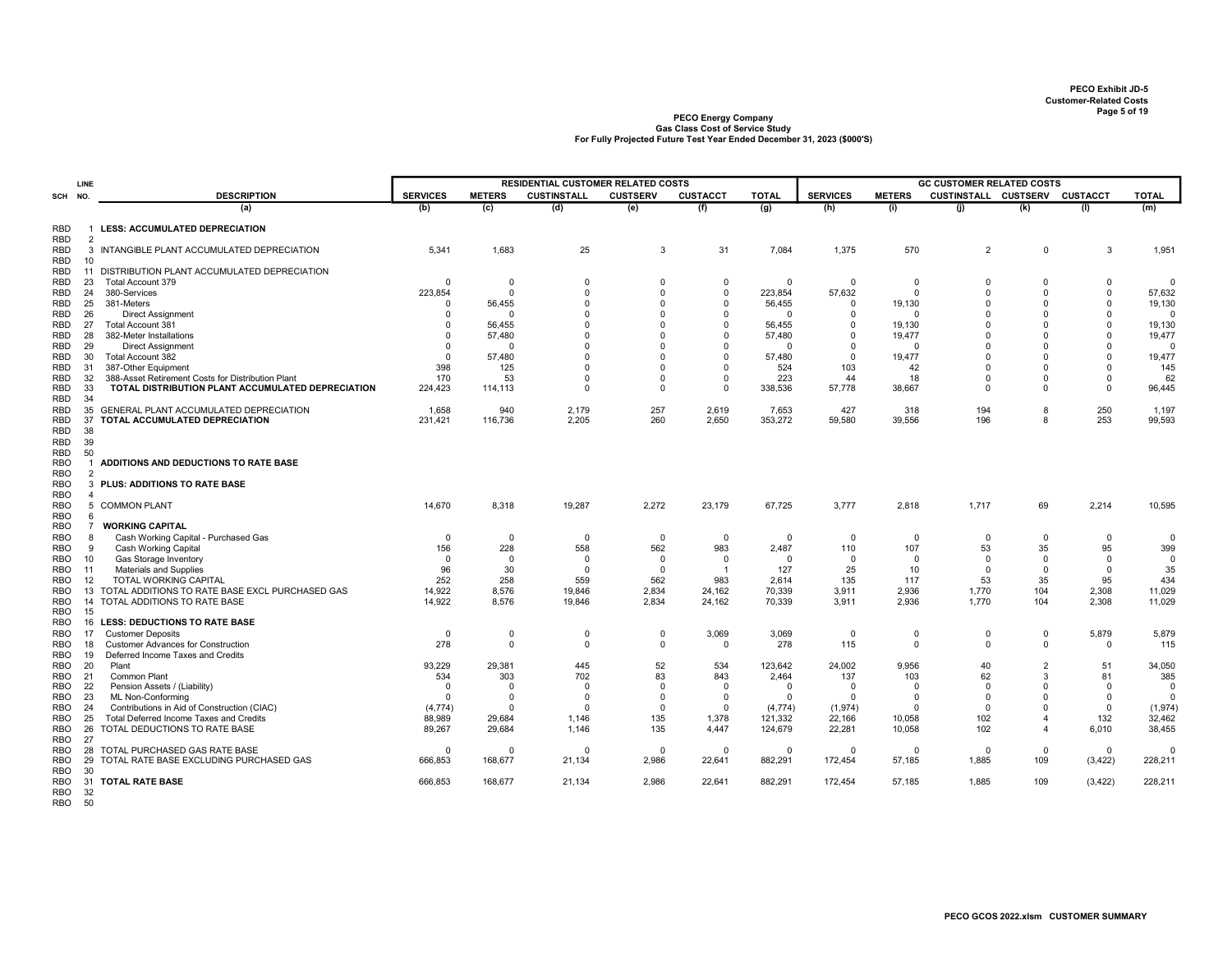|            | LINE           |                                                   |                 |                | <b>RESIDENTIAL CUSTOMER RELATED COSTS</b> |                 |                 |                |                 |                | <b>GC CUSTOMER RELATED COSTS</b> |                |                |                |
|------------|----------------|---------------------------------------------------|-----------------|----------------|-------------------------------------------|-----------------|-----------------|----------------|-----------------|----------------|----------------------------------|----------------|----------------|----------------|
| SCH        | NO.            | <b>DESCRIPTION</b>                                | <b>SERVICES</b> | <b>METERS</b>  | <b>CUSTINSTALL</b>                        | <b>CUSTSERV</b> | <b>CUSTACCT</b> | <b>TOTAL</b>   | <b>SERVICES</b> | <b>METERS</b>  | CUSTINSTALL CUSTSERV CUSTACCT    |                |                | <b>TOTAL</b>   |
|            |                | (a)                                               | (b)             | (c)            | (d)                                       | (e)             | (f)             | (g)            | (h)             | (i)            | (i)                              | (k)            | (1)            | (m)            |
|            |                |                                                   |                 |                |                                           |                 |                 |                |                 |                |                                  |                |                |                |
| RBC        |                | 1 CASH WORKING CAPITAL (LEAD LAG)                 |                 |                |                                           |                 |                 |                |                 |                |                                  |                |                |                |
| RBC        | $\overline{2}$ |                                                   |                 |                |                                           |                 |                 |                |                 |                |                                  |                |                |                |
| RBC        | 3              | TOTAL EXCLUDING PURCHASED GAS                     |                 |                |                                           |                 |                 |                |                 |                |                                  |                |                |                |
| RBC        | $\overline{4}$ | O&M EXPENSE RELATED CASH WORKING CAPITAL          |                 |                |                                           |                 |                 |                |                 |                |                                  |                |                |                |
| <b>RBC</b> | 5              | Payroll (Distribution Only)                       | 4,481           | 2,541          | 5,892                                     | 694             | 7,080           | 20,688         | 1,154           | 861            | 524                              | 21             | 676            | 3,237          |
| RBC        | 6              | Pension                                           | 167             | 95             | 220                                       | 26              | 264             | 773            | 43              | 32             | 20                               | $\overline{1}$ | 25             | 121            |
| RBC        | $\overline{7}$ | Other Expenses                                    |                 |                |                                           |                 |                 |                |                 |                |                                  |                |                |                |
| RBC        | 8              | <b>Other Expenses</b>                             | 10,416          | 6,130          | 4,613                                     | 7,270           | 12,729          | 41,158         | 2,680           | 2,077          | 411                              | 390            | 1,211          | 6,769          |
| RBC        | 9              | <b>BSC</b>                                        | $\Omega$        | $\Omega$       | $\Omega$                                  | $\Omega$        | $^{\circ}$      | $\Omega$       | $\Omega$        | $\mathbf 0$    | $\Omega$                         | $\overline{0}$ | $\mathbf 0$    | $\Omega$       |
| RBC        | 10             | Purchase of Recievables (POR)                     | 14,850          | 5,350          | 3,001                                     | 2,426           | 5,020           | 30,647         | 5,820           | 2,661          | 367                              | 117            | 530            | 9,496          |
| RBC        | 11             | <b>TOTAL EXPENSES</b>                             | 29,914          | 14,116         | 13,726                                    | 10,416          | 25,094          | 93,266         | 9,698           | 5,631          | 1,322                            | 529            | 2,442          | 19,622         |
| RBC        | 12             |                                                   |                 |                |                                           |                 |                 |                |                 |                |                                  |                |                |                |
| RBC        | 13             | TOTAL EXPENSES PER DAY                            | 82              | 39             | 38                                        | 29              | 69              | 256            | 27              | 15             | $\overline{4}$                   | $\overline{1}$ | $\overline{7}$ | 54             |
| RBC        | 14             |                                                   |                 |                |                                           |                 |                 |                |                 |                |                                  |                |                |                |
| RBC        | 15             | CWC REQUIREMENT (TOTAL EXPENSES x EXPENSE LAG)    | 1,042           | 492            | 478                                       | 363             | 874             | 3,248          | 338             | 196            | 46                               | 18             | 85             | 683            |
| RBC        | 16             |                                                   |                 |                |                                           |                 |                 |                |                 |                |                                  |                |                |                |
| RBC        | 17             | <b>AVERAGE PREPAYMENTS</b>                        | 303             | 111            | 86                                        | 200             | 116             | 815            | 79              | 38             | 8                                | 16             | 10             | 150            |
| RBC        | 18             | DISTRIBUTION ACCRUED TAXES                        | 258             | 82             | $\overline{1}$                            | $^{\circ}$      | $\overline{1}$  | 342            | 66              | 28             | $\mathbf 0$                      | 0              | 0              | 94             |
| RBC        | 19             | <b>INTEREST PAYMENTS</b>                          | (1, 447)        | (456)          | (7)                                       |                 | (8)             | (1, 919)       | (372)           | (154)          |                                  | (0)            |                | (528)          |
| RBC        | 20             |                                                   |                 |                |                                           | (1)             |                 |                |                 |                | (1)                              |                | (1)            |                |
| RBC        | 21             |                                                   |                 |                |                                           |                 |                 |                |                 |                |                                  |                |                |                |
|            | 22             | NET CASH WORKING CAPITAL EXCL PUR GAS REQUIREMENT | 156             | 228            | 558                                       | 562             | 983             | 2,487          | 110             | 107            | 53                               | 35             | 95             | 399            |
| RBC        |                |                                                   |                 |                |                                           |                 |                 |                |                 |                |                                  |                |                |                |
| RBC        | 23             |                                                   |                 |                |                                           |                 |                 |                |                 |                |                                  |                |                |                |
| RBC        | 40             | TOTAL NET CASH WORKING CAPITAL                    | 156             | 228            | 558                                       | 562             | 983             | 2,487          | 110             | 107            | 53                               | 35             | 95             | 399            |
| RBC        | 15             |                                                   |                 |                |                                           |                 |                 |                |                 |                |                                  |                |                |                |
| RBC        | 16             | DISTRIBUTION ACCRUED TAXES                        |                 |                |                                           |                 |                 |                |                 |                |                                  |                |                |                |
| RBC        | 17             | Federal Income Tax                                | (1, 371)        | (275)          | (55)                                      | (8)             | (56)            | (1,765)        | (541)           | (155)          | (7)                              | (0)            | 19             | (684)          |
| RBC        | 18             | State Income Tax                                  | (0)             | (0)            | (0)                                       | (0)             | (0)             | (0)            | (0)             | (0)            | (0)                              | (0)            | $\mathbf 0$    | (0)            |
| RBC        | 19             | <b>PURTA Taxes</b>                                | 56,498          | 17,805         | 270                                       | 32              | 324             | 74,929         | 14,546          | 6,033          | 24                               | $\overline{1}$ | 31             | 20,635         |
| RBC        | 20             | PA Capital Stock Tax                              | $\Omega$        | $\Omega$       | $\Omega$                                  | $\mathbf 0$     | $\mathbf 0$     | $\Omega$       | $\Omega$        | $\overline{0}$ | $\overline{0}$                   | $\Omega$       | $\mathbf 0$    | $\overline{0}$ |
| RBC        | 21             | PA & Local Use Taxes                              | $\Omega$        | $\Omega$       | $\Omega$                                  | $\Omega$        | $\Omega$        | $\Omega$       | $\Omega$        | $\Omega$       | $\Omega$                         | $\Omega$       | $\mathbf 0$    | $\Omega$       |
| RBC        | 22             | PA Property tax                                   | 39,077          | 12,315         | 186                                       | 22              | 224             | 51,824         | 10,060          | 4,173          | 17                               | $\overline{1}$ | 21             | 14,272         |
| RBC        | 23             | TOTAL ACCRUED TAXES                               | 94,204          | 29,845         | 401                                       | 45              | 492             | 124,988        | 24,065          | 10,051         | 34                               | $\overline{1}$ | 71             | 34,223         |
| RBC        | 24             | TOTAL ACCRUED TAXES PER DAY                       | 258             | 82             |                                           | $^{\circ}$      | $\overline{1}$  | 342            | 66              | 28             | $^{\circ}$                       | $^{\circ}$     | $\mathbf 0$    | 94             |
| RBC        | 25             |                                                   |                 |                |                                           |                 |                 |                |                 |                |                                  |                |                |                |
| RBC        | 26             | DISTRIBUTION AVERAGE PREPAYMENTS                  |                 |                |                                           |                 |                 |                |                 |                |                                  |                |                |                |
| RBC        | 27             | AGA Membership Dues                               | 29              | 11             | 6                                         | 5               | 10              | 61             | 8               | $\overline{4}$ |                                  | $\Omega$       | 1              | 14             |
| RBC        | 28             | EAPA & NGA Membership Dues                        | 9               | 3              | 2                                         | $\overline{1}$  | 3               | 18             | 3               | $\overline{1}$ | $\mathbf 0$                      | $^{\circ}$     | 0              | $\overline{4}$ |
| RBC        | 29             | PUC Assess - Gas                                  | 121             | 40             | 19                                        | 15              | 32              | 228            | 31              | 14             | $\overline{2}$                   | $\overline{1}$ | $\overline{2}$ | 49             |
| RBC        | 30             | Cellent Gas Meter Reading                         | $\Omega$        | $\Omega$       | $\Omega$                                  | $\Omega$        | $\Omega$        | $\Omega$       | $\Omega$        | $\Omega$       | $\Omega$                         | $\Omega$       | $\Omega$       | $\mathbf 0$    |
| <b>RBC</b> | 31             | Gas Software Maintenance                          | $\overline{1}$  | $\Omega$       | $\Omega$                                  | $\Omega$        | $\mathbf 0$     | $\overline{2}$ | $\Omega$        | $\Omega$       | $\Omega$                         | $\Omega$       | $\Omega$       | $\overline{1}$ |
| RBC        | 32             | <b>Customer and Research</b>                      | $\Omega$        | $\Omega$       | $\Omega$                                  | 37              | $\mathbf 0$     | 37             | $\Omega$        | $\Omega$       | $\Omega$                         | 3              | $\Omega$       | 3              |
| RBC        | 33             | <b>VEBA Adjustment</b>                            | 37              | 21             | 49                                        | ĥ               | 59              | 172            | 10              | 7              |                                  | $\Omega$       | 6              | 27             |
| RBC        | 34             | <b>Facility Contracts</b>                         | 5               | $\overline{1}$ | $\Omega$                                  | $\Omega$        | $\Omega$        | 6              | $\overline{1}$  | $\Omega$       | $\Omega$                         | $\Omega$       | $\Omega$       | $\overline{2}$ |
| RBC        | 35             | IT License & Maintenance                          | 81              | 26             | $\Omega$                                  | $\Omega$        | $\mathbf 0$     | 108            | 21              | 9              | $\Omega$                         | $\Omega$       | $\Omega$       | 30             |
| RBC        | 36             | <b>Fleet Activities</b>                           | $\overline{7}$  | $\overline{4}$ | 10                                        |                 | 12              | 34             | $\overline{2}$  |                |                                  | $\Omega$       | 1              | 5              |
| RBC        | 37             | <b>Prepaid Rent</b>                               | 11              | $\overline{4}$ | $\Omega$                                  | $\Omega$        | $\mathbf 0$     | 15             | 3               | $\overline{1}$ | $\Omega$                         | $\mathbf 0$    | $\Omega$       | $\overline{4}$ |
|            |                |                                                   | $\Omega$        | $\Omega$       |                                           |                 | $\mathbf 0$     |                |                 | $\Omega$       |                                  |                |                | 12             |
| RBC        | 38             | Postage                                           |                 |                | $\mathbf 0$                               | 134             |                 | 134            | $\Omega$        |                | $\mathbf 0$                      | 12             | 0              |                |
| RBC        | 39             | TOTAL AVERAGE PREPAYMENTS                         | 303             | 111            | 86                                        | 200             | 116             | 815            | 79              | 38             | 8                                | 16             | 10             | 150            |
| RBC        | 49             |                                                   |                 |                |                                           |                 |                 |                |                 |                |                                  |                |                |                |
| RBC        | 50             |                                                   |                 |                |                                           |                 |                 |                |                 |                |                                  |                |                |                |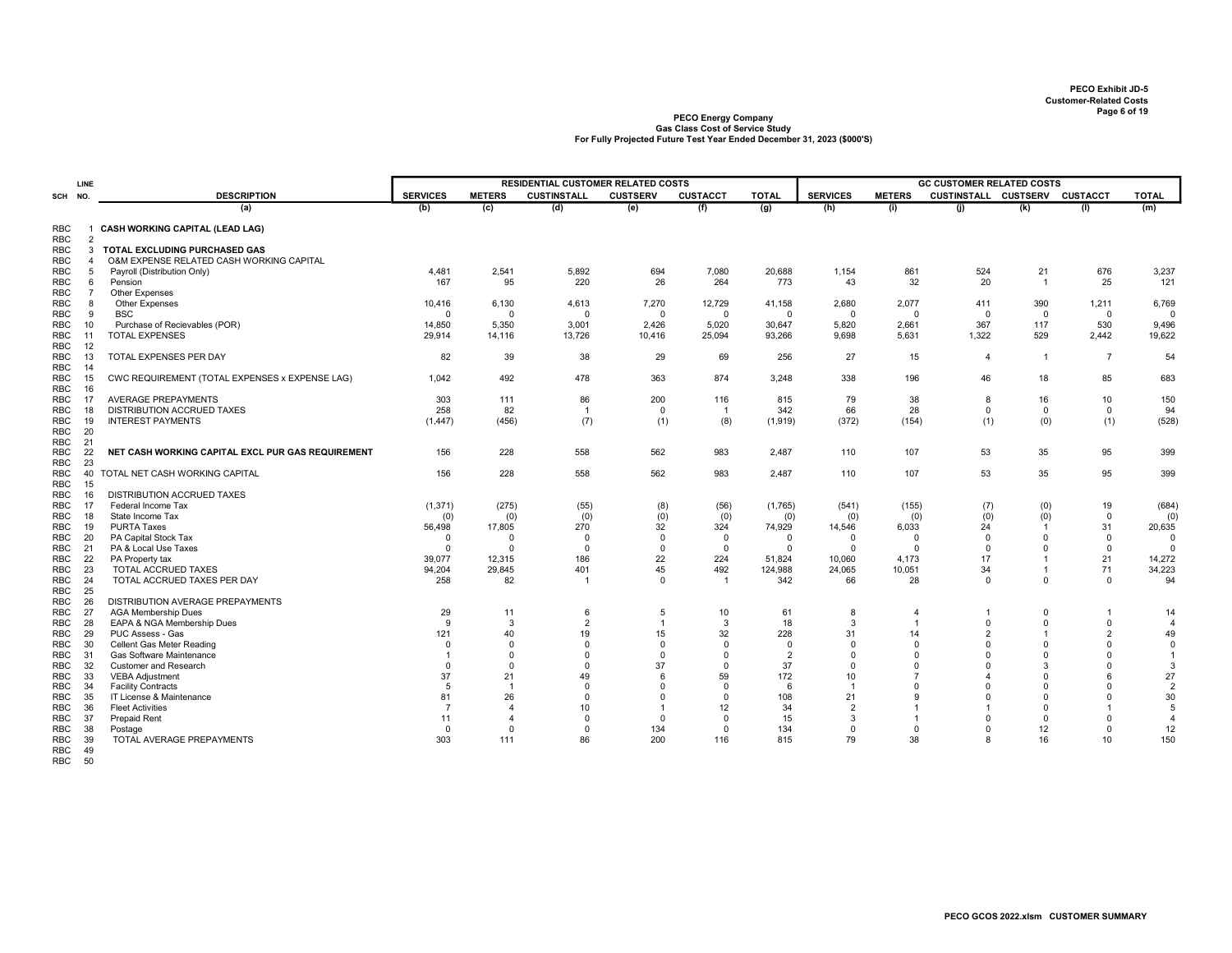|            | <b>LINE</b> |                                                   |                 |               | <b>RESIDENTIAL CUSTOMER RELATED COSTS</b> |                 |                 |              |                 |               | <b>GC CUSTOMER RELATED COSTS</b> |                 |                 |              |
|------------|-------------|---------------------------------------------------|-----------------|---------------|-------------------------------------------|-----------------|-----------------|--------------|-----------------|---------------|----------------------------------|-----------------|-----------------|--------------|
| SCH NO.    |             | <b>DESCRIPTION</b>                                | <b>SERVICES</b> | <b>METERS</b> | <b>CUSTINSTALL</b>                        | <b>CUSTSERV</b> | <b>CUSTACCT</b> | <b>TOTAL</b> | <b>SERVICES</b> | <b>METERS</b> | <b>CUSTINSTALL</b>               | <b>CUSTSERV</b> | <b>CUSTACCT</b> | <b>TOTAL</b> |
|            |             | (a)                                               | (b)             | (c)           | (d)                                       | (e)             |                 | (g)          | (h)             | (i)           | U)                               | (k)             | (1)             | (m)          |
| RBC        |             | <b>OPERATING REVENUES</b>                         |                 |               |                                           |                 |                 |              |                 |               |                                  |                 |                 |              |
| RBC        | 52          |                                                   |                 |               |                                           |                 |                 |              |                 |               |                                  |                 |                 |              |
| <b>RBC</b> | 53          | <b>SALES REVENUES</b>                             |                 |               |                                           |                 |                 |              |                 |               |                                  |                 |                 |              |
| <b>RBC</b> | 54          | Sales of Gas Revenues - Base                      | 68,126          | 24,544        | 13,769                                    | 11,132          | 23,030          | 140,601      | 19,682          | 8,999         | 1.243                            | 397             | 1,792           | 32,112       |
| RBC        | 55          | Sales Revenues - Purchased Gas-PGC                |                 |               |                                           |                 |                 |              |                 |               |                                  |                 |                 | $\Omega$     |
| RBC        | 56          | Sales Revenues - Balancing Service Charge-BSC     |                 |               |                                           |                 |                 |              |                 |               |                                  |                 |                 | $\Omega$     |
| RBC        | 57          | TOTAL SALES OF GAS                                | 68,126          | 24,544        | 13,769                                    | 11,132          | 23,030          | 140,601      | 19,682          | 8,999         | 1.243                            | 397             | 1,792           | 32,112       |
| RBC        | 58          |                                                   |                 |               |                                           |                 |                 |              |                 |               |                                  |                 |                 |              |
| RBC        | 59          | OTHER OPERATING REVENUES                          |                 |               |                                           |                 |                 |              |                 |               |                                  |                 |                 |              |
| <b>RBC</b> |             | 487-Forfeited Discounts                           | 271             | 98            | 55                                        | 44              | 92              | 560          | 58              | 27            |                                  |                 |                 | 95           |
| RBC        |             | 489-Revenues from Transportation of Gas of Others |                 |               |                                           |                 |                 |              |                 |               |                                  |                 |                 |              |
| RBC        | 62          | 493-Rent from Gas Property                        | 120             | 38            |                                           |                 |                 | 158          | 31              | 13            |                                  |                 |                 | 44           |
| RBC        | 63          | 495-Other Gas Revenues                            | 96              | 55            | 127                                       | 15              | 152             | 445          | 25              |               |                                  |                 | 15              | 70           |
| RBC        | 64          | TOTAL OTHER OPERATING REV                         | 487             | 190           | 181                                       | 59              | 244             | 1.162        | 114             | 58            | 15                               |                 | 20              | 208          |
| <b>RBC</b> | 65          |                                                   |                 |               |                                           |                 |                 |              |                 |               |                                  |                 |                 |              |
| RBC        | 66          | <b>TOTAL OPERATING REVENUES</b>                   | 68,614          | 24,734        | 13,951                                    | 11,191          | 23,274          | 141,764      | 19,796          | 9,057         | 1,258                            | 398             | 1,811           | 32,320       |
| RBC 67     |             |                                                   |                 |               |                                           |                 |                 |              |                 |               |                                  |                 |                 |              |
| RBC 100    |             |                                                   |                 |               |                                           |                 |                 |              |                 |               |                                  |                 |                 |              |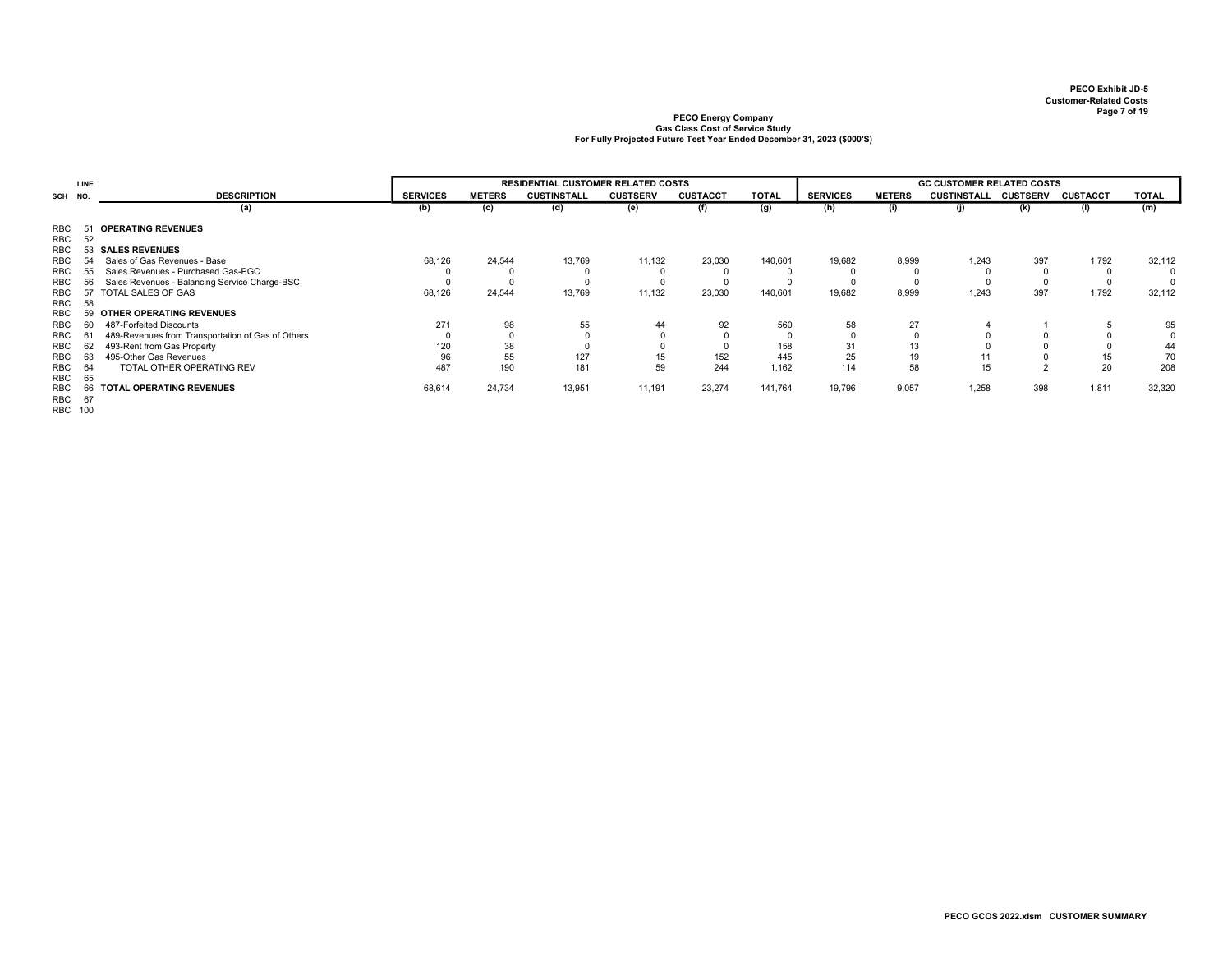|     | LINE           |                                                      |                 |                       | RESIDENTIAL CUSTOMER RELATED COSTS |                        |                            |              |                 |                        | <b>GC CUSTOMER RELATED COSTS</b> |                                  |                 |                         |
|-----|----------------|------------------------------------------------------|-----------------|-----------------------|------------------------------------|------------------------|----------------------------|--------------|-----------------|------------------------|----------------------------------|----------------------------------|-----------------|-------------------------|
| SCH | NO.            | <b>DESCRIPTION</b>                                   | <b>SERVICES</b> | <b>METERS</b>         | <b>CUSTINSTALL</b>                 | <b>CUSTSERV</b>        | <b>CUSTACCT</b>            | <b>TOTAL</b> | <b>SERVICES</b> | <b>METERS</b>          | CUSTINSTALL CUSTSERV CUSTACCT    |                                  |                 | <b>TOTAL</b>            |
|     |                | (a)                                                  | (b)             | (c)                   | (d)                                | (e)                    | (f)                        | (g)          | (h)             | (i)                    | (i)                              | (k)                              | (1)             | (m)                     |
|     |                |                                                      |                 |                       |                                    |                        |                            |              |                 |                        |                                  |                                  |                 |                         |
|     | $\overline{2}$ | <b>OPERATION &amp; MAINTENANCE EXPENSE</b>           |                 |                       |                                    |                        |                            |              |                 |                        |                                  |                                  |                 |                         |
|     |                | 40 DISTRIBUTION EXPENSES                             |                 |                       |                                    |                        |                            |              |                 |                        |                                  |                                  |                 |                         |
|     | 41             | Operation                                            |                 |                       |                                    |                        |                            |              |                 |                        |                                  |                                  |                 |                         |
|     | 42             | 870-Operation Supervision and Engineering            | 35              | 19                    | 65                                 | $\Omega$               | $\mathbf 0$                | 118          | 9               | 6                      | 6                                | $\mathbf 0$                      | 0               | 21                      |
|     | 43             | 874-Mains and Services Expenses                      | 4,513           | $\Omega$              | $\Omega$                           | $\Omega$               | $\Omega$                   | 4,513        | 1,162           | $\Omega$               | $\Omega$                         | $\Omega$                         | $\Omega$        | 1,162                   |
|     | 44             | 875-Measuring & Reg. Station Exp.-General            | $\Omega$        | $\Omega$              | $\Omega$                           | $^{\circ}$             | $\mathbf 0$                | $\mathbf 0$  | 0               | $\Omega$               | $\mathbf 0$                      | $^{\circ}$                       | 0               | $\overline{0}$          |
|     | 45             | 877-Measuring & Reg. Station Exp.-City Gate Sta.     | $\Omega$        | $\Omega$              | $\Omega$                           | $\Omega$               | $\Omega$                   | $\Omega$     | $\Omega$        | $\Omega$               | $\Omega$                         | $\Omega$                         | $\Omega$        | $\overline{0}$          |
|     | 46             | 878-Meter & House Regulator Expenses                 | $\Omega$        | 4,236                 | $\Omega$                           | $\Omega$               | $\mathbf 0$                | 4,236        | 0               | 1,435                  | $\Omega$                         | $^{\circ}$                       | $\mathbf 0$     | 1,435                   |
|     | 47             | 879-Customer Installations Expenses                  | $\Omega$        | $^{\circ}$            | 6,909                              | $\Omega$               | $\pmb{0}$                  | 6,909        | $\Omega$        | $\mathbf 0$            | 615                              | $\mathbf 0$                      | 0               | 615                     |
|     | 48<br>49       | 880-Other Expenses                                   | 4,319           | 1,357                 | $\Omega$                           | $\Omega$<br>$^{\circ}$ | $\mathbf 0$<br>$\mathbf 0$ | 5,676        | 1,112           | 460                    | $\mathbf 0$                      | 0<br>$^{\circ}$                  | 0<br>$\Omega$   | 1,572                   |
|     | 50             | <b>Total Distribution Operation</b>                  | 8,867           | 5,612                 | 6,974                              |                        |                            | 21,453       | 2,283           | 1,902                  | 621                              |                                  |                 | 4,805                   |
| E   | 53             | Maintenance                                          |                 |                       |                                    |                        |                            |              |                 |                        |                                  |                                  |                 |                         |
|     | 54             | 887-Maintenance of Mains                             | $\Omega$        | $^{\circ}$            | $\Omega$                           | $\Omega$               | $\Omega$                   | $\Omega$     | $\Omega$        | $\Omega$               | $\Omega$                         | $\Omega$                         | $\Omega$        | $\mathbf 0$             |
|     | 55             | 889-Maint. of Measuring & Reg. Station Equip.-Gen    | $\Omega$        | $\Omega$              | $\Omega$                           | $\mathbf 0$            | $\mathsf 0$                | $\mathbf 0$  | $\Omega$        | $\overline{0}$         | $\Omega$                         | $\mathbf 0$                      | $\Omega$        | $\overline{0}$          |
|     | 56             | 892-Maintenance of Services                          | 2,265           | $\Omega$              | $\Omega$                           | $\Omega$               | $\Omega$                   | 2,265        | 583             | $\Omega$               | $\Omega$                         | $\Omega$                         | 0               | 583                     |
|     | 57             | 893-Maint. of Meters & House Regulators              | $\Omega$        | 1,044                 | $\Omega$                           | $\Omega$               | $\mathbf 0$                | 1,044        | 0               | 354                    | $\mathbf 0$                      | $\Omega$                         | 0               | 354                     |
|     | 58             | 894-Maintenance of Other Equipment                   | 207             | 65                    | $\Omega$                           | $\Omega$               | $\Omega$                   | 272          | 53              | 22                     | $\Omega$                         | $\Omega$                         | $\Omega$        | 75                      |
|     | 59             | <b>Total Distribution Maintenance</b>                | 2,472           | 1,109                 | $\Omega$                           | $\Omega$               | $\mathbf 0$                | 3,581        | 636             | 376                    | $\Omega$                         | $\Omega$                         | $\Omega$        | 1,012                   |
|     | 60             | TOTAL DISTRIBUTION PLANT O&M EXPENSES                | 11,339          | 6,721                 | 6,974                              | $^{\circ}$             | $\mathbf 0$                | 25,034       | 2,919           | 2,277                  | 621                              | $\Omega$                         | 0               | 5,817                   |
|     | 61             | TOTAL OPER & MAINT EXP (PROD, TRAN, & DIST)          | 11,339          | 6,721                 | 6,974                              | $^{\circ}$             | $\Omega$                   | 25,034       | 2,919           | 2,277                  | 621                              | $^{\circ}$                       | $\mathbf 0$     | 5,817                   |
|     | 62             |                                                      |                 |                       |                                    |                        |                            |              |                 |                        |                                  |                                  |                 |                         |
|     | 63             | <b>CUSTOMER ACCOUNTS EXPENSES</b>                    |                 |                       |                                    |                        |                            |              |                 |                        |                                  |                                  |                 |                         |
|     | 64             | 902-Meter Reading                                    | $\Omega$        | 0                     | $\Omega$                           | 0                      | 103                        | 103          | 0               | $\mathbf 0$            | $\mathbf 0$                      | $\mathbf 0$                      | 9               | 9                       |
|     | 65             | 903-Customer Records and Collection Expense          | $\Omega$        | $^{\circ}$            | $\Omega$                           | $^{\circ}$             | 13,942                     | 13,942       | $\Omega$        | $\overline{0}$         | $\Omega$                         | $^{\circ}$                       | 1,336           | 1,336                   |
|     | 66             | 904-Uncollectible Accounts                           | 543             | 195                   | 110                                | 89                     | 183                        | 1,120        | 49              | 23                     | 3                                | $\overline{1}$                   | $\overline{4}$  | 80                      |
|     | 67             | 904-Uncollectible Accounts - PPA                     | 89              | 32                    | 18                                 | 15                     | 30                         | 184          | $\Omega$        | $\mathbf 0$            | $\mathbf 0$                      | 0                                | $\mathbf 0$     | $\overline{\mathbf{0}}$ |
|     | 68             | 905-Miscellaneous CA<br>TOTAL CUSTOMER ACCTS EXPENSE | $\Omega$<br>632 | $\overline{0}$<br>228 | $^{\circ}$<br>128                  | $\mathbf{0}$<br>103    | 926<br>15,185              | 926          | $\Omega$<br>49  | $\mathbf 0$<br>23      | $\Omega$<br>3                    | 0<br>$\overline{1}$              | 82<br>1,432     | 82                      |
|     | 69<br>70       |                                                      |                 |                       |                                    |                        |                            | 16,275       |                 |                        |                                  |                                  |                 | 1,508                   |
|     | 71             | <b>CUSTOMER SERVICE &amp; SALES EXPENSES</b>         |                 |                       |                                    |                        |                            |              |                 |                        |                                  |                                  |                 |                         |
|     | 72             | 908-Customer Assistance                              | $\Omega$        | $\mathbf 0$           | $\Omega$                           | 4,239                  | $\mathbf 0$                | 4,239        | $\Omega$        | $\Omega$               | $\Omega$                         | 130                              | $\Omega$        | 130                     |
|     | 73             | 908-Customer Assistance - Direct Assignment          | $\Omega$        | $\Omega$              | $\Omega$                           | 400                    | $\Omega$                   | 400          | $\Omega$        | $\Omega$               | $\Omega$                         | 167                              | $\Omega$        | 167                     |
|     | 74             | 909-Advertisement                                    | $\Omega$        | $\Omega$              | $\Omega$                           | 693                    | $\Omega$                   | 693          | $\Omega$        | $\Omega$               | $\Omega$                         | 21                               | $\Omega$        | 21                      |
|     | 75             | 910-Miscellaneous CS                                 | $\Omega$        | $\Omega$              | $\Omega$                           | $\Omega$               | $\Omega$                   | $\Omega$     | $\Omega$        | $\Omega$               | $\Omega$                         | $\overline{0}$                   | $\Omega$        | $\overline{0}$          |
|     | 76             | 912-Demonstrating and Selling Expenses               | $\Omega$        | $\Omega$              | $\Omega$                           | 1,646                  | $\Omega$                   | 1,646        | $\Omega$        | $\Omega$               | $\Omega$                         | 50                               | $\Omega$        | 50                      |
|     | 77             | 916 Miscellaneous Sales Expenses                     | $\Omega$        | $\Omega$              | $\Omega$                           | $\Omega$               | $\Omega$                   | $\Omega$     | $\Omega$        | $\Omega$               | $\Omega$                         | $\overline{0}$                   | $\Omega$        | $\overline{\mathbf{0}}$ |
|     | 78             | TOTAL CUSTOMER SERVICE & SALES EXP                   | $\Omega$        | $\Omega$              | $\Omega$                           | 6,978                  | $\mathsf 0$                | 6,978        | $\Omega$        | $\Omega$               | $\Omega$                         | 368                              | $\Omega$        | 368                     |
|     | 79             |                                                      |                 |                       |                                    |                        |                            |              |                 |                        |                                  |                                  |                 |                         |
|     | 80             | TOTAL OPER & MAINT EXCL A&G                          | 11,970          | 6,949                 | 7,102                              | 7,081                  | 15,185                     | 48,287       | 2,968           | 2,300                  | 624                              | 369                              | 1,432           | 7,693                   |
|     | 81             |                                                      |                 |                       |                                    |                        |                            |              |                 |                        |                                  |                                  |                 |                         |
|     | 82             | ADMINISTRATIVE & GENERAL EXPENSE                     |                 |                       |                                    |                        |                            |              |                 |                        |                                  |                                  |                 |                         |
|     | 83             | 920-Administrative Salaries                          | 598             | 339                   | 786                                | 93                     | 944                        | 2,758        | 154             | 115                    | 70                               | 3                                | 90              | 432                     |
|     | 84             | 921-Office Supplies & Expense                        | 156             | 88                    | 205                                | 24                     | 246                        | 720          | 40              | 30                     | 18                               | $\overline{1}$<br>$\overline{7}$ | 24              | 113                     |
|     | 85<br>86       | 923-Outside Service Employed                         | 1,409<br>25     | 799<br>8              | 1,853<br>$\Omega$                  | 218<br>$\Omega$        | 2,227<br>$^{\circ}$        | 6,506<br>33  | 363<br>6        | 271<br>3               | 165<br>$\Omega$                  | $\mathbf 0$                      | 213<br>$\Omega$ | 1,018<br>9              |
|     | 87             | 924-Property Insurance<br>925-Injuries and Damages   | 23              | 13                    | 30                                 | $\overline{4}$         | 37                         | 107          | 6               | $\boldsymbol{\Lambda}$ | 3                                | $\Omega$                         | 3               | 17                      |
|     | 88             | 926-Employee Pensions & Benefits                     | 833             | 472                   | 1,095                              | 129                    | 1,316                      | 3.844        | 214             | 160                    | 97                               | $\Delta$                         | 126             | 601                     |
|     | 89             | 928-Regulatory Commission                            | 342             | 114                   | 55                                 | 42                     | 90                         | 644          | 87              | 38                     | 5                                | $\overline{2}$                   | $\overline{7}$  | 138                     |
|     | 90             | 929-Duplicate Charges-Credit                         | (1)             | (0)                   | (0)                                | (0)                    | (0)                        | (3)          | (0)             | (0)                    | (0)                              | (0)                              | (0)             | (1)                     |
|     | 91             | 930.1-General Advertising                            | $\Omega$        | $^{\circ}$            | $\Omega$                           | $\Omega$               | $^{\circ}$                 | $\Omega$     | $\Omega$        | $\mathbf 0$            | $\mathbf 0$                      | $\mathbf 0$                      | $\mathbf 0$     | $\mathbf 0$             |
|     | 92             | 930.2-Miscellaneous General                          | 59              | 33                    | 77                                 | $\mathbf{Q}$           | 93                         | 270          | 15              | 11                     | $\overline{7}$                   | $\mathbf 0$                      | 9               | 42                      |
|     | 93             | 932-Maintenance of General Plant                     | 120             | 68                    | 158                                | 19                     | 190                        | 555          | 31              | 23                     | 14                               | $\overline{1}$                   | 18              | 87                      |
|     | 94             | TOTAL A&G EXPENSE                                    | 3,563           | 1,934                 | 4,258                              | 538                    | 5,142                      | 15,435       | 916             | 655                    | 379                              | 17                               | 489             | 2,456                   |
|     | 95             |                                                      |                 |                       |                                    |                        |                            |              |                 |                        |                                  |                                  |                 |                         |
|     | 96             | TOTAL OPERATION & MAINTENANCE EXPENSES               | 15,533          | 8,883                 | 11,360                             | 7,618                  | 20,327                     | 63,722       | 3,885           | 2,955                  | 1,003                            | 385                              | 1,921           | 10,149                  |
|     | 97             |                                                      |                 |                       |                                    |                        |                            |              |                 |                        |                                  |                                  |                 |                         |
|     | 98             | TOTAL PURCHASED GAS O&M EXPENSES                     | $\Omega$        | $\mathbf 0$           | $\Omega$                           | $\Omega$               | $\mathbf 0$                | $\mathbf 0$  | $\Omega$        | $\overline{0}$         | $\Omega$                         | $\mathbf{0}$                     | $\mathbf 0$     | $\Omega$                |
|     | 99             | TOTAL O&M EXPENSES EXCLUDING PURCHASED GAS           | 15,533          | 8.883                 | 11,360                             | 7,618                  | 20,327                     | 63,722       | 3,885           | 2,955                  | 1.003                            | 385                              | 1,921           | 10,149                  |
|     | 100            |                                                      |                 |                       |                                    |                        |                            |              |                 |                        |                                  |                                  |                 |                         |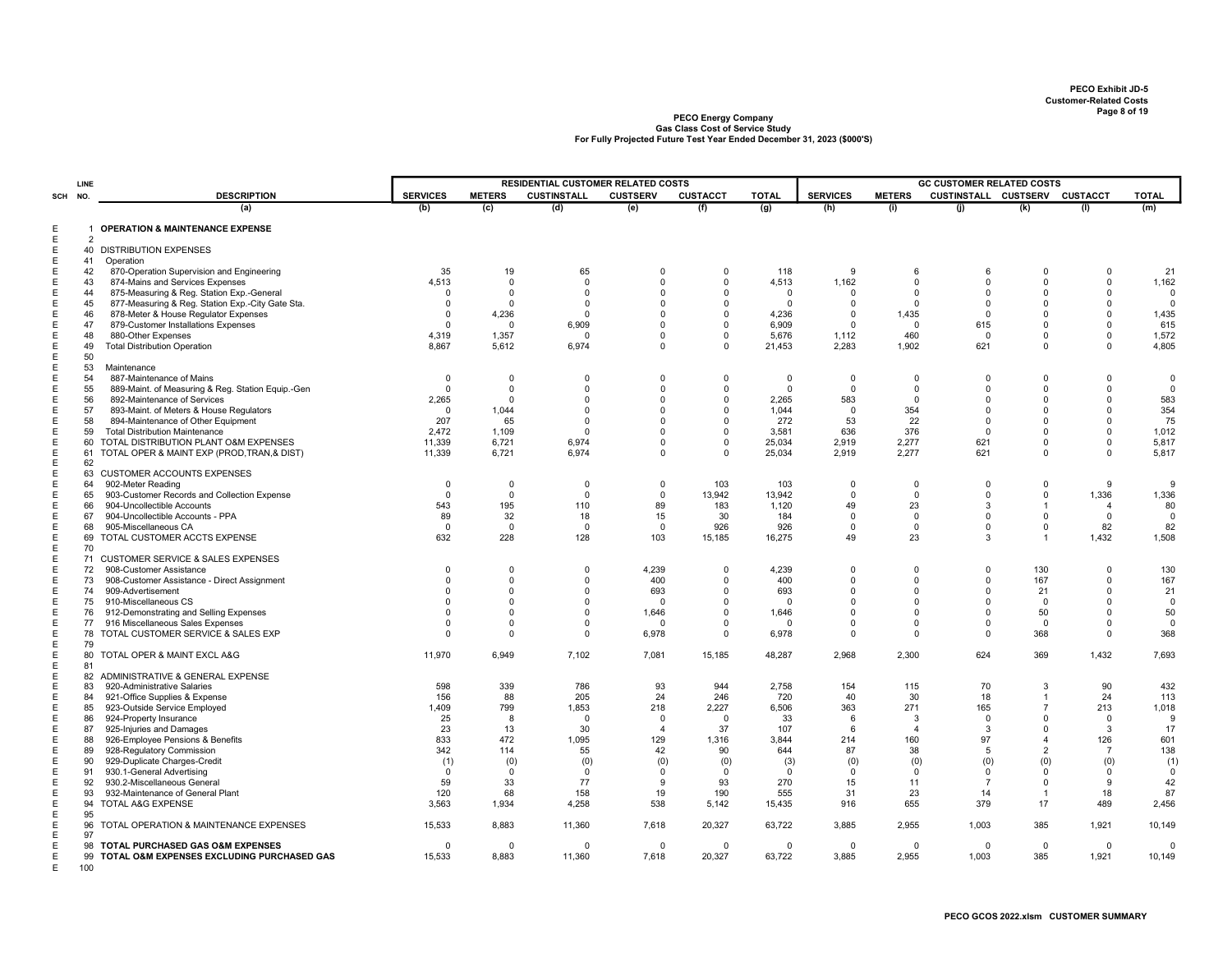|                | LINE                 |                                                                          |                 |                          | <b>RESIDENTIAL CUSTOMER RELATED COSTS</b> |                      |                      |              |                      |                        | <b>GC CUSTOMER RELATED COSTS</b> |                      |                      |                                  |
|----------------|----------------------|--------------------------------------------------------------------------|-----------------|--------------------------|-------------------------------------------|----------------------|----------------------|--------------|----------------------|------------------------|----------------------------------|----------------------|----------------------|----------------------------------|
| SCH NO.        |                      | <b>DESCRIPTION</b>                                                       | <b>SERVICES</b> | <b>METERS</b>            | <b>CUSTINSTALL</b>                        | <b>CUSTSERV</b>      | <b>CUSTACCT</b>      | <b>TOTAL</b> | <b>SERVICES</b>      | <b>METERS</b>          | CUSTINSTALL CUSTSERV CUSTACCT    |                      |                      | <b>TOTAL</b>                     |
|                |                      | (a)                                                                      | (b)             | (c)                      | (d)                                       | (e)                  | (f)                  | (g)          | (h)                  | (i)                    | (j)                              | (k)                  | (1)                  | (m)                              |
|                |                      |                                                                          |                 |                          |                                           |                      |                      |              |                      |                        |                                  |                      |                      |                                  |
| D<br>D         |                      | DEPRECIATION / AMORTIZATION EXPENSE                                      |                 |                          |                                           |                      |                      |              |                      |                        |                                  |                      |                      |                                  |
| D              | $\overline{2}$<br>3  | INTANGIBLE PLANT EXPENSE                                                 | 3,311           | 1,043                    | 16                                        | $\overline{2}$       | 19                   | 4,391        | 852                  | 354                    | $\overline{1}$                   | $\mathbf 0$          | $\overline{2}$       | 1,209                            |
| D              | $\overline{4}$       |                                                                          |                 |                          |                                           |                      |                      |              |                      |                        |                                  |                      |                      |                                  |
| D              | 24                   | 380-Services                                                             | 19,111          | $\mathbf 0$              | $\mathbf 0$                               | $\mathbf 0$          | $\mathbf 0$          | 19,111       | 4,920                | $\Omega$               | $\Omega$                         | $\Omega$             | $\mathbf 0$          | 4,920                            |
| D              | 25                   | 381-Meters                                                               | $\Omega$        | 3,946                    | $\Omega$                                  | $\Omega$             | $\Omega$             | 3,946        | $\Omega$             | 1,337                  | $\Omega$                         | $\Omega$             | $\Omega$             | 1,337                            |
| D              | 26                   | <b>Direct Assignment</b>                                                 | $\Omega$        | $\Omega$                 | $\Omega$                                  | $\Omega$             | $\Omega$             | $\Omega$     | $\Omega$             | $\Omega$               | $\Omega$                         | $\Omega$             | $\Omega$             | $\overline{0}$                   |
| D              | 27                   | Total Account 381                                                        | $\Omega$        | 3,946                    | $\Omega$                                  | $\Omega$             | $\Omega$             | 3,946        | $\Omega$             | 1,337                  | $\Omega$                         | $\Omega$             | $\Omega$             | 1,337                            |
| D              | 28                   | 382-Meter Installations                                                  |                 | 3,527                    | $\Omega$                                  | $\Omega$             | $\Omega$             | 3,527        |                      | 1,195                  | $\Omega$                         | $\Omega$             | $\Omega$             | 1,195                            |
| D              | 29                   | <b>Direct Assignment</b>                                                 | $\Omega$        | $^{\circ}$               | $\Omega$                                  | $\Omega$             | $\Omega$             | $\Omega$     | $\Omega$             | $\Omega$               | $\Omega$                         | $\Omega$             | $\mathbf 0$          | $\Omega$                         |
| D              | 30                   | Total Account 382                                                        | $\Omega$        | 3,527                    | $\Omega$<br>$\Omega$                      | $\Omega$<br>$\Omega$ | $\Omega$             | 3,527        | $\Omega$<br>$\Omega$ | 1,195                  | $\Omega$<br>$\Omega$             | $\Omega$<br>$\Omega$ | $\Omega$<br>$\Omega$ | 1,195                            |
| D<br>D         | 31<br>32             | 387-Other Equipment<br>388-Asset Retirement Costs for Distribution Plant | $\Omega$        | $^{\circ}$<br>$^{\circ}$ | $\Omega$                                  | $\Omega$             | $\Omega$<br>$\Omega$ | $\mathbf{0}$ | $\Omega$             | $\Omega$<br>$^{\circ}$ | $\Omega$                         | $\Omega$             | $\mathbf 0$          | $\overline{0}$<br>$\overline{0}$ |
| D              | 33                   | TOTAL DISTRIBUTION PLANT EXPENSE                                         | 19,112          | 7,474                    | $\mathbf 0$                               | $\mathbf 0$          | $\mathbf 0$          | 26,586       | 4,920                | 2,532                  | $\mathbf 0$                      | $\Omega$             | $\mathbf 0$          | 7,453                            |
| D              | 34                   |                                                                          |                 |                          |                                           |                      |                      |              |                      |                        |                                  |                      |                      |                                  |
| D              | 35                   | <b>GENERAL PLANT EXPENSE</b>                                             | 195             | 110                      | 256                                       | 30                   | 307                  | 898          | 50                   | 37                     | 23                               | $\overline{1}$       | 29                   | 141                              |
| D              | 36                   |                                                                          |                 |                          |                                           |                      |                      |              |                      |                        |                                  |                      |                      |                                  |
| D              | 37                   | COMMON PLANT DEPRECIATION/AMORTIZATION                                   | 575             | 326                      | 756                                       | 89                   | 909                  | 2,656        | 148                  | 111                    | 67                               | 3                    | 87                   | 415                              |
| D              | 38                   |                                                                          |                 |                          |                                           |                      |                      |              |                      |                        |                                  |                      |                      |                                  |
| D              |                      | 39 NET MANUFACTURED GAS PLANT EXP                                        | $\mathbf 0$     | $\mathbf 0$              | $\mathsf{O}$                              | $\mathbf 0$          | $\mathbf 0$          | $\mathbf 0$  | $\Omega$             | $^{\circ}$             | $\Omega$                         | $\mathbf 0$          | 0                    | $\mathbf 0$                      |
| D              | 40                   | NET AMORTIZATION OF CUSTOMER PROGRAMS                                    | $\mathbf 0$     | $\mathbf 0$              | $\mathsf{O}$                              | 3,228                | $\mathsf 0$          | 3,228        | $\Omega$             | $\Omega$               | 0                                | $\Omega$             | 0                    | $\mathbf 0$                      |
| D              | 41                   |                                                                          |                 |                          |                                           |                      |                      |              |                      |                        |                                  |                      |                      |                                  |
| D              |                      | 42 TOTAL DEPRECIATION / AMORTIZATION EXPENSE                             | 23,193          | 8,953                    | 1,028                                     | 3,349                | 1,235                | 37,758       | 5,971                | 3,034                  | 91                               | $\overline{4}$       | 118                  | 9,218                            |
| D<br><b>TO</b> | 50<br>$\overline{1}$ | <b>OTHER OPERATING EXPENSES</b>                                          |                 |                          |                                           |                      |                      |              |                      |                        |                                  |                      |                      |                                  |
| TO             | $\overline{2}$       |                                                                          |                 |                          |                                           |                      |                      |              |                      |                        |                                  |                      |                      |                                  |
| TO             |                      | 3 TAXES OTHER THAN INCOME TAXES                                          |                 |                          |                                           |                      |                      |              |                      |                        |                                  |                      |                      |                                  |
| <b>TO</b>      | 4                    | <b>General Taxes</b>                                                     |                 |                          |                                           |                      |                      |              |                      |                        |                                  |                      |                      |                                  |
| TO             | 5                    | <b>PURTA Taxes</b>                                                       | 509             | 161                      | 2                                         | 0                    | -3                   | 675          | 131                  | 54                     | $\mathbf 0$                      | $\Omega$             | $\mathbf 0$          | 186                              |
| TO             | 6                    | Capital Stock                                                            | $\Omega$        | $\Omega$                 | $\Omega$                                  | $\Omega$             | $\mathbf 0$          | $\mathbf 0$  | $\Omega$             | $\Omega$               | $\Omega$                         | $\Omega$             | $\Omega$             | $\mathbf 0$                      |
| TO             | $\overline{7}$       | Payroll Related                                                          | 385             | 219                      | 507                                       | 60                   | 609                  | 1,779        | 99                   | 74                     | 45                               | $\overline{2}$       | 58                   | 278                              |
| TO             | 8                    | Real Estate Tax                                                          | 435             | 137                      | $\overline{2}$                            | $\mathbf 0$          | $\overline{2}$       | 576          | 112                  | 46                     | $\mathbf 0$                      | $\Omega$             | $\Omega$             | 159                              |
| TO             | 9                    | PA and Local Use Tax                                                     | 82              | 27                       | 13                                        | 10                   | 22                   | 154          | 21                   | 9                      | $\overline{1}$                   | $\mathbf 0$          | $\overline{2}$       | 33                               |
| TO             | 10                   | <b>Total General Taxes</b>                                               | 1,411           | 543                      | 524                                       | 70                   | 636                  | 3,185        | 363                  | 184                    | 47                               | $\overline{2}$       | 60                   | 656                              |
| TO             | 11                   |                                                                          |                 |                          |                                           |                      |                      |              |                      |                        |                                  |                      |                      |                                  |
| TO<br>TO       | 12<br>20             |                                                                          |                 |                          |                                           |                      |                      |              |                      |                        |                                  |                      |                      |                                  |
| TO             | 21                   | TOTAL TAXES OTHER THAN INCOME                                            | 1.411           | 543                      | 524                                       | 70                   | 636                  | 3,185        | 363                  | 184                    | 47                               | $\overline{2}$       | 60                   | 656                              |
| <b>TO</b>      | 22                   |                                                                          |                 |                          |                                           |                      |                      |              |                      |                        |                                  |                      |                      |                                  |
| TO             | 50                   |                                                                          |                 |                          |                                           |                      |                      |              |                      |                        |                                  |                      |                      |                                  |
| ΤI             |                      | DEVELOPMENT OF INCOME TAXES                                              |                 |                          |                                           |                      |                      |              |                      |                        |                                  |                      |                      |                                  |
| TI.            | $\overline{2}$       |                                                                          |                 |                          |                                           |                      |                      |              |                      |                        |                                  |                      |                      |                                  |
| TI             |                      | 3 TOTAL OPERATING REVENUES EXCL PURCHASED GAS                            | 68,614          | 24,734                   | 13,951                                    | 11,191               | 23,274               | 141,764      | 19,796               | 9,057                  | 1,258                            | 398                  | 1,811                | 32,320                           |
| TI.            |                      | 4 LESS:                                                                  |                 |                          |                                           |                      |                      |              |                      |                        |                                  |                      |                      |                                  |
| TI             | -5                   | OPER. & MAINT. EXP. EXCL PURCHASED GAS                                   | 15,533          | 8,883                    | 11,360                                    | 7,618                | 20,327               | 63,722       | 3,885                | 2,955                  | 1,003                            | 385                  | 1,921                | 10,149                           |
| ΤI             | 6                    | DEPRECIATION AND AMORTIZATION EXPENSE                                    | 23,193          | 8,953                    | 1,028                                     | 3,349                | 1,235                | 37,758       | 5,971                | 3,034                  | 91                               | $\overline{4}$       | 118                  | 9,218                            |
| ΤI             | $\overline{7}$       | TAXES OTHER THAN INCOME TAXES                                            | 1,411           | 543                      | 524                                       | 70                   | 636                  | 3,185        | 363                  | 184                    | 47                               | 2<br>$\overline{7}$  | 60                   | 656                              |
| TI<br>TI       |                      | 8 NET OPERATING INCOME BEFORE TAXES<br>9 LESS:                           | 28,476          | 6,354                    | 1,038                                     | 153                  | 1,077                | 37,098       | 9,578                | 2,884                  | 117                              |                      | (288)                | 12,297                           |
| TI             | 10                   | INTEREST EXPENSE (Rate Base * 1.83% Weighted Cost of Debt)               | 12,203          | 3.087                    | 387                                       | 55                   | 414                  | 16,146       | 3,156                | 1.046                  | 34                               | $\overline{2}$       | (63)                 | 4,176                            |
| TI.            | 11                   |                                                                          |                 |                          |                                           |                      |                      |              |                      |                        |                                  |                      |                      |                                  |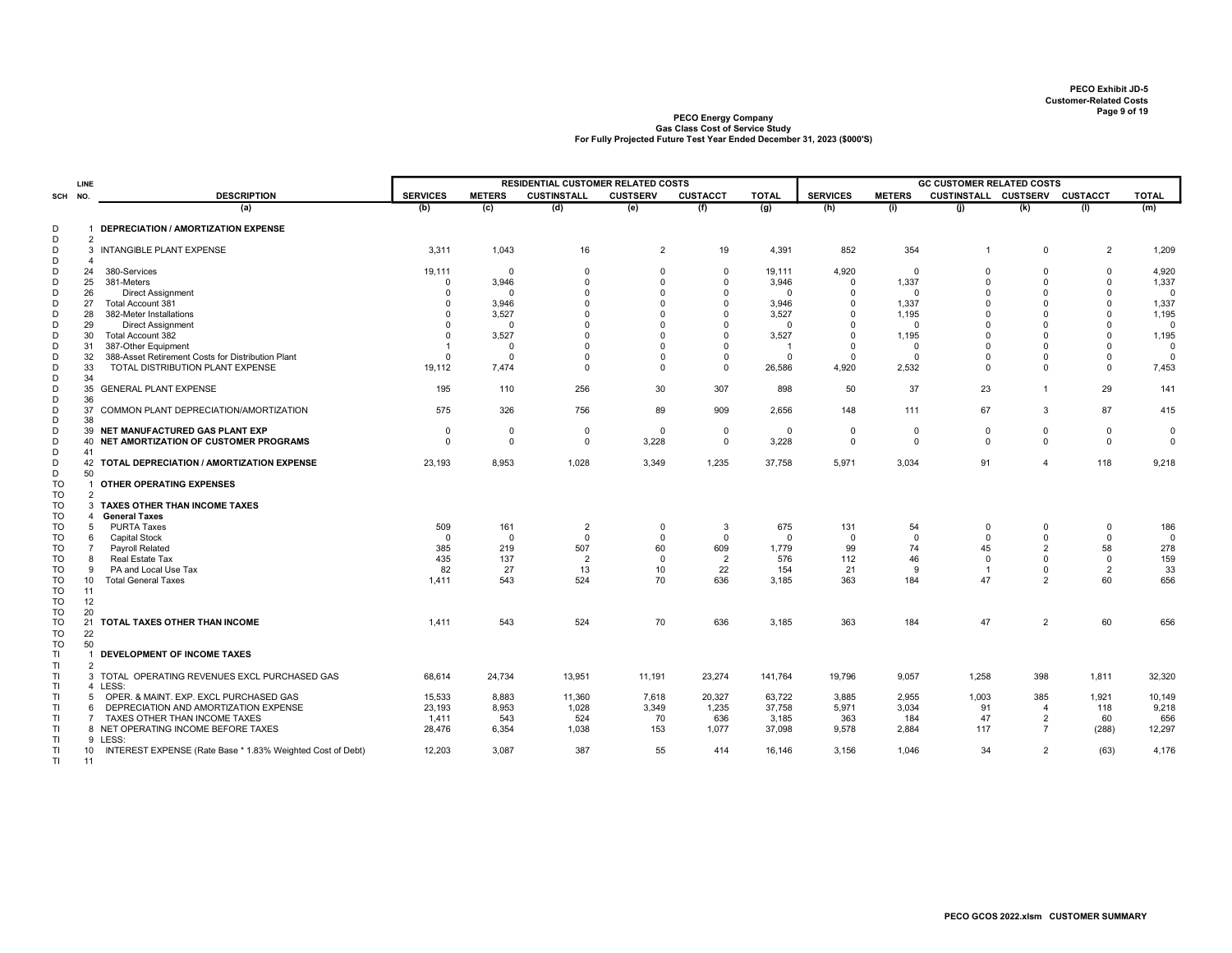|           | LINE                    |                                                                           |                   |               |                    | <b>RESIDENTIAL CUSTOMER RELATED COSTS</b> |                 |                  |                 |               | <b>GC CUSTOMER RELATED COSTS</b> |                                |                |                  |
|-----------|-------------------------|---------------------------------------------------------------------------|-------------------|---------------|--------------------|-------------------------------------------|-----------------|------------------|-----------------|---------------|----------------------------------|--------------------------------|----------------|------------------|
| SCH       | NO.                     | <b>DESCRIPTION</b>                                                        | <b>SERVICES</b>   | <b>METERS</b> | <b>CUSTINSTALL</b> | <b>CUSTSERV</b>                           | <b>CUSTACCT</b> | <b>TOTAL</b>     | <b>SERVICES</b> | <b>METERS</b> | CUSTINSTALL CUSTSERV CUSTACCT    |                                |                | <b>TOTAL</b>     |
|           |                         | (a)                                                                       | (b)               | (c)           | (d)                | (e)                                       | (f)             | (g)              | (h)             | (i)           | (i)                              | (k)                            | (1)            | (m)              |
| TI.<br>TI | $12 \overline{ }$<br>13 | <b>BASE TAXABLE DISTRIBUTION INCOME EXCL PURCHASED GAS</b>                | 16,273            | 3,267         | 652                | 99                                        | 662             | 20,952           | 6,422           | 1,837         | 82                               | 5                              | (225)          | 8,121            |
| TI.       |                         | 14 FEDERAL & STATE TAX ADJUSTMENTS                                        |                   |               |                    |                                           |                 |                  |                 |               |                                  |                                |                |                  |
| ΤI        | 15                      | Regulatory Asset Programs M-1 (Pension & Post Ret)                        | 619               | 351           | 813                | 96                                        | 977             | 2,856            | 159             | 119           | 72                               | 3                              | 93             | 447              |
| ΤI        | 16                      | Other Property Basis Adjustment (CIAC/ICM)                                | 1,372             | 431           | $\mathbf 0$        | $\Omega$                                  | $\mathbf 0$     | 1,804            | 353             | 146           | $\Omega$                         | $\Omega$                       | $\Omega$       | 499              |
| ΤI        | 17                      | Removal Costs/Software                                                    | 1.033             | 326           | 5                  | $\mathbf{1}$                              | 6               | 1,370            | 266             | 110           | $\Omega$                         | $\Omega$                       | $\overline{1}$ | 377              |
| TI.       | 18                      | <b>AFUDC Equity</b>                                                       | 847               | 267           | $\overline{4}$     | $\mathbf 0$                               | 5               | 1,124            | 218             | 90            | $\mathbf 0$                      | $\mathbf 0$                    | $\mathbf 0$    | 309              |
| TI.       | 19                      | <b>Permanent Adjustments</b>                                              | (178)             | (56)          | (1)                | (0)                                       | (1)             | (237)            | (46)            | (19)          | (0)                              | (0)                            | (0)            | (65)             |
| ΤI<br>ΤI  | 20<br>21                | <b>Repair Deduction</b><br>TOTAL FEDERAL & STATE TAX ADJUSTMENTS          | 38,184            | 12,034        | 182<br>1,004       | 21<br>118                                 | 219<br>1,206    | 50,640<br>57,557 | 9,831           | 4,078         | 16<br>89                         | $\mathbf{1}$<br>$\overline{4}$ | 21<br>115      | 13,946<br>15,514 |
| ΤI        | 22                      |                                                                           | 41,877            | 13,352        |                    |                                           |                 |                  | 10,781          | 4,524         |                                  |                                |                |                  |
| TI.<br>TI | 23                      | CALCULATION OF PA STATE INCOME TAXES<br>24 BASE TAXABLE INCOME            | 16,273            | 3,267         | 652                | 99                                        | 662             | 20,952           | 6,422           | 1,837         | 82                               | 5                              | (225)          | 8,121            |
| TI<br>ΤI  | 26                      | 25 LESS:                                                                  | 2,666             | 840           | 13                 | $\overline{1}$                            | 15              | 3,536            | 686             | 285           |                                  | $\Omega$                       | $\overline{1}$ | 974              |
| ΤI        | 27                      | State Tax Depreciation (Over) Under Book<br><b>Total Tax Adjustments</b>  | 41,877            | 13,352        | 1,004              | 118                                       | 1,206           | 57,557           | 10.781          | 4.524         | 89                               | $\overline{\mathbf{A}}$        | 115            | 15,514           |
| TI.       | 28                      | PA STATE TAXALBE DISTRIBUTION INCOME                                      | (28, 270)         | (10, 925)     | (365)              | (21)                                      | (559)           | (40, 140)        | (5,046)         | (2,972)       | (8)                              | $\overline{2}$                 | (342)          | (8, 367)         |
| ΤI        | 29                      | PA STATE INCOME TAXES @ Tax Rate 9.99%                                    | (2,824)           | (1,091)       | (36)               | (2)                                       | (56)            | (4,010)          | (504)           | (297)         | (1)                              | $\mathbf 0$                    | (34)           | (836)            |
| ΤI        | 30                      | PLUS: DEFERRED STATE INCOME TAXES                                         |                   |               |                    |                                           |                 |                  |                 |               |                                  |                                |                |                  |
| ΤI        | 31                      | <b>Net Operating Loss Utilization</b>                                     | 2,824             | 1,091         | 36                 | $\overline{2}$                            | 56              | 4,010            | 504             | 297           | -1                               | (0)                            | 34             | 836              |
| TI.       | 32                      | <b>TOTAL STATE INCOME TAX</b>                                             | $\overline{0}$    | $\mathbf 0$   | $^{\circ}$         | $^{\circ}$                                | $\mathbf 0$     | $\mathbf 0$      | $^{\circ}$      | $^{\circ}$    | $\mathbf 0$                      | $^{\circ}$                     | $\mathbf{0}$   | $\Omega$         |
| TI.       | 33                      | Deferred Taxes on Timing Differences - State                              | (301)             | (95)          | (1)                | (0)                                       | (2)             | (399)            | (77)            | (32)          | (0)                              | (0)                            | (0)            | (110)            |
| ΤI        | 34                      | Deferred Taxes on State NOL                                               | 2,481             | 782           | 12                 | $\overline{1}$                            | 14              | 3,291            | 639             | 265           | 1                                | $\mathbf 0$                    | $\mathbf{1}$   | 906              |
| ΤI<br>ΤI  | 35<br>36                | TOTAL STATE INCOME TAX EXPENSE                                            | 2,181             | 687           | 10                 | $\overline{1}$                            | 13              | 2,892            | 561             | 233           | $\mathbf{1}$                     | $\mathbf 0$                    | $\mathbf{1}$   | 796              |
| TI.       |                         | 37 CALCULATION OF FEDERAL INCOME TAXES                                    |                   |               |                    |                                           |                 |                  |                 |               |                                  |                                |                |                  |
| TI        | 38                      | <b>BASE TAXABLE INCOME</b>                                                | 16,273            | 3,267         | 652                | 99                                        | 662             | 20,952           | 6,422           | 1,837         | 82                               | 5                              | (225)          | 8,121            |
| TI        |                         | 39 LESS:                                                                  |                   |               |                    |                                           |                 |                  |                 |               |                                  |                                |                |                  |
| ΤI        | 40                      | PA State Income Taxes                                                     | $\mathbf{0}$      | $^{\circ}$    | $\mathbf 0$        | $\mathbf 0$                               | $\Omega$        | $\mathbf 0$      | $\mathbf 0$     | $\Omega$      | $\Omega$                         | $\Omega$                       | $\mathbf 0$    | $\overline{0}$   |
| ΤI        | 41                      | Federal Tax Depreciation (Over) Under Book                                | (1,669)           | (526)         | (8)                | (1)                                       | (10)            | (2, 213)         | (430)           | (178)         | (1)                              | (0)                            | (1)            | (610)            |
| ΤI        | 42                      | <b>Total Tax Adjustments</b>                                              | 41,877            | 13,352        | 1,004              | 118                                       | 1,206           | 57,557           | 10,781          | 4,524         | 89                               | $\overline{4}$                 | 115            | 15,514           |
| ΤI        | 43                      | FEDERAL TAXALBE DISTRIBUTION INCOME                                       | (23, 935)         | (9,559)       | (344)              | (19)<br>$\overline{\mathbf{4}}$           | (534)           | (34, 391)        | (3,930)         | (2, 509)      | (6)                              | $\overline{2}$                 | (340)          | (6, 783)         |
| TI<br>TI  | 44<br>50                | FEDERAL INCOME TAXES @ Tax Rate 21.00%                                    | 5,026             | 2,007         | 72                 |                                           | 112             | 7,222            | 825             | 527           |                                  | (0)                            | 71             | 1,425            |
| TI<br>TI. | 51<br>52                | DEVELOPMENT OF INCOME TAXES CONTINUED                                     |                   |               |                    |                                           |                 |                  |                 |               |                                  |                                |                |                  |
| TI.       | 53                      | FEDERAL INCOME TAXES @ Tax Rate 21.00%                                    | 5,026             | 2,007         | 72                 | $\overline{4}$                            | 112             | 7,222            | 825             | 527           | $\mathbf{1}$                     | (0)                            | 71             | 1,425            |
| ΤI        |                         | 54 PLUS: DEFERRED FEDERAL INCOME TAXES                                    |                   |               |                    |                                           |                 |                  |                 |               |                                  |                                |                |                  |
| ΤI        | 55                      | Deferred Taxes on Timing Differences - Federal                            | (957)             | (301)         | (5)                | (1)                                       | (5)             | (1,269)          | (246)           | (102)         | (0)                              | (0)                            | (1)            | (349)            |
| TI        | 56                      | <b>Excess Deferred Amortization</b>                                       | 711               | 224           | 3                  | 0                                         | $\overline{4}$  | 943              | 183             | 76            | 0                                | $\mathbf{0}$                   | 0              | 260              |
| ΤI        | 57                      | FIT Expense on Flow Through Adjustments                                   | (120)             | (38)          | (1)                | (0)                                       | (1)             | (159)            | (31)            | (13)          | (0)                              | (0)                            | (0)            | (44)             |
| TI.<br>TI | 59                      | 58 LESS: OTHER FEDERAL TAX ADJUSTMENTS<br>Amortization of ITC - Gas Plant | (2)               | (1)           | (0)                | (0)                                       | (0)             | (3)              | (1)             | (0)           |                                  | (0)                            |                |                  |
| ΤI        | 60                      | TOTAL FEDERAL INCOME TAX EXPENSE                                          | 4,663             | 1,893         | 70                 | $\overline{4}$                            | 110             | 6,740            | 732             | 488           | (0)                              | (0)                            | (0)<br>71      | (1)<br>1,292     |
| TI        | 61                      | TOTAL INCOME TAX EXPENSE EXCLUDING PURCHASED GAS                          | 6,843             | 2,580         | 81                 | 5                                         | 123             | 9,632            | 1,293           | 721           | $\overline{2}$                   | (0)                            | 72             | 2,088            |
| TI.       | 62                      |                                                                           |                   |               |                    |                                           |                 |                  |                 |               |                                  |                                |                |                  |
| TI.       |                         | 78 TOTAL PA INCOME TAX EXPENSE                                            | 2.181             | 687           | 10                 | $\overline{1}$                            | 13              | 2,892            | 561             | 233           | $\mathbf{1}$                     | $\mathbf 0$                    | $\overline{1}$ | 796              |
| TI.       | 79                      | TOTAL FEDERAL INCOME TAX EXPENSE                                          | 4,663             | 1,893         | 70                 | $\overline{\mathbf{4}}$                   | 110             | 6,740            | 732             | 488           | $\mathbf{1}$                     | (0)                            | 71             | 1,292            |
| ΤI        | 80                      | TOTAL INCOME TAX EXPENSE                                                  | 6.843             | 2,580         | 81                 | 5                                         | 123             | 9,632            | 1,293           | 721           | $\overline{2}$                   | (0)                            | 72             | 2,088            |
| TI        | 81                      |                                                                           |                   |               |                    |                                           |                 |                  |                 |               | 47                               |                                | 60             |                  |
| ΤI<br>ΤI  | 83                      | 82 TOTAL OTHER TAX EXPENSE                                                | 1.411             | 543           | 524                | 70                                        | 636             | 3,185            | 363             | 184           |                                  | $\overline{2}$                 |                | 656              |
| TI<br>TI  | 84<br>85                | <b>TOTAL TAX EXPENSE</b>                                                  | 8,254             | 3,123         | 605                | 75                                        | 759             | 12,817           | 1,656           | 905           | 49                               | $\overline{2}$                 | 133            | 2,744            |
| ls.       |                         | 133 Total Composite Base Rate Sales Revenue Requirement                   | 90,410            | 30,180        | 14.476             | 11,231                                    | 23,787          | 170,084          | 22.992          | 10,096        | 1.279                            | 399                            | 1,726          | 36,491           |
|           |                         | 146 NUMBER OF CUSTOMER BILLS                                              | 6,072,376         | 6,072,376     | 6,072,376          | 6,072,376                                 | 6,072,376       | 6,072,376        | 540,485         | 540,485       | 540,485                          | 540,485                        | 540,485        | 540,485          |
|           |                         |                                                                           |                   |               |                    |                                           |                 |                  |                 |               |                                  |                                |                |                  |
| ıs        |                         | 148 \$/MONTH/CUSTOMER                                                     | 14.89<br>\$<br>\$ | $4.97$ \$     | $2.38$ \$          | $1.85$ \$                                 | $3.92$ \$       | $28.01$ \$       | 42.54 \$        | 18.68 \$      | $2.37$ \$                        | $0.74$ \$                      | $3.19$ \$      | 67.52            |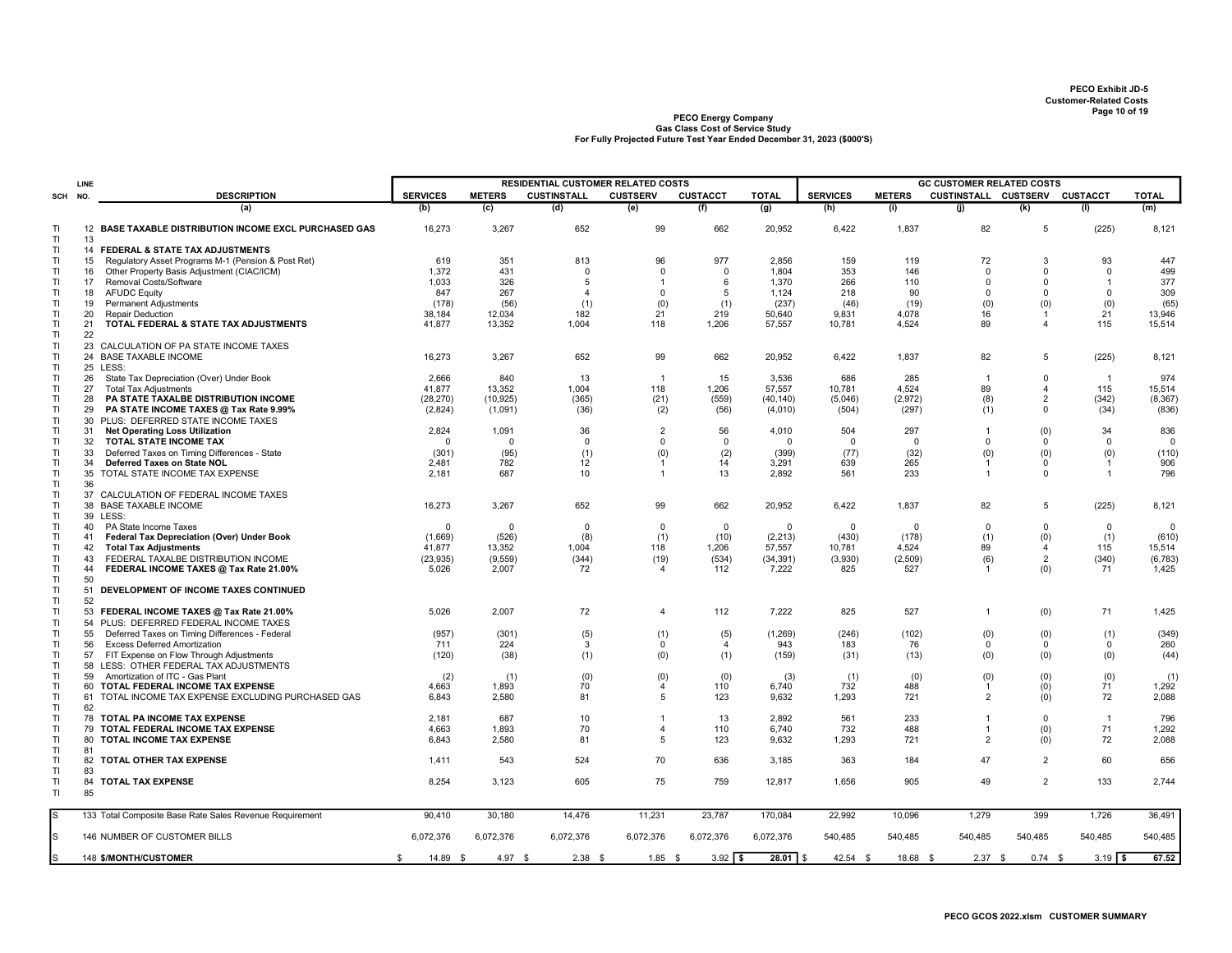|                            | LINE     |                                                                            |                |             | <b>TSF CUSTOMER RELATED COSTS</b>             |                      |                |              |                 |                | <b>TSI CUSTOMER RELATED COSTS</b> |                      |                |                |
|----------------------------|----------|----------------------------------------------------------------------------|----------------|-------------|-----------------------------------------------|----------------------|----------------|--------------|-----------------|----------------|-----------------------------------|----------------------|----------------|----------------|
| SCH NO.                    |          | <b>DESCRIPTION</b>                                                         |                |             | SERVICES METERS CUSTINSTALL CUSTSERV CUSTACCT |                      |                | <b>TOTAL</b> | <b>SERVICES</b> | <b>METERS</b>  | CUSTINSTALL CUSTSERV CUSTACCT     |                      |                | <b>TOTAL</b>   |
|                            |          | (a)                                                                        | (n)            | (o)         | (p)                                           | (q)                  | (r)            | (s)          | (t)             | (u)            | (v)                               | (w)                  | (x)            | (y)            |
| S                          |          | <b>SUMMARY AT PRESENT RATES</b>                                            |                |             |                                               |                      |                |              |                 |                |                                   |                      |                |                |
| S                          | 2        |                                                                            |                |             |                                               |                      |                |              |                 |                |                                   |                      |                |                |
| S                          |          | 3 DEVELOPMENT OF RETURN EXCLUDING PURCHASED GAS                            |                |             |                                               |                      |                |              |                 |                |                                   |                      |                |                |
| $\mathbb S$                | 4        | <b>OPERATING REVENUE</b>                                                   |                |             |                                               |                      |                |              |                 |                |                                   |                      |                |                |
| S                          | 5        | Sales of Gas Revenue - Base                                                | 169            | 828         | 11                                            | 87                   | 376            | 1,472        | 142             | 794            | $\overline{7}$                    | 49                   | 215            | 1,206          |
| $\mathbb S$                | 6        | <b>Other Operating Revenue</b>                                             | $\overline{1}$ | 5           | $\mathbf{0}$                                  | $\mathbf 0$          | $\overline{4}$ | 10           |                 | $\overline{4}$ | $\mathbf 0$                       | $\mathbf 0$          | $\overline{2}$ | $\overline{7}$ |
| $\mathbb S$                |          | 7 TOTAL OPERATING REVENUE                                                  | 170            | 833         | 12                                            | 87                   | 380            | 1.482        | 143             | 798            | $\overline{7}$                    | 49                   | 217            | 1,213          |
| $\mathbb S$                | 8        |                                                                            |                |             |                                               |                      |                |              |                 |                |                                   |                      |                |                |
| S                          |          | 9 OPERATING EXPENSES                                                       |                |             |                                               |                      |                |              |                 |                |                                   |                      |                |                |
| S                          | 10       | Operation and Maintenance Expense Excl Pur Gas                             | 36             | 279         | 9                                             | 83                   | 335            | 743          | 20              | 202            | 5                                 | 46                   | 184            | 457            |
| S                          | 11       | Depreciation and Amortization Expense                                      | 56             | 288         |                                               | -1                   | 21             | 367          | 31              | 209            | $\Omega$                          | $\overline{1}$       | 11             | 252            |
| S                          | 12       | Taxes Other Than Income Taxes-General                                      | 3              | 18          |                                               |                      | 11             | 33           | 2               | 13             | $\Omega$                          | $\Omega$             | 6              | 21             |
| S                          | 13       | Taxes Other Than Income Taxes-Distribution GRT                             | $\Omega$       | $\mathbf 0$ |                                               | $\Omega$             | $\Omega$       | $\mathbf 0$  | $\Omega$        | $\Omega$       | $\Omega$                          | $\Omega$             | $\mathbf 0$    | $\mathsf 0$    |
| ${\mathsf S}$              | 14       | Income Taxes                                                               | 15             | 75          | 0                                             | $\Omega$             | 3              | 93           | (2)             | 13             | (0)                               | (0)                  | (0)            | 10             |
| $\mathbb S$<br>$\mathbb S$ | 16       | 15 TOTAL OPERATING EXPENSES                                                | 80             | 510         | 11                                            | 86                   | 364            | 1,050        | 54              | 411            | 6                                 | 47                   | 202            | 720            |
| S                          |          | 17 OPERATING INCOME (RETURN)                                               | 90             | 324         | $\overline{1}$                                | $\overline{2}$       | 16             | 432          | 88              | 387            | $\mathbf{1}$                      | $\overline{2}$       | 15             | 494            |
| ${\mathsf S}$              | 18       |                                                                            |                |             |                                               |                      |                |              |                 |                |                                   |                      |                |                |
| $\mathbb S$                |          | 19 DEVELOPMENT OF RATE BASE EXCL PURCHASED GAS                             |                |             |                                               |                      |                |              |                 |                |                                   |                      |                |                |
| S                          | 20       | <b>Gas Plant in Service</b>                                                | 2,341          | 9.863       |                                               | 6                    | 94             | 12,309       | 1,284           | 7,147          | $\overline{2}$<br>$\overline{1}$  | $\overline{4}$       | 52             | 8,488          |
| S                          | 21       | Less: Accumulated Depreciation                                             | 557            | 3,449       | $\overline{2}$                                | 3                    | 45             | 4,055        | 306             | 2,722          | 9                                 | $\overline{2}$       | 25             | 3,055<br>463   |
| S<br>$\mathbb S$           | 22<br>23 | Plus: Rate Base Additions Excl Purchased Gas<br>Less: Rate Base Deductions | 35<br>226      | 270<br>955  | 16                                            | 30<br>$\overline{2}$ | 406<br>174     | 757<br>1,358 | 19<br>102       | 196<br>692     | $\overline{1}$                    | 17<br>$\overline{1}$ | 223<br>96      | 891            |
| S                          |          | 24 TOTAL RATE BASE EXCL PURCHASED GAS                                      | 1,593          | 5,729       | 17                                            | 32                   | 281            | 7.653        | 896             | 3,928          | 10                                | 17                   | 155            | 5,006          |
| ${\mathsf S}$              | 25       |                                                                            |                |             |                                               |                      |                |              |                 |                |                                   |                      |                |                |
| S                          |          | 26 RATE OF RETURN EXCL PURCHASED GAS (PRESENT)                             | 5.65%          | 5.65%       | 5.65%                                         | 5.65%                | 5.65%          | 5.65%        | 9.86%           | 9.86%          | 9.86%                             | 9.86%                | 9.86%          | 9.86%          |
| $\mathbb S$                |          | 27 INDEX RATE OF RETURN EXCL PURCHASED GAS (PRESENT)                       | 1.02           | 1.00        | 1.05                                          | 1.05                 | 1.09           |              | 1.79            | 1.75           | 1.83                              | 1.84                 | 1.91           |                |
| $\mathbb S$                | 28       |                                                                            |                |             |                                               |                      |                |              |                 |                |                                   |                      |                |                |
| $\mathbb S$                |          | 40 TOTAL RATE CASE (DISTRIBUTION PLUS PURCHASED GAS)                       |                |             |                                               |                      |                |              |                 |                |                                   |                      |                |                |
| S                          |          | 41 Total Distribution Sales Revenue at Current Rates                       | 169            | 828         | 11                                            | 87                   | 376            | 1.472        | 142             | 794            | $\overline{7}$                    | 49                   | 215            | 1,206          |
| S                          |          | 42 Total Distribution Operating Revenues                                   | 170            | 833         | 12                                            | 87                   | 380            | 1,482        | 143             | 798            | $\overline{7}$                    | 49                   | 217            | 1,213          |
| S                          |          | 43 Total Distribution Operating Expenses Excl Federal & State Taxes        | 95             | 585         | 11                                            | 86                   | 367            | 1.143        | 52              | 423            | 6                                 | 47                   | 201            | 730            |
| S                          |          | 44 Plus: Total Federal & State Taxes                                       | 15             | 75          | $\mathbf 0$                                   | $\mathbf 0$          | 3              | 93           | (2)             | 13             | (0)                               | (0)                  | (0)            | 10             |
| S                          |          | 45 Total Operating Income (Return)                                         | 90             | 324         |                                               | 2                    | 16             | 432          | 88              | 387            | $\overline{1}$                    | 2                    | 15             | 494            |
| S                          |          | 46 Total Rate Base                                                         | 1,593          | 5,729       | 17                                            | 32                   | 281            | 7.653        | 896             | 3,928          | 10                                | 17                   | 155            | 5,006          |
| S                          | 47       |                                                                            |                |             |                                               |                      |                |              |                 |                |                                   |                      |                |                |
| S                          |          | 48 COMPOSITE RATE OF RETURN (PRESENT)                                      | 5.65%          | 5.65%       | 5.65%                                         | 5.65%                | 5.65%          | 5.65%        | 9.86%           | 9.86%          | 9.86%                             | 9.86%                | 9.86%          | 9.86%          |
| S                          |          | 49 COMPOSITE INDEX RATE OF RETURN (PRESENT)                                | 1.02           | 1.00        | 1.05                                          | 1.05                 | 1.09           |              | 1.79            | 1.75           | 1.83                              | 1.84                 | 1.91           |                |
| s                          | 50       |                                                                            |                |             |                                               |                      |                |              |                 |                |                                   |                      |                |                |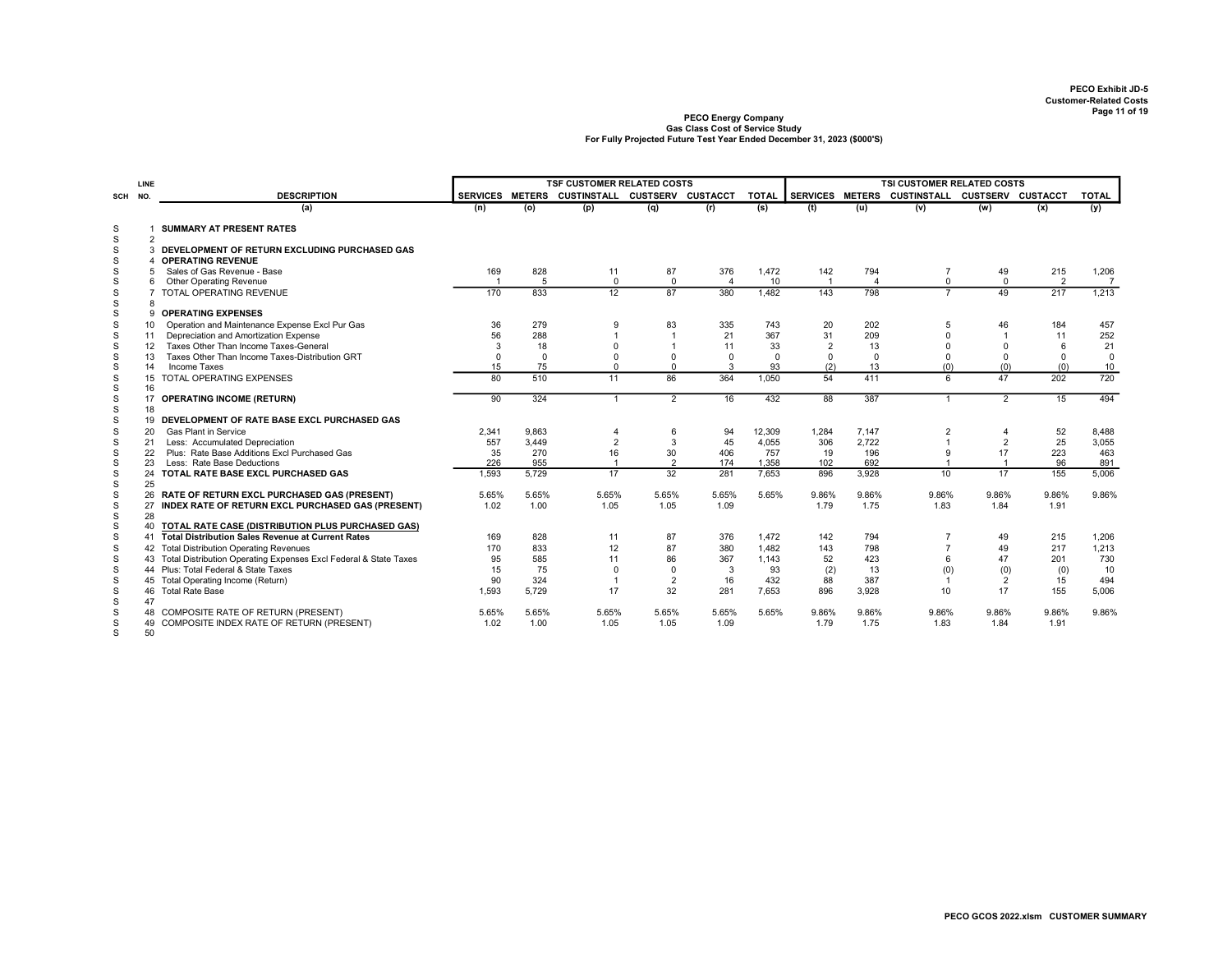|         | LINE     |                                                                  |                |              | <b>TSF CUSTOMER RELATED COSTS</b>             |                |                |                |                 |             | <b>TSI CUSTOMER RELATED COSTS</b> |                |                |                |
|---------|----------|------------------------------------------------------------------|----------------|--------------|-----------------------------------------------|----------------|----------------|----------------|-----------------|-------------|-----------------------------------|----------------|----------------|----------------|
| SCH NO. |          | <b>DESCRIPTION</b>                                               |                |              | SERVICES METERS CUSTINSTALL CUSTSERV CUSTACCT |                |                | <b>TOTAL</b>   | SERVICES METERS |             | CUSTINSTALL CUSTSERV CUSTACCT     |                |                | <b>TOTAL</b>   |
|         |          | (a)                                                              | (n)            | (o)          | (p)                                           | (q)            | (r)            | (s)            | (t)             | (u)         | (v)                               | (w)            | (x)            | (y)            |
|         |          |                                                                  |                |              |                                               |                |                |                |                 |             |                                   |                |                |                |
| S<br>s  | 51<br>52 | <b>EQUALIZED RETURN AT PROPOSED ROR OF 7.68%</b>                 |                |              |                                               |                |                |                |                 |             |                                   |                |                |                |
| S<br>S  | 53<br>54 | DEVELOPMENT OF RETURN EXCL PURCHASED GAS (EQUALIZED R.           |                |              |                                               |                |                |                |                 |             |                                   |                |                |                |
| s       | 55       | Rate Base Excluding Purchased Gas                                | 1,593          | 5,729        | 17                                            | 32             | 281            | 7,653          | 896             | 3,928       | 10                                | 17             | 155            | 5,006          |
| S       | 56       | Change in Operating Income (Rate Base * (7.68% - ROR (Present))) | 32             | 116          | $\mathbf 0$                                   | $\mathbf{1}$   | 6              | 156            | (20)            | (86)        | (0)                               | (0)            | (3)            | (109)          |
| s       | 57       |                                                                  | $\Omega$       | $\Omega$     | $\Omega$                                      | $\Omega$       | $\Omega$       | $\Omega$       | $\Omega$        | $\Omega$    | $\Omega$                          | $^{\circ}$     | $^{\circ}$     | $\Omega$       |
| s       |          | 58 OPERATING REVENUES                                            |                |              |                                               |                |                |                |                 |             |                                   |                |                |                |
| S       |          | 59 Change in Revenue (Change in Return * 1.414)                  | 46             | 165          |                                               | $\overline{1}$ | 8              | 220            | (28)            | (121)       | (0)                               | (1)            | (5)            | (154)          |
| S       |          | 60 Distribution Base Rate Revenue (Present Rates)                | 169            | 828          | 11                                            | 87             | 376            | 1.472          | 142             | 794         | $\overline{7}$                    | 49             | 215            | 1,206          |
| S       |          | 61 Total Dist Base Rate Revenue (Proposed Rate)                  | 215            | 993          | 12                                            | 88             | 384            | 1.692          | 114             | 673         | 6                                 | 48             | 210            | 1,052          |
| s       | 62       |                                                                  |                |              |                                               |                |                |                |                 |             |                                   |                |                |                |
| s       | 63       | <b>Forfeited Discounts Revenues</b>                              | $\Omega$       | $\Omega$     | $\mathbf 0$                                   | $\Omega$       | $\Omega$       | 0              | (0)             | $^{(0)}_4$  | (0)                               | $\binom{0}{0}$ | $\binom{0}{2}$ | (0)            |
| s       | 64       | Other Operating Revenue (Present Rates)                          | $\overline{1}$ | 5            | $\mathbf 0$                                   | $\mathbf 0$    | $\overline{4}$ | 10             |                 |             | 0                                 |                |                | $\overline{7}$ |
| S       | 65       | <b>TOTAL OPERATING REVENUES</b>                                  | 216            | 998          | $\overline{12}$                               | 88             | 388            | 1,703          | 115             | 677         | $\overline{7}$                    | 48             | 212            | 1,059          |
| S       | 66       |                                                                  |                |              |                                               |                |                |                |                 |             |                                   |                |                |                |
| s       | 67       | <b>OPERATING EXPENSES</b>                                        |                |              |                                               |                |                |                |                 |             |                                   |                |                |                |
| S       | 68       | Operation and Maintenance Expense Excl Pur Gas                   | 36             | 279          | <b>q</b>                                      | 83             | 335            | 743            | 20              | 202         | 5                                 | 46             | 184            | 457            |
| S       | 69       | Depreciation and Amortization Expense                            | 56             | 288          |                                               | $\overline{1}$ | 21             | 367            | 31              | 209         | $\Omega$                          | $\overline{1}$ | 11             | 252            |
| S       | 70       | Additional Bad Debt Expense                                      | $\Omega$       | $\mathbf{1}$ |                                               |                | $\Omega$       | $\overline{1}$ | (0)             | (0)         | (0)                               | (0)            | (0)            | (1)            |
| S       | 71       | Additional PUC / OTS & SBA Fee Expense                           | $\Omega$       | $\mathbf{1}$ |                                               |                | $\Omega$       | $\overline{1}$ | (0)             | (1)         | (0)                               | (0)            | (0)            | (1)            |
| S       | 72       | Taxes Other Than Income Taxes-General                            | 3              | 18           |                                               |                | 11             | 33             | $\overline{2}$  | 13          | $\Omega$                          | $\mathbf 0$    | 6              | 21             |
| S       | 73       | Taxes Other Than Income Taxes-Distribution GRT                   | $\Omega$       | $\Omega$     | $\Omega$                                      | $\Omega$       | $\Omega$       | $\Omega$       | 0               | $\mathbf 0$ | $\Omega$                          | $^{\circ}$     | $\Omega$       | $\mathbf 0$    |
| S       |          | 74 TOTAL OPERATING EXPENSES BEFORE TAXES                         | 95             | 586          | 11                                            | 86             | 367            | 1.145          | 52              | 422         | 6                                 | 47             | 201            | 729            |
| s       | 75       | State and Federal Income Taxes @ Effective Tax Rate              | (15)           | (75)         | (0)                                           | (0)            | (3)            | (93)           | $\overline{2}$  | (13)        | 0                                 | $\mathbf 0$    | $\mathbf 0$    | (10)           |
| S       | 76       | State and Federal Income Taxes @ Statutory Rates                 | 13             | 47           | $\mathbf 0$                                   | $\Omega$       | $\overline{2}$ | 63             | (8)             | (35)        | (0)                               | (0)            | (1)            | (44)           |
| S       | 77       | <b>TOTAL OPERATING EXPENSES</b>                                  | 94             | 558          | 11                                            | 86             | 366            | 1,115          | 46              | 375         | $\overline{6}$                    | 47             | $200 -$        | 674            |
| S<br>S  | 78<br>79 | NET OPERATING INCOME EXCL PURCHASED GAS                          | 122            | 440          | $\overline{1}$                                | $\overline{2}$ | 22             | 588            | 69              | 302         | 1                                 | $\overline{1}$ | 12             | 384            |
| S       | 80       |                                                                  |                |              |                                               |                |                |                |                 |             |                                   |                |                |                |
| s       | 81       | BASE RATE SALES EXCL PUR GAS @ EQUALIZED ROR 7.68%               | 215            | 993          | 12                                            | 88             | 384            | 1.692          | 114             | 673         | 6                                 | 48             | 210            | 1,052          |
| S       | 82       |                                                                  |                |              |                                               |                |                |                |                 |             |                                   |                |                |                |
| s       | 83       | TOTAL REVENUE EXCL PUR GAS INCREASE/DECREASE                     | 46             | 165          |                                               | $\overline{1}$ | 8              | 220            | (28)            | (121)       | (0)                               | (1)            | (5)            | (155)          |
| s       | 84       | REVENUE INCREASE(DECREASE) TO RETAIL EXCL PUR GAS REVEN          | 27.15%         | 19.93%       | 4.39%                                         | 1.06%          | 2.15%          | 14.98%         | $-19.53%$       | $-15.30%$   | $-4.36%$                          | $-1.11%$       | $-2.22%$       | $-12.83%$      |
| S       | 85       |                                                                  |                |              |                                               |                |                |                |                 |             |                                   |                |                |                |
| s       | 86       |                                                                  |                |              |                                               |                |                |                |                 |             |                                   |                |                |                |
| S       | 132      | TOTAL RATE CASE (DISTRIBUTION PLUS PURCHASED GAS)                |                |              |                                               |                |                |                |                 |             |                                   |                |                |                |
| s       | 133      | <b>Total Composite Base Rate Sales Revenue Requirement</b>       | 215            | 993          | 12                                            | 88             | 384            | 1,692          | 114             | 673         | $\overline{7}$                    | 48             | 210            | 1,052          |
| S       | 134      |                                                                  |                |              |                                               |                |                |                |                 |             |                                   |                |                |                |
| S       | 135      |                                                                  |                |              |                                               |                |                |                |                 |             |                                   |                |                |                |
| S       | 136      | <b>Total Operating Expense before Income Taxes</b>               | 95             | 586          | 11                                            | 86             | 367            | 1,145          | 52              | 422         | 6                                 | 47             | 201            | 729            |
| S       | 146      | <b>NUMBER OF CUSTOMER BILLS</b>                                  | 5.053          | 5,053        | 5,053                                         | 5,053          | 5,053          | 5,053          | 2,772           | 2,772       | 2.772                             | 2,772          | 2,772          | 2,772          |
| S       | 147      |                                                                  |                |              |                                               |                |                |                |                 |             |                                   |                |                |                |
| S       | 148      | \$/MONTH/CUSTOMER                                                | \$42.51        | \$196.47     | \$2.36                                        | \$17.40        | \$76.05        | \$334.80       | \$41.19         | \$242.65    | \$2.34                            | \$17.36        | \$75.80        | \$379.36       |
| S       | 149      |                                                                  |                |              |                                               |                |                |                |                 |             |                                   |                |                |                |

S 149 S 150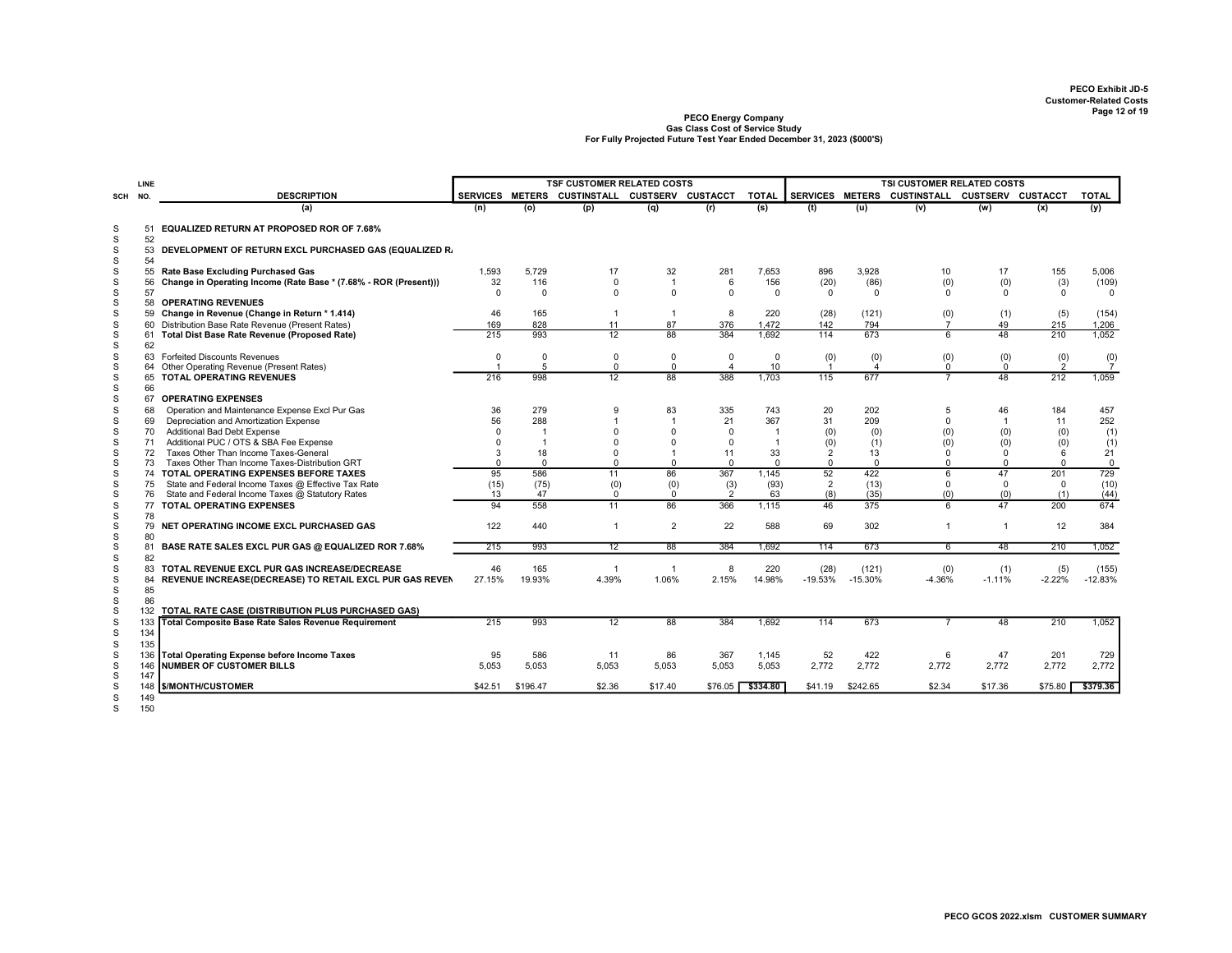|                          | LINE           |                                                            |                 |                     | <b>TSF CUSTOMER RELATED COSTS</b> |                |          |              | <b>TSI CUSTOMER RELATED COSTS</b> |                |                               |                      |                               |                      |  |  |
|--------------------------|----------------|------------------------------------------------------------|-----------------|---------------------|-----------------------------------|----------------|----------|--------------|-----------------------------------|----------------|-------------------------------|----------------------|-------------------------------|----------------------|--|--|
| SCH                      | NO.            | <b>DESCRIPTION</b>                                         | <b>SERVICES</b> | <b>METERS</b>       | CUSTINSTALL CUSTSERV CUSTACCT     |                |          | <b>TOTAL</b> | <b>SERVICES</b>                   | <b>METERS</b>  | CUSTINSTALL CUSTSERV CUSTACCT |                      |                               | <b>TOTAL</b>         |  |  |
|                          |                | (a)                                                        | (n)             | (o)                 | (p)                               | (q)            | (r)      | (s)          | (t)                               | (u)            | (v)                           | (w)                  | (x)                           | (y)                  |  |  |
| <b>RBP</b>               |                | <b>DEVELOPMENT OF RATE BASE</b>                            |                 |                     |                                   |                |          |              |                                   |                |                               |                      |                               |                      |  |  |
| <b>RBP</b>               | $\overline{2}$ |                                                            |                 |                     |                                   |                |          |              |                                   |                |                               |                      |                               |                      |  |  |
| <b>RBP</b>               |                | 3 GAS PLANT IN SERVICE                                     |                 |                     |                                   |                |          |              |                                   |                |                               |                      |                               |                      |  |  |
| <b>RBP</b>               |                | 4 INTANGIBLE PLANT                                         |                 |                     |                                   |                |          |              |                                   |                |                               |                      |                               |                      |  |  |
| RBP                      |                | 301-Organization                                           | 15              | 61                  | 0                                 | 0              |          | 77           | 8                                 | 45             | 0                             | 0                    | 0                             | 53                   |  |  |
| <b>RBP</b>               | $\overline{7}$ | 303-Miscellaneous Intangible Plant                         | $\mathbf 0$     | $\mathbf 0$         | $\mathbf 0$                       | $\mathsf 0$    | 0        | $\mathbf 0$  | $\mathbf 0$                       | $\mathbf 0$    | $\mathsf 0$                   | 0                    | $\mathsf 0$                   | $\pmb{0}$            |  |  |
| <b>RBP</b>               |                | TOTAL INTANGIBLE PLANT                                     | 15              | 61                  | $\mathbf 0$                       | $\mathbf 0$    |          | 77           | 8                                 | 45             | $\mathbf 0$                   | $\mathbf 0$          | $\mathbf 0$                   | 53                   |  |  |
| <b>RBP</b><br><b>RBP</b> | 8              | 9 PRODUCTION PLANT (LPG)                                   |                 |                     |                                   |                |          |              |                                   |                |                               |                      |                               |                      |  |  |
|                          |                | 27 DISTRIBUTION PLANT                                      |                 |                     |                                   |                |          |              |                                   |                |                               |                      |                               |                      |  |  |
| RBP<br>RBP               | 40             | 380-Services                                               | 2,316           | $\overline{0}$      | 0                                 | 0              | 0        | 2,316        | 1,270                             | 0              | 0                             | $\mathbf 0$          | 0                             | 1,270                |  |  |
| <b>RBP</b>               | 41             | 381-Meters                                                 | $\Omega$        | 3,572               |                                   | $\overline{0}$ | 0        | 3,572        | 0                                 | 2,853          | $\mathbf 0$                   | $\Omega$             | $\pmb{0}$                     | 2,853                |  |  |
| <b>RBP</b>               | 42             | <b>Direct Assignment</b>                                   |                 | 311                 |                                   |                |          | 311          | $\mathbf 0$                       | $\Omega$       | $\Omega$                      |                      | 0                             | $\overline{0}$       |  |  |
| <b>RBP</b>               |                | Total Account 381                                          |                 | 3,883               |                                   |                |          | 3,883        | $\mathbf 0$                       | 2,853          |                               |                      | 0                             | 2,853                |  |  |
| <b>RBP</b>               | 44             | 382-Meter Installations                                    |                 | 5,252               |                                   |                |          | 5,252        | $\mathbf 0$                       | 4,196          |                               |                      | $\mathbf 0$                   | 4,196                |  |  |
| <b>RBP</b>               | 45             | <b>Direct Assignment</b>                                   |                 | 594                 |                                   |                |          | 594          | $\Omega$                          | $\Omega$       | $\Omega$                      |                      | 0                             | $\overline{0}$       |  |  |
| <b>RBP</b>               | 46             | Total Account 382                                          |                 | 5,846               |                                   | $\Omega$       |          | 5,846        | $\Omega$                          | 4,196          | $\Omega$                      | $\Omega$             | $\mathbf 0$                   | 4,196                |  |  |
| <b>RBP</b>               | 47             | 387-Other Equipment                                        |                 | 5                   |                                   |                |          |              |                                   | $\overline{4}$ | <sup>0</sup>                  | $\Omega$             | $\mathbf 0$                   | 5                    |  |  |
| <b>RBP</b>               | 48             | 388-Asset Retirement Costs for Distribution Plant          |                 |                     |                                   | 0              |          | 5            | $\Omega$                          | 3              | 0                             | $\mathbf 0$          | $\pmb{0}$                     | 3                    |  |  |
| <b>RBP</b>               |                | 49 TOTAL DISTRIBUTION PLANT                                | 2,318           | 9,738               | $\Omega$                          | $\mathbf 0$    | $\Omega$ | 12,056       | 1,272                             | 7,056          | 0                             | $\Omega$             | $\mathbf 0$                   | 8,327                |  |  |
| <b>RBP</b>               | 50             |                                                            |                 |                     |                                   |                |          |              |                                   |                |                               |                      |                               |                      |  |  |
| <b>RBP</b>               |                | 53 GENERAL PLANT                                           |                 |                     |                                   |                |          |              |                                   |                |                               |                      |                               |                      |  |  |
| <b>RBP</b>               | 54             | 389-Land and Land Rights                                   |                 | $\mathbf 0$         | $\Omega$                          | 0              | 0        | 0            | $\Omega$                          | $\mathbf 0$    | 0                             | 0                    | 0                             | 0                    |  |  |
| <b>RBP</b>               | 55             | 390-Structures and Improvements                            |                 | 17                  |                                   | $\overline{2}$ | 25       | 47           |                                   | 12             |                               |                      | 14                            | 29                   |  |  |
| <b>RBP</b>               | 56             | 391-Office Furniture & Equipment                           |                 | 12                  |                                   |                | 17       | 33           |                                   | 9              | $\Omega$                      |                      | 9                             | 20                   |  |  |
| <b>RBP</b>               | 57             | 393-Store Equipment                                        |                 | $\mathbf 0$         |                                   |                | $\Omega$ | $\Omega$     |                                   |                |                               |                      | $\mathbf 0$                   | $\mathsf 0$          |  |  |
| <b>RBP</b>               | 58             | 394-Tools, Shop & Garage Equip.                            |                 | 26                  |                                   |                | 38       | 71           |                                   | 19             |                               |                      | 21                            | 43                   |  |  |
| <b>RBP</b>               | 59             | 395-Laboratory Equipment                                   |                 | $\overline{0}$<br>9 |                                   |                | $\Omega$ | $\Omega$     |                                   | $\Omega$       | $\Omega$<br>$\Omega$          | $\Omega$<br>$\Omega$ | $\mathbf 0$<br>$\overline{7}$ | $\mathsf 0$          |  |  |
| <b>RBP</b>               | 60<br>61       | 397-Communication Equipment<br>398-Miscellaneous Equipment |                 | $\mathbf 0$         |                                   |                | 13<br>0  | 25           |                                   | $^{\circ}$     | 0                             | $\mathbf 0$          | 0                             | 15<br>$\overline{1}$ |  |  |
| <b>RBP</b><br><b>RBP</b> |                | 62 TOTAL GENERAL PLANT                                     |                 | 64                  |                                   | 6              | 94       | 177          |                                   | 46             | $\overline{2}$                |                      | 52                            | 108                  |  |  |
| <b>RBP</b>               | 63             |                                                            |                 |                     |                                   |                |          |              |                                   |                |                               |                      |                               |                      |  |  |
| <b>RBP</b>               |                | 65 TOTAL GAS PLANT IN SERVICE                              | 2,341           | 9,863               | 4                                 | 6              | 94       | 12,309       | 1,284                             | 7,147          | 2                             | $\overline{4}$       | 52                            | 8,488                |  |  |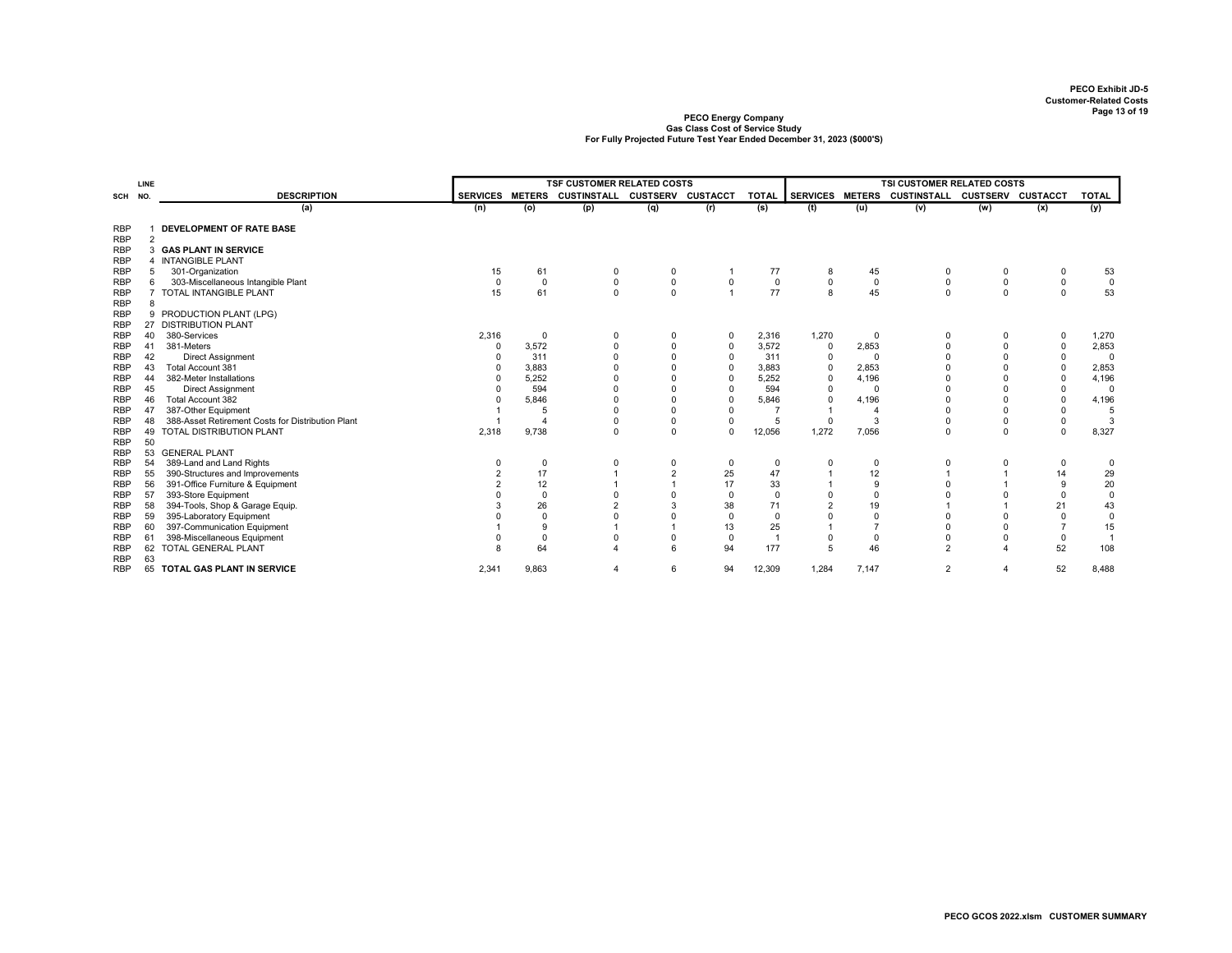|                          | LINE                |                                                                             |                    |                            | <b>TSF CUSTOMER RELATED COSTS</b>             |                            |                 |                    |                               | <b>TSI CUSTOMER RELATED COSTS</b> |                               |                         |                    |                       |  |  |
|--------------------------|---------------------|-----------------------------------------------------------------------------|--------------------|----------------------------|-----------------------------------------------|----------------------------|-----------------|--------------------|-------------------------------|-----------------------------------|-------------------------------|-------------------------|--------------------|-----------------------|--|--|
| SCH                      | NO.                 | <b>DESCRIPTION</b>                                                          |                    |                            | SERVICES METERS CUSTINSTALL CUSTSERV CUSTACCT |                            |                 | <b>TOTAL</b>       | SERVICES METERS               |                                   | CUSTINSTALL CUSTSERV CUSTACCT |                         |                    | <b>TOTAL</b>          |  |  |
|                          |                     | (a)                                                                         | (n)                | (o)                        | (p)                                           | (q)                        | (r)             | (s)                | (t)                           | (u)                               | (v)                           | (w)                     | (x)                | (y)                   |  |  |
| <b>RBD</b>               |                     | <b>LESS: ACCUMULATED DEPRECIATION</b>                                       |                    |                            |                                               |                            |                 |                    |                               |                                   |                               |                         |                    |                       |  |  |
| <b>RBD</b>               | $\overline{2}$      |                                                                             |                    |                            |                                               |                            |                 |                    |                               |                                   |                               |                         |                    |                       |  |  |
| RBD                      |                     | 3 INTANGIBLE PLANT ACCUMULATED DEPRECIATION                                 | 13                 | 54                         | $\mathbf 0$                                   | $\mathbf 0$                | $\mathbf{1}$    | 68                 | $\overline{7}$                | 39                                | 0                             | $\mathbf 0$             | $\mathbf 0$        | 47                    |  |  |
| <b>RBD</b>               | 10                  |                                                                             |                    |                            |                                               |                            |                 |                    |                               |                                   |                               |                         |                    |                       |  |  |
| RBD                      |                     | 11 DISTRIBUTION PLANT ACCUMULATED DEPRECIATION                              |                    |                            |                                               |                            |                 |                    |                               |                                   |                               |                         |                    |                       |  |  |
| RBD<br>RBD               | 23<br>24            | Total Account 379<br>380-Services                                           | $\mathbf 0$<br>539 | 0<br>$\mathbf 0$           | 0<br>$\Omega$                                 | $\mathbf 0$<br>$\mathbf 0$ | 0<br>$\Omega$   | $\mathbf 0$<br>539 | $\mathbf 0$<br>296            | $\mathbf 0$<br>$\mathbf 0$        | 0<br>$\Omega$                 | $\Omega$<br>$\Omega$    | 0<br>$\mathsf 0$   | $\overline{0}$<br>296 |  |  |
| RBD                      | 25                  | 381-Meters                                                                  | $\Omega$           | 1,647                      | 0                                             | $\Omega$                   | $\Omega$        | 1,647              | 0                             | 1,316                             | $\Omega$                      | $\Omega$                | $\pmb{0}$          | 1,316                 |  |  |
| <b>RBD</b>               | 26                  | <b>Direct Assignment</b>                                                    | $\Omega$           | 12                         | $\Omega$                                      | $\Omega$                   | $\Omega$        | 12                 | $\Omega$                      | $\Omega$                          | $\Omega$                      | $\Omega$                | $\mathbf 0$        | $\Omega$              |  |  |
| <b>RBD</b>               | 27                  | Total Account 381                                                           | $\Omega$           | 1,659                      | $\Omega$                                      | $\Omega$                   | $\Omega$        | 1,659              | $\Omega$                      | 1,316                             | $\Omega$                      | $\Omega$                | $\mathsf 0$        | 1,316                 |  |  |
| <b>RBD</b>               | 28                  | 382-Meter Installations                                                     | $\Omega$           | 1,677                      | $\Omega$                                      | $\Omega$                   | $\Omega$        | 1,677              | $\Omega$                      | 1,340                             | $\Omega$                      | $\Omega$                | $\mathbf 0$        | 1,340                 |  |  |
| <b>RBD</b>               | 29                  | <b>Direct Assignment</b>                                                    | $\Omega$           | 22                         | $\Omega$                                      | $\Omega$                   | $\Omega$        | 22                 | $\Omega$                      | $\Omega$                          | $\Omega$                      | $\Omega$                | $\mathsf 0$        | $\Omega$              |  |  |
| RBD                      | 30                  | Total Account 382                                                           | $\Omega$           | 1,699                      | $\Omega$                                      | $\Omega$                   | $\Omega$        | 1,699              | $\Omega$                      | 1,340                             | $\Omega$                      | $\Omega$                | $\mathbf 0$        | 1,340                 |  |  |
| <b>RBD</b>               | 31                  | 387-Other Equipment                                                         | $\overline{1}$     | $\overline{4}$             | $\Omega$                                      | $\Omega$                   | $\Omega$        | 5                  |                               | 3                                 | 0                             | $\Omega$                | $\mathbf 0$        | 3                     |  |  |
| <b>RBD</b>               | 32                  | 388-Asset Retirement Costs for Distribution Plant                           | $\mathbf 0$        | $\overline{2}$             | $\Omega$                                      | $\Omega$                   | $\Omega$        | $\overline{2}$     | $\mathbf 0$                   | $\overline{1}$                    | 0                             | $\Omega$                | $\mathbf 0$        | $\overline{1}$        |  |  |
| RBD                      | 33<br>34            | TOTAL DISTRIBUTION PLANT ACCUMULATED DEPRECIATION                           | 540                | 3,364                      | 0                                             | $\Omega$                   | $\Omega$        | 3,904              | 296                           | 2,661                             | 0                             | $\Omega$                | $\mathsf 0$        | 2,957                 |  |  |
| RBD<br><b>RBD</b>        | 35                  | GENERAL PLANT ACCUMULATED DEPRECIATION                                      | $\overline{4}$     | 30                         | $\overline{2}$                                | 3                          | 44              | 83                 | $\overline{2}$                | 22                                | $\overline{1}$                | $\overline{2}$          | 24                 | 51                    |  |  |
| <b>RBD</b>               | 37                  | TOTAL ACCUMULATED DEPRECIATION                                              | 557                | 3,449                      | $\overline{2}$                                | 3                          | 45              | 4,055              | 306                           | 2,722                             | $\overline{1}$                | $\overline{2}$          | 25                 | 3,055                 |  |  |
| <b>RBD</b>               | 38                  |                                                                             |                    |                            |                                               |                            |                 |                    |                               |                                   |                               |                         |                    |                       |  |  |
| <b>RBD</b>               | 39                  |                                                                             |                    |                            |                                               |                            |                 |                    |                               |                                   |                               |                         |                    |                       |  |  |
| RBD                      | 50                  |                                                                             |                    |                            |                                               |                            |                 |                    |                               |                                   |                               |                         |                    |                       |  |  |
| <b>RBO</b>               |                     | 1 ADDITIONS AND DEDUCTIONS TO RATE BASE                                     |                    |                            |                                               |                            |                 |                    |                               |                                   |                               |                         |                    |                       |  |  |
| <b>RBO</b>               | 2                   |                                                                             |                    |                            |                                               |                            |                 |                    |                               |                                   |                               |                         |                    |                       |  |  |
| <b>RBO</b>               | 3                   | PLUS: ADDITIONS TO RATE BASE                                                |                    |                            |                                               |                            |                 |                    |                               |                                   |                               |                         |                    |                       |  |  |
| <b>RBO</b>               | $\overline{4}$      |                                                                             |                    |                            |                                               |                            |                 |                    |                               |                                   |                               |                         |                    |                       |  |  |
| <b>RBO</b>               |                     | 5 COMMON PLANT                                                              | 35                 | 268                        | 16                                            | 27                         | 393             | 738                | 19                            | 194                               | 9                             | 15                      | 216                | 452                   |  |  |
| <b>RBO</b><br><b>RBO</b> | 6<br>$\overline{7}$ | <b>WORKING CAPITAL</b>                                                      |                    |                            |                                               |                            |                 |                    |                               |                                   |                               |                         |                    |                       |  |  |
| <b>RBO</b>               | 8                   | Cash Working Capital - Purchased Gas                                        | $\mathbf 0$        | $\mathbf 0$                | $\Omega$                                      | $\Omega$                   | $\Omega$        | $\mathbf 0$        | $\mathbf 0$                   | $\Omega$                          | $\mathbf 0$                   | $\Omega$                | $\mathbf 0$        | $\mathbf 0$           |  |  |
| <b>RBO</b>               | $\mathbf{Q}$        | Cash Working Capital                                                        | (1)                | $\overline{1}$             | $\Omega$                                      | 3                          | 13              | 18                 | (1)                           | $\overline{1}$                    | $\Omega$                      | $\mathfrak{p}$          | $\overline{7}$     | 10                    |  |  |
| RBO                      | 10                  | Gas Storage Inventory                                                       | $\Omega$           | $\Omega$                   | $\Omega$                                      | $\Omega$                   | $\Omega$        | $\Omega$           | $\Omega$                      | $\Omega$                          | $\Omega$                      | $\Omega$                | $\Omega$           | $\mathbf 0$           |  |  |
| <b>RBO</b>               | 11                  | <b>Materials and Supplies</b>                                               | $\Omega$           | $\overline{1}$             | $\Omega$                                      | $\Omega$                   | $\Omega$        | $\mathbf{1}$       | $\Omega$                      | $\overline{1}$                    | $\Omega$                      | $\Omega$                | $\mathbf 0$        | $\overline{1}$        |  |  |
| RBO                      | 12                  | <b>TOTAL WORKING CAPITAL</b>                                                | (1)                | $\overline{2}$             | $\mathbf 0$                                   | 3                          | 13              | 19                 | (0)                           | $\overline{2}$                    | $\mathbf 0$                   | $\overline{2}$          | $\overline{7}$     | 11                    |  |  |
| <b>RBO</b>               |                     | 13 TOTAL ADDITIONS TO RATE BASE EXCL PURCHASED GAS                          | 35                 | 270                        | 16                                            | 30                         | 406             | 757                | 19                            | 196                               | 9                             | 17                      | 223                | 463                   |  |  |
| <b>RBO</b>               | 14                  | TOTAL ADDITIONS TO RATE BASE                                                | 35                 | 270                        | 16                                            | 30                         | 406             | 757                | 19                            | 196                               | 9                             | 17                      | 223                | 463                   |  |  |
| <b>RBO</b>               | 15                  |                                                                             |                    |                            |                                               |                            |                 |                    |                               |                                   |                               |                         |                    |                       |  |  |
| RBO                      |                     | 16 LESS: DEDUCTIONS TO RATE BASE                                            |                    |                            |                                               |                            |                 |                    |                               |                                   |                               |                         |                    |                       |  |  |
| <b>RBO</b><br><b>RBO</b> | 17<br>18            | <b>Customer Deposits</b><br><b>Customer Advances for Construction</b>       | 0<br>$\Omega$      | $\mathbf 0$<br>$\mathbf 0$ | $\mathsf 0$<br>0                              | $\mathsf 0$<br>$\mathbf 0$ | 151<br>0        | 151<br>$\Omega$    | $\mathbf 0$<br>$\overline{1}$ | $\mathbf 0$<br>$\Omega$           | 0<br>$\mathbf 0$              | $\mathbf 0$<br>$\Omega$ | 83<br>$\mathbf 0$  | 83<br>$\overline{1}$  |  |  |
| RBO                      | 19                  | Deferred Income Taxes and Credits                                           |                    |                            |                                               |                            |                 |                    |                               |                                   |                               |                         |                    |                       |  |  |
| RBO                      | 20                  | Plant                                                                       | 224                | 945                        | $\Omega$                                      | $\overline{1}$             | 9               | 1,180              | 123                           | 685                               | $\Omega$                      | $\Omega$                | 5                  | 814                   |  |  |
| RBO                      | 21                  | <b>Common Plant</b>                                                         | $\overline{1}$     | 10                         | 1                                             | $\overline{1}$             | 14              | 27                 | $\overline{1}$                | $\overline{7}$                    | 0                             | $\overline{1}$          | 8                  | 16                    |  |  |
| RBO.                     | 22                  | Pension Assets / (Liability)                                                | $\mathbf 0$        | $\mathbf 0$                | $\Omega$                                      | $\mathbf 0$                | $\Omega$        | $\mathbf 0$        | $\mathbf 0$                   | $\mathbf 0$                       | $\mathbf 0$                   | $\Omega$                | $\mathbf 0$        | $\mathbf 0$           |  |  |
| RBO                      | 23                  | ML Non-Conforming                                                           | $\mathbf 0$        | $\mathbf 0$                | $\Omega$                                      | $\mathsf 0$                | 0               | $\mathbf 0$        | $\mathbf 0$                   | $\mathbf 0$                       | $\mathbf 0$                   | $\Omega$                | $\mathsf 0$        | $\overline{0}$        |  |  |
| RBO                      | 24                  | Contributions in Aid of Construction (CIAC)                                 | $\Omega$           | $\mathbf 0$                | $\Omega$                                      | $\mathbf 0$                | $\Omega$        | $\Omega$           | (23)                          | $\mathbf 0$                       | $\Omega$                      | $\Omega$                | $\Omega$           | (23)                  |  |  |
| RBO                      | 25                  | Total Deferred Income Taxes and Credits                                     | 226                | 955                        | 1                                             | $\sqrt{2}$                 | 23              | 1,207              | 100                           | 692                               | $\overline{1}$                | $\overline{1}$          | 13                 | 807                   |  |  |
| <b>RBO</b>               | 26                  | TOTAL DEDUCTIONS TO RATE BASE                                               | 226                | 955                        | $\overline{1}$                                | $\overline{2}$             | 174             | 1,358              | 102                           | 692                               | $\mathbf{1}$                  | $\overline{1}$          | 96                 | 891                   |  |  |
| RBO                      | 27                  |                                                                             |                    |                            |                                               |                            |                 |                    |                               |                                   |                               |                         |                    |                       |  |  |
| <b>RBO</b><br><b>RBO</b> | 28                  | TOTAL PURCHASED GAS RATE BASE<br>29 TOTAL RATE BASE EXCLUDING PURCHASED GAS | $\Omega$<br>1,593  | $\Omega$<br>5,729          | $\mathbf 0$<br>17                             | $\Omega$<br>32             | $\Omega$<br>281 | $\Omega$<br>7,653  | $\mathbf 0$<br>896            | 0<br>3,928                        | $\Omega$<br>10                | $\Omega$<br>17          | $\mathbf 0$<br>155 | $\Omega$<br>5,006     |  |  |
| <b>RBO</b>               | 30                  |                                                                             |                    |                            |                                               |                            |                 |                    |                               |                                   |                               |                         |                    |                       |  |  |
| RBO                      |                     | 31 TOTAL RATE BASE                                                          | 1,593              | 5,729                      | 17                                            | 32                         | 281             | 7,653              | 896                           | 3,928                             | 10                            | 17                      | 155                | 5,006                 |  |  |
| RBO                      | 32                  |                                                                             |                    |                            |                                               |                            |                 |                    |                               |                                   |                               |                         |                    |                       |  |  |
| RBO                      | 50                  |                                                                             |                    |                            |                                               |                            |                 |                    |                               |                                   |                               |                         |                    |                       |  |  |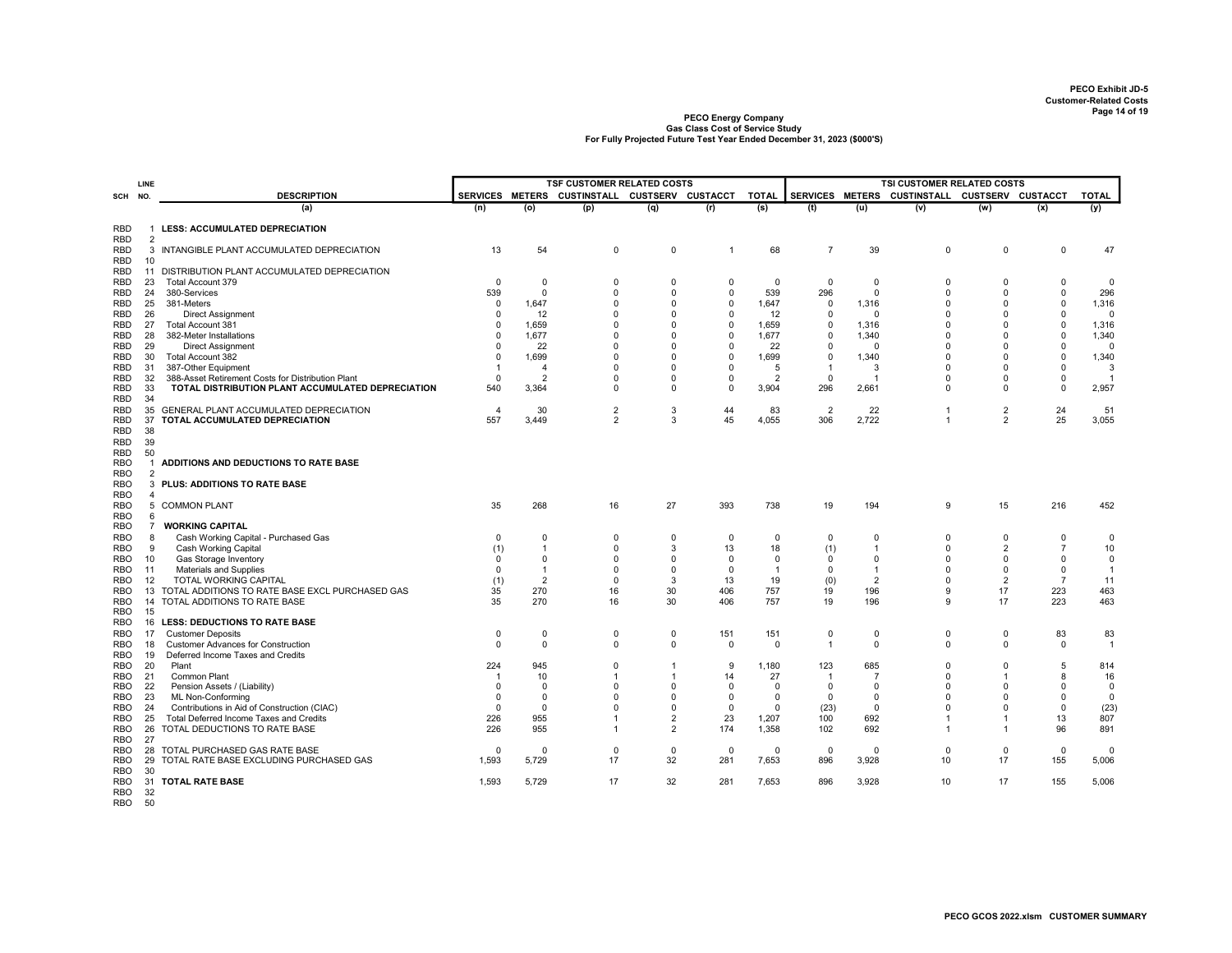|            |                |                                                   |                |                                   |                                               |              |                | TSI CUSTOMER RELATED COSTS |             |                                               |                |                |                |                |
|------------|----------------|---------------------------------------------------|----------------|-----------------------------------|-----------------------------------------------|--------------|----------------|----------------------------|-------------|-----------------------------------------------|----------------|----------------|----------------|----------------|
|            | LINE           |                                                   |                | <b>TSF CUSTOMER RELATED COSTS</b> |                                               |              |                |                            |             | SERVICES METERS CUSTINSTALL CUSTSERV CUSTACCT |                |                |                |                |
| SCH NO     |                | <b>DESCRIPTION</b>                                |                |                                   | SERVICES METERS CUSTINSTALL CUSTSERV CUSTACCT |              |                | <b>TOTAL</b>               |             |                                               |                |                |                | <b>TOTAL</b>   |
|            |                | (a)                                               | (n)            | (o)                               | (p)                                           | (q)          | (r)            | (s)                        | (t)         | (u)                                           | (v)            | (w)            | (x)            | (y)            |
| <b>RBC</b> | -1             | <b>CASH WORKING CAPITAL (LEAD LAG)</b>            |                |                                   |                                               |              |                |                            |             |                                               |                |                |                |                |
| <b>RBC</b> | $\overline{c}$ |                                                   |                |                                   |                                               |              |                |                            |             |                                               |                |                |                |                |
| <b>RBC</b> | 3              | TOTAL EXCLUDING PURCHASED GAS                     |                |                                   |                                               |              |                |                            |             |                                               |                |                |                |                |
| <b>RBC</b> | $\overline{a}$ | O&M EXPENSE RELATED CASH WORKING CAPITAL          |                |                                   |                                               |              |                |                            |             |                                               |                |                |                |                |
| RBC        | 5              | Payroll (Distribution Only)                       | 11             | 82                                | 5                                             | 8            | 120            | 226                        | 6           | 59                                            | 3              | 4              | 66             | 138            |
|            |                |                                                   |                | 3                                 | $\Omega$                                      | $\mathbf 0$  | $\overline{4}$ |                            |             |                                               | $\mathbf 0$    |                |                |                |
| RBC        | 6              | Pension                                           | $\mathbf 0$    |                                   |                                               |              |                | 8                          | $\Omega$    | $\overline{2}$                                |                | $\mathbf 0$    | $\overline{2}$ | 5              |
| <b>RBC</b> | $\overline{7}$ | <b>Other Expenses</b>                             |                |                                   |                                               |              |                |                            |             |                                               |                |                |                |                |
| RBC        | 8              | Other Expenses                                    | 25             | 197                               | 4                                             | 80           | 209            | 516                        | 14          | 143                                           | $\overline{2}$ | 44             | 115            | 318            |
| RBC        | 9              | <b>BSC</b>                                        | $\mathbf 0$    | $\mathbf 0$                       | $\Omega$                                      | $^{\circ}$   | $\mathbf 0$    | $\mathbf 0$                | $\mathbf 0$ | $\mathbf 0$                                   | $\mathbf 0$    | $\mathbf 0$    | 0              | $\overline{0}$ |
| <b>RBC</b> | 10             | Purchase of Recievables (POR)                     | 0              | $\mathbf 0$                       | 0                                             | $^{\circ}$   | $\Omega$       | 0                          | 0           | 0                                             | 0              | $\mathbf 0$    | 0              | $\overline{0}$ |
| <b>RBC</b> | 11             | <b>TOTAL EXPENSES</b>                             | 36             | 282                               | 9                                             | 89           | 334            | 750                        | 20          | 204                                           | 5              | 49             | 183            | 461            |
| <b>RBC</b> | 12             |                                                   |                |                                   |                                               |              |                |                            |             |                                               |                |                |                |                |
| RBC        | 13             | TOTAL EXPENSES PER DAY                            | $\mathbf 0$    | $\overline{1}$                    | 0                                             | $\Omega$     | $\overline{1}$ | $\overline{2}$             | $\mathbf 0$ | $\overline{1}$                                | 0              | 0              | $\mathbf{1}$   | $\overline{1}$ |
| <b>RBC</b> | 14             |                                                   |                |                                   |                                               |              |                |                            |             |                                               |                |                |                |                |
| RBC        | 15             | CWC REQUIREMENT (TOTAL EXPENSES x EXPENSE LAG)    | $\overline{1}$ | 10                                | $\Omega$                                      | 3            | 12             | 26                         |             | $\overline{7}$                                | $\mathbf 0$    | $\overline{2}$ | 6              | 16             |
| <b>RBC</b> | 16             |                                                   |                |                                   |                                               |              |                |                            |             |                                               |                |                |                |                |
| <b>RBC</b> | 17             | <b>AVERAGE PREPAYMENTS</b>                        | -1             | $\overline{4}$                    | $\mathbf 0$                                   | $\mathbf 0$  | $\overline{2}$ | $\overline{7}$             | 0           | 3                                             | $\mathbf 0$    | $\mathbf 0$    | $\overline{1}$ | 4              |
| RBC        | 18             | DISTRIBUTION ACCRUED TAXES                        | $\overline{1}$ | 3                                 | $\mathsf{O}$                                  | 0            | 0              | 3                          | 0           | $\overline{2}$                                | $\mathsf 0$    | $\mathbf 0$    | $\mathbf 0$    | $\overline{2}$ |
| <b>RBC</b> | 19             | <b>INTEREST PAYMENTS</b>                          | (3)            | (15)                              | (0)                                           | (0)          | (0)            | (18)                       | (2)         | (11)                                          | (0)            | (0)            | (0)            | (13)           |
| <b>RBC</b> | 20             |                                                   |                |                                   |                                               |              |                |                            |             |                                               |                |                |                |                |
| RBC        | 21             |                                                   |                |                                   |                                               |              |                |                            |             |                                               |                |                |                |                |
| RBC        | 22             | NET CASH WORKING CAPITAL EXCL PUR GAS REQUIREMENT | (1)            | $\mathbf{1}$                      | 0                                             | 3            | 13             | 18                         | (1)         | $\overline{1}$                                | 0              | $\overline{c}$ | $\overline{7}$ | 10             |
| <b>RBC</b> | 23             |                                                   |                |                                   |                                               |              |                |                            |             |                                               |                |                |                |                |
|            | 40             |                                                   |                | $\overline{1}$                    |                                               | 3            |                |                            |             |                                               | 0              | $\overline{2}$ | $\overline{7}$ |                |
| <b>RBC</b> |                | TOTAL NET CASH WORKING CAPITAL                    | (1)            |                                   | 0                                             |              | 13             | 18                         | (1)         | $\overline{1}$                                |                |                |                | 10             |
| RBC        | 15             |                                                   |                |                                   |                                               |              |                |                            |             |                                               |                |                |                |                |
| <b>RBC</b> | 16             | DISTRIBUTION ACCRUED TAXES                        |                |                                   |                                               |              |                |                            |             |                                               |                |                |                |                |
| <b>RBC</b> | 17             | Federal Income Tax                                | (4)            | (12)                              | (0)                                           | (0)          | (1)            | (17)                       | (6)         | (26)                                          | (0)            | (0)            | (1)            | (33)           |
| <b>RBC</b> | 18             | State Income Tax                                  | (0)            | (0)                               | (0)                                           | (0)          | (0)            | (0)                        | (0)         | (0)                                           | (0)            | (0)            | (0)            | (0)            |
| RBC        | 19             | <b>PURTA Taxes</b>                                | 136            | 573                               | 0                                             | $\Omega$     | 5              | 715                        | 75          | 415                                           | 0              | $\Omega$       | 3              | 493            |
| <b>RBC</b> | 20             | PA Capital Stock Tax                              | $\mathbf{0}$   | $\mathbf 0$                       | 0                                             | $\Omega$     | $\Omega$       | 0                          | 0           | 0                                             | $\mathbf 0$    | 0              | 0              | $\mathbf 0$    |
| RBC        | 21             | PA & Local Use Taxes                              | $\Omega$       | $\Omega$                          | $\Omega$                                      | $\Omega$     | $\Omega$       | $\Omega$                   | $\mathbf 0$ | $\Omega$                                      | $\Omega$       | $\Omega$       | $\mathbf 0$    | $\mathbf{0}$   |
| RBC        | 22             | PA Property tax                                   | 94             | 396                               | $\Omega$                                      | $\Omega$     | $\overline{4}$ | 495                        | 52          | 287                                           | $\mathbf 0$    | $\Omega$       | $\overline{2}$ | 341            |
| <b>RBC</b> | 23             | TOTAL ACCRUED TAXES                               | 226            | 957                               | 0                                             | $\mathbf{1}$ | 9              | 1,193                      | 120         | 677                                           | $\mathbf 0$    | $\Omega$       | $\overline{4}$ | 801            |
| RBC        | 24             | TOTAL ACCRUED TAXES PER DAY                       | $\overline{1}$ | 3                                 | $\Omega$                                      | $\mathbf 0$  | $\Omega$       | 3                          | 0           | $\overline{2}$                                | $\mathbf 0$    | $\mathbf 0$    | $\mathbf 0$    | $\overline{2}$ |
| <b>RBC</b> | 25             |                                                   |                |                                   |                                               |              |                |                            |             |                                               |                |                |                |                |
| <b>RBC</b> | 26             | DISTRIBUTION AVERAGE PREPAYMENTS                  |                |                                   |                                               |              |                |                            |             |                                               |                |                |                |                |
| RBC        | 27             | <b>AGA Membership Dues</b>                        | 0              | $\overline{0}$                    | 0                                             | $\Omega$     | $\Omega$       | -1                         | $\Omega$    | $\Omega$                                      | 0              | $\Omega$       | 0              | $\overline{1}$ |
| RBC        | 28             | EAPA & NGA Membership Dues                        | $\Omega$       | $\overline{0}$                    | 0                                             | 0            | 0              | 0                          | $\Omega$    | 0                                             | $\mathbf 0$    | $\Omega$       | $\mathbf 0$    | $\mathsf 0$    |
| RBC        | 29             | PUC Assess - Gas                                  | $\Omega$       |                                   | $\Omega$                                      | $\Omega$     | 1              | $\overline{2}$             |             | 1                                             | $\Omega$       | $\Omega$       | $\mathbf 0$    | $\overline{1}$ |
| RBC        | 30             | Cellent Gas Meter Reading                         | $\Omega$       | $\Omega$                          | $\Omega$                                      | $\Omega$     | $\Omega$       | $\Omega$                   |             | $\Omega$                                      | $\Omega$       | $\Omega$       | $\Omega$       | $\pmb{0}$      |
| RBC        | 31             | Gas Software Maintenance                          | $\Omega$       | $\Omega$                          | $\Omega$                                      | $\Omega$     | $\Omega$       | $\Omega$                   | $\Omega$    | $\Omega$                                      | $\Omega$       | $\Omega$       | $\mathbf 0$    | $\mathsf 0$    |
| <b>RBC</b> | 32             | <b>Customer and Research</b>                      | $\Omega$       | $\Omega$                          | $\Omega$                                      | $\Omega$     | U              | $\Omega$                   |             | $\Omega$                                      | $\Omega$       | $\Omega$       | $\mathbf 0$    | $\mathsf 0$    |
|            |                |                                                   | $\Omega$       |                                   | $\Omega$                                      | $\Omega$     |                | $\overline{c}$             |             | $\Omega$                                      | $\Omega$       | $\Omega$       | $\overline{1}$ | $\overline{1}$ |
| <b>RBC</b> | 33             | <b>VEBA Adjustment</b>                            |                |                                   |                                               |              |                |                            |             |                                               |                |                |                |                |
| RBC        | 34             | <b>Facility Contracts</b>                         | $\Omega$       | $\Omega$                          | $\Omega$                                      | $\Omega$     | $\Omega$       | $\Omega$                   |             | $\Omega$                                      | $\Omega$       | $\Omega$       | $\mathbf 0$    | $\mathsf 0$    |
| RBC        | 35             | IT License & Maintenance                          | $\Omega$       | $\overline{1}$                    | $\Omega$                                      | $\Omega$     | $\Omega$       |                            |             | 1                                             | $\Omega$       | $\Omega$       | 0              | $\overline{1}$ |
| <b>RBC</b> | 36             | <b>Fleet Activities</b>                           | $\Omega$       | $\Omega$                          | $\Omega$                                      | $\Omega$     | $\Omega$       | $\Omega$                   |             | $\Omega$                                      | $\Omega$       | $\Omega$       | $\Omega$       | 0              |
| RBC        | 37             | <b>Prepaid Rent</b>                               | $\Omega$       | $\Omega$                          | $\Omega$                                      | $\Omega$     | $\Omega$       | $\Omega$                   | $\Omega$    | $\Omega$                                      | $\Omega$       | $\Omega$       | $\mathbf 0$    | $\mathsf 0$    |
| RBC        | 38             | Postage                                           | $\Omega$       | $\Omega$                          | 0                                             | $\Omega$     | 0              | 0                          | $\Omega$    | $\Omega$                                      | 0              | $\Omega$       | 0              | $\mathsf 0$    |
| <b>RBC</b> | 39             | TOTAL AVERAGE PREPAYMENTS                         | $\overline{1}$ |                                   | $\Omega$                                      | $\Omega$     | $\overline{2}$ | $\overline{7}$             | $\Omega$    | 3                                             | $\mathbf 0$    | $\Omega$       | $\mathbf{1}$   | $\overline{4}$ |
| RBC        | 49             |                                                   |                |                                   |                                               |              |                |                            |             |                                               |                |                |                |                |
| RBC        | 50             |                                                   |                |                                   |                                               |              |                |                            |             |                                               |                |                |                |                |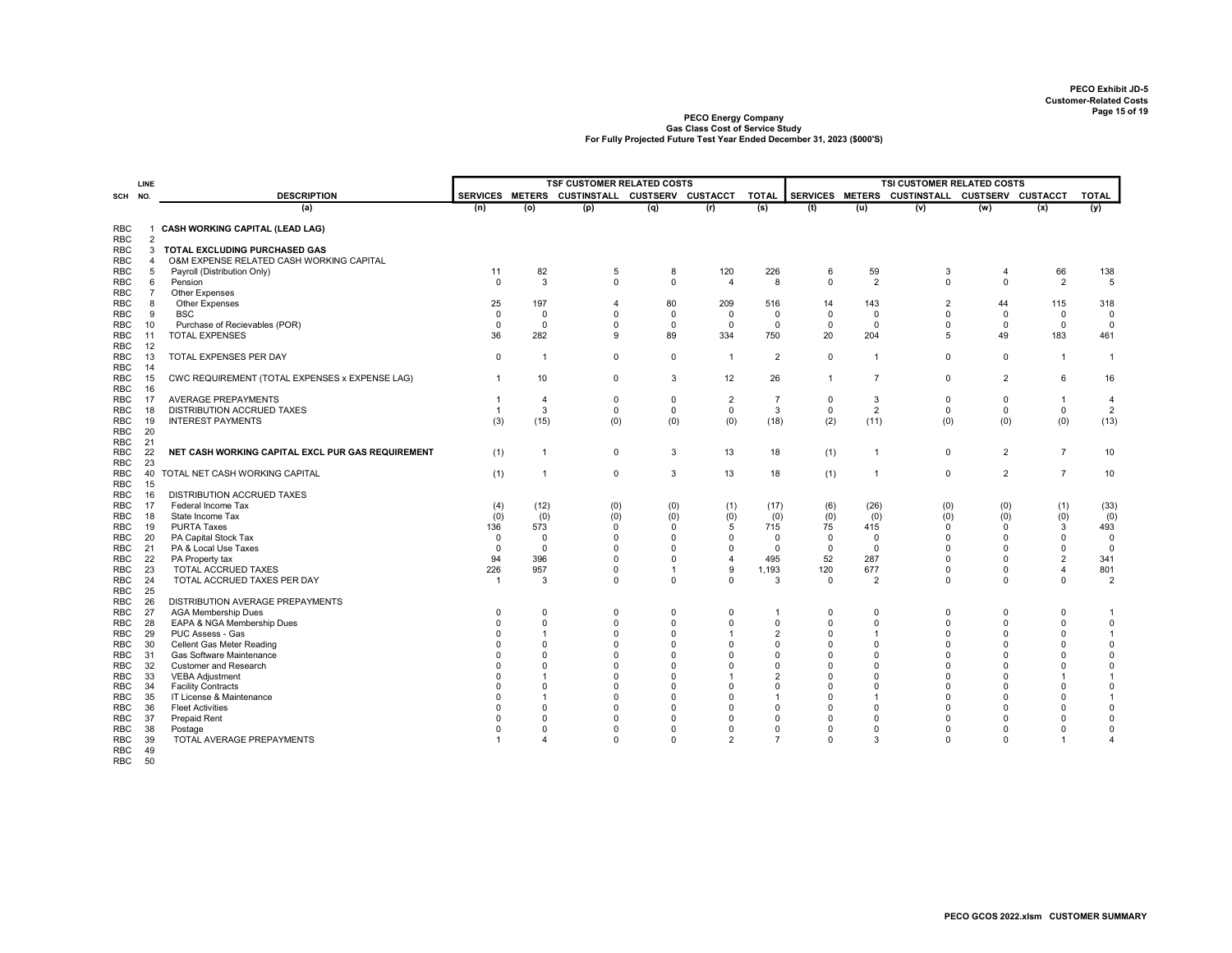|                                 | LINE     |                                                    |                 | <b>TSF CUSTOMER RELATED COSTS</b> |             |                 |                 |       |                 | TSI CUSTOMER RELATED COSTS |                    |                 |                |       |  |  |
|---------------------------------|----------|----------------------------------------------------|-----------------|-----------------------------------|-------------|-----------------|-----------------|-------|-----------------|----------------------------|--------------------|-----------------|----------------|-------|--|--|
| SCH NO.                         |          | <b>DESCRIPTION</b>                                 | <b>SERVICES</b> | <b>METERS</b>                     | CUSTINSTALL | <b>CUSTSERV</b> | <b>CUSTACCT</b> | TOTAL | <b>SERVICES</b> | <b>METERS</b>              | <b>CUSTINSTALL</b> | <b>CUSTSERV</b> | CUSTACCT       | TOTAL |  |  |
|                                 |          | (a)                                                | (n)             | (o)                               | (p)         | (q)             | (r)             | (s)   | (t)             | (u)                        | (v)                | (w)             | (x)            | (y)   |  |  |
| <b>RBC</b><br>RBC<br><b>RBC</b> | 52<br>53 | <b>OPERATING REVENUES</b><br><b>SALES REVENUES</b> |                 |                                   |             |                 |                 |       |                 |                            |                    |                 |                |       |  |  |
| <b>RBC</b>                      |          | Sales of Gas Revenues - Base                       | 169             | 828                               | 11          | 87              | 376             | 1,472 | 142             | 794                        |                    | 49              | 215            | 1,206 |  |  |
| <b>RBC</b>                      | 55       | Sales Revenues - Purchased Gas-PGC                 |                 | $\Omega$                          |             |                 |                 |       |                 | $\Omega$                   |                    | 0               | 0              | 0     |  |  |
| <b>RBC</b>                      |          | Sales Revenues - Balancing Service Charge-BSC      | $\Omega$        | $\Omega$                          |             |                 |                 |       |                 |                            |                    | 0               | 0              |       |  |  |
| RBC                             | 57       | TOTAL SALES OF GAS                                 | 169             | 828                               | 11          | 87              | 376             | 1,472 | 142             | 794                        |                    | 49              | 215            | 1,206 |  |  |
| RBC<br><b>RBC</b>               | 58<br>59 | OTHER OPERATING REVENUES                           |                 |                                   |             |                 |                 |       |                 |                            |                    |                 |                |       |  |  |
| <b>RBC</b>                      |          | 487-Forfeited Discounts                            |                 |                                   |             |                 |                 |       |                 | $\overline{2}$             |                    | 0               |                |       |  |  |
| RBC                             | 61       | 489-Revenues from Transportation of Gas of Others  |                 |                                   |             |                 |                 |       |                 |                            |                    |                 | 0              |       |  |  |
| <b>RBC</b>                      | 62       | 493-Rent from Gas Property                         |                 |                                   |             |                 |                 |       |                 |                            |                    |                 |                |       |  |  |
| <b>RBC</b>                      |          | 495-Other Gas Revenues                             |                 |                                   |             |                 |                 |       |                 |                            |                    |                 |                |       |  |  |
| RBC<br><b>RBC</b>               | 64<br>65 | TOTAL OTHER OPERATING REV                          |                 |                                   |             |                 |                 | 10    |                 |                            | $\Omega$           | $\Omega$        | $\overline{2}$ |       |  |  |
| <b>RBC</b><br>RBC<br>RBC 100    | 67       | TOTAL OPERATING REVENUES                           | 170             | 833                               | 12          | 87              | 380             | 1,482 | 143             | 798                        |                    | 49              | 217            | 1,213 |  |  |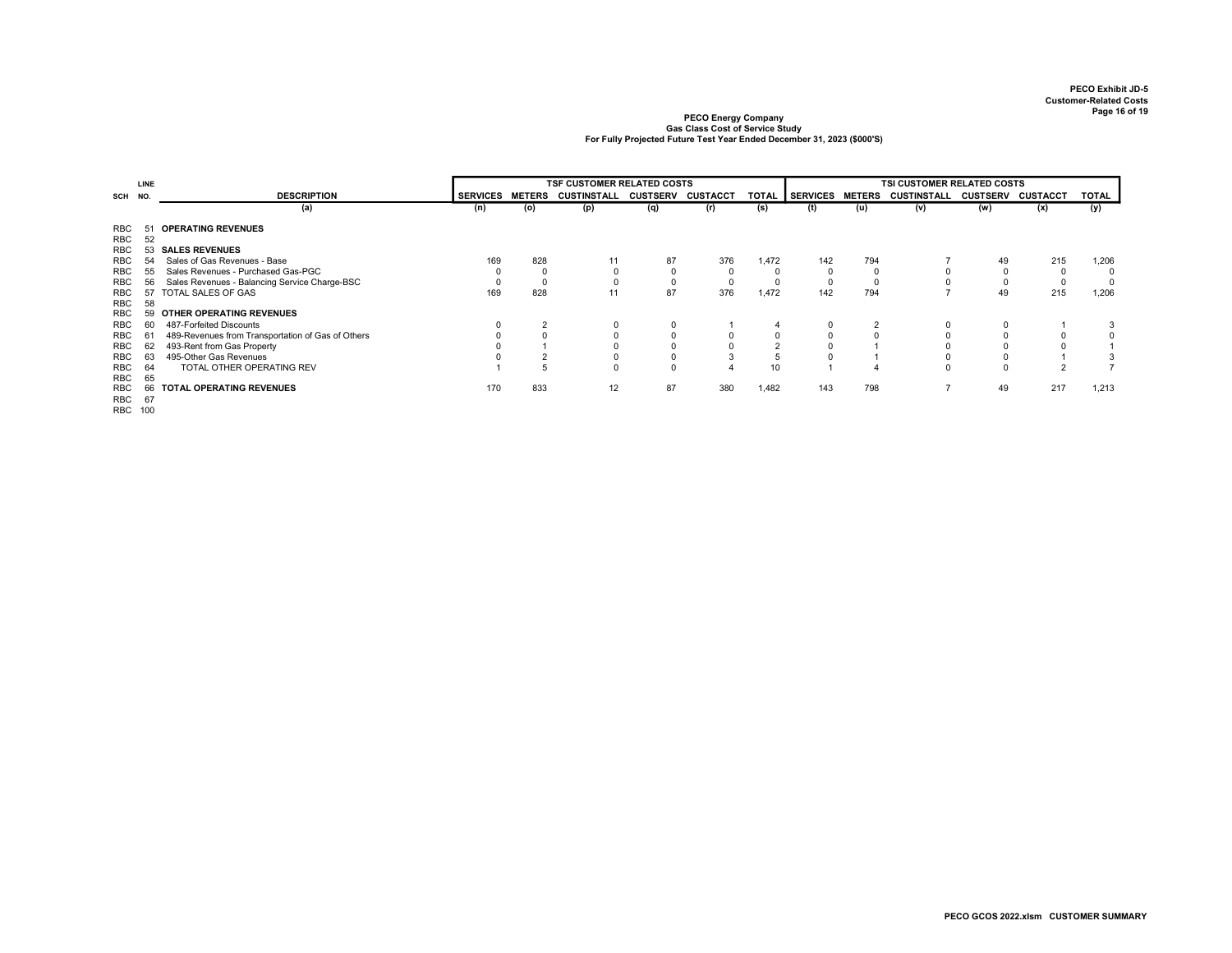|        | LINE     |                                                                                  |                            |                            | <b>TSF CUSTOMER RELATED COSTS</b>             |                            |                      |                   | TSI CUSTOMER RELATED COSTS |                      |                               |                      |                            |                          |  |
|--------|----------|----------------------------------------------------------------------------------|----------------------------|----------------------------|-----------------------------------------------|----------------------------|----------------------|-------------------|----------------------------|----------------------|-------------------------------|----------------------|----------------------------|--------------------------|--|
| SCH    | NO.      | <b>DESCRIPTION</b>                                                               |                            |                            | SERVICES METERS CUSTINSTALL CUSTSERV CUSTACCT |                            |                      | <b>TOTAL</b>      | SERVICES METERS            |                      | CUSTINSTALL CUSTSERV CUSTACCT |                      |                            | <b>TOTAL</b>             |  |
|        |          | (a)                                                                              | (n)                        | (o)                        | (p)                                           | (q)                        | (r)                  | (s)               | (t)                        | (u)                  | (v)                           | (w)                  | (x)                        | (y)                      |  |
| Е      |          | 1 OPERATION & MAINTENANCE EXPENSE                                                |                            |                            |                                               |                            |                      |                   |                            |                      |                               |                      |                            |                          |  |
| Е      | 2        |                                                                                  |                            |                            |                                               |                            |                      |                   |                            |                      |                               |                      |                            |                          |  |
| Е<br>E | 41       | 40 DISTRIBUTION EXPENSES<br>Operation                                            |                            |                            |                                               |                            |                      |                   |                            |                      |                               |                      |                            |                          |  |
| Е      | 42       | 870-Operation Supervision and Engineering                                        | 0                          | -1                         | 0                                             | 0                          | 0                    | -1                | 0                          | 0                    | 0                             | 0                    | 0                          | -1                       |  |
| Е      | 43       | 874-Mains and Services Expenses                                                  | 11                         | $\Omega$                   | $\mathbf 0$                                   | $\mathbf 0$                | 0                    | 11                | 6                          | $\mathbf 0$          | 0                             | $\Omega$             | $\mathbf 0$                | $\,6\,$                  |  |
| Е      | 44       | 875-Measuring & Reg. Station Exp.-General                                        | $\Omega$                   | $\overline{0}$             | 0                                             | $\overline{0}$             | 0                    | 0                 | $\Omega$                   | 0                    | 0                             | $\Omega$             | $\mathbf 0$                | $\boldsymbol{0}$         |  |
| Е      | 45       | 877-Measuring & Reg. Station Exp.-City Gate Sta.                                 | 0                          | $\overline{0}$             | 0                                             | 0                          | 0                    | 0                 | 0                          | 0                    | 0                             | 0                    | 0                          | $\mathbf 0$              |  |
| E<br>Е | 46<br>47 | 878-Meter & House Regulator Expenses<br>879-Customer Installations Expenses      | $\mathbf 0$<br>$\mathbf 0$ | 136<br>$\mathbf 0$         | 0<br>6                                        | $\Omega$<br>$\overline{0}$ | $\Omega$<br>0        | 136<br>6          | $\Omega$<br>$\Omega$       | 99<br>$\mathbf 0$    | $\Omega$<br>3                 | $\Omega$<br>$\Omega$ | 0<br>$\mathsf 0$           | 99<br>3                  |  |
| E      | 48       | 880-Other Expenses                                                               | 10                         | 44                         | 0                                             | $\overline{0}$             | 0                    | 54                | 6                          | 32                   | 0                             | 0                    | 0                          | 37                       |  |
| E      | 49       | <b>Total Distribution Operation</b>                                              | 21                         | 181                        | 6                                             | $\mathbf 0$                | 0                    | 208               | 12                         | 131                  | 3                             | $\Omega$             | $\mathbf 0$                | 146                      |  |
| Е      | 50       |                                                                                  |                            |                            |                                               |                            |                      |                   |                            |                      |                               |                      |                            |                          |  |
| Е      | 53       | Maintenance                                                                      |                            |                            |                                               |                            |                      |                   |                            |                      |                               |                      |                            |                          |  |
| E<br>Е | 54<br>55 | 887-Maintenance of Mains                                                         | 0<br>$\mathbf 0$           | $\mathbf 0$<br>$\mathbf 0$ | $\mathbf 0$<br>$\Omega$                       | 0<br>0                     | 0<br>$\Omega$        | 0<br>0            | 0<br>$\Omega$              | 0<br>$\mathbf 0$     | 0<br>0                        | 0<br>$\Omega$        | $\mathbf 0$<br>$\mathbf 0$ | $\mathbf 0$<br>$\pmb{0}$ |  |
| E      | 56       | 889-Maint. of Measuring & Reg. Station Equip.-Gen<br>892-Maintenance of Services | 5                          | $\mathsf 0$                | 0                                             | $\mathsf 0$                | 0                    | 5                 | 3                          | 0                    | 0                             | $\Omega$             | $\mathsf 0$                | $\mathbf{3}$             |  |
| E      | 57       | 893-Maint. of Meters & House Regulators                                          | $\Omega$                   | 34                         | 0                                             | $\Omega$                   | 0                    | 34                | $\Omega$                   | 24                   | 0                             | $\Omega$             | $\mathbf 0$                | 24                       |  |
| E      | 58       | 894-Maintenance of Other Equipment                                               | $\Omega$                   | $\overline{2}$             | 0                                             | $\Omega$                   | $\Omega$             | 3                 | 0                          | $\overline{2}$       | 0                             | $\Omega$             | $\mathbf 0$                | $\overline{2}$           |  |
| Е      | 59       | <b>Total Distribution Maintenance</b>                                            | 6                          | 36                         | $\Omega$                                      | $\mathbf 0$                | 0                    | 42                | 3                          | 26                   | 0                             | $\Omega$             | $\mathbf 0$                | 29                       |  |
| Е      | 60       | TOTAL DISTRIBUTION PLANT O&M EXPENSES                                            | 27                         | 216                        | 6                                             | 0                          | 0                    | 249               | 15                         | 157                  | 3                             | $\Omega$             | $\mathbf 0$                | 175                      |  |
| Е<br>E | 61<br>62 | TOTAL OPER & MAINT EXP (PROD, TRAN, & DIST)                                      | 27                         | 216                        | 6                                             | 0                          | 0                    | 249               | 15                         | 157                  | 3                             | 0                    | $\mathbf 0$                | 175                      |  |
| Е      |          | 63 CUSTOMER ACCOUNTS EXPENSES                                                    |                            |                            |                                               |                            |                      |                   |                            |                      |                               |                      |                            |                          |  |
| Е      | 64       | 902-Meter Reading                                                                | 0                          | $\overline{0}$             | 0                                             | 0                          | 0                    | 0                 | $\Omega$                   | $\mathbf 0$          | 0                             | $\Omega$             | 0                          | 0                        |  |
| E      | 65       | 903-Customer Records and Collection Expense                                      | 0                          | 0                          | $\mathbf 0$                                   | $\mathbf 0$                | 247                  | 247               | 0                          | 0                    | 0                             | 0                    | 136                        | 136                      |  |
| Ε      | 66       | 904-Uncollectible Accounts                                                       | $\mathbf 0$                | $\mathbf 0$                | $\Omega$                                      | 0                          | 0                    | $\Omega$          | $\Omega$                   | $\mathbf 0$          | 0                             | $\Omega$             | 0                          | $\mathsf 0$              |  |
| Е      | 67       | 904-Uncollectible Accounts - PPA                                                 | 0                          | 0                          | $\mathbf 0$                                   | 0                          | 0                    | 0<br>$\mathbf{1}$ | 0                          | 0                    | 0                             | $\Omega$             | 0                          | $\mathsf 0$              |  |
| Е<br>E | 68<br>69 | 905-Miscellaneous CA<br>TOTAL CUSTOMER ACCTS EXPENSE                             | 0<br>0                     | 0<br>0                     | 0<br>0                                        | 0<br>0                     | $\mathbf{1}$<br>248  | 248               | 0<br>$\Omega$              | 0<br>0               | 0<br>0                        | 0<br>0               | 0<br>136                   | $\overline{0}$<br>137    |  |
| E      | 70       |                                                                                  |                            |                            |                                               |                            |                      |                   |                            |                      |                               |                      |                            |                          |  |
| Е      |          | 71 CUSTOMER SERVICE & SALES EXPENSES                                             |                            |                            |                                               |                            |                      |                   |                            |                      |                               |                      |                            |                          |  |
| E      | 72       | 908-Customer Assistance                                                          | 0                          | $\mathsf 0$                | $\mathbf 0$                                   | 50                         | $\mathbf 0$          | 50                | 0                          | 0                    | 0                             | 27                   | $\pmb{0}$                  | 27                       |  |
| E      | 73       | 908-Customer Assistance - Direct Assignment                                      | 0                          | $\mathbf 0$                | 0                                             | $\mathbf 0$                | $\Omega$             | $\mathbf 0$       | $\Omega$                   | $\Omega$             | 0                             | $\mathbf 0$          | $\mathbf 0$                | $\pmb{0}$                |  |
| E<br>Е | 74<br>75 | 909-Advertisement<br>910-Miscellaneous CS                                        | 0<br>0                     | $\overline{0}$<br>0        | $\Omega$<br>0                                 | 8<br>0                     | $\Omega$<br>0        | 8<br>0            | 0                          | $\Omega$<br>0        | $\Omega$<br>0                 | 4<br>$\mathbf 0$     | $\mathbf 0$<br>0           | 4<br>$\mathsf 0$         |  |
| E      | 76       | 912-Demonstrating and Selling Expenses                                           | 0                          | $\mathbf 0$                | 0                                             | 19                         | 0                    | 19                | $\Omega$                   | 0                    | 0                             | 11                   | 0                          | 11                       |  |
| Е      | 77       | 916 Miscellaneous Sales Expenses                                                 | $\Omega$                   | 0                          | 0                                             | 0                          | 0                    | 0                 | <sup>0</sup>               | 0                    | 0                             | $\mathbf 0$          | 0                          | $\mathbf 0$              |  |
| Е      | 78       | TOTAL CUSTOMER SERVICE & SALES EXP                                               | $\Omega$                   | 0                          | $\mathbf 0$                                   | 77                         | 0                    | 77                | $\Omega$                   | $\mathbf 0$          | 0                             | 42                   | 0                          | 42                       |  |
| E      | 79       |                                                                                  |                            |                            |                                               |                            |                      |                   |                            |                      |                               |                      |                            |                          |  |
| Е<br>E | 81       | 80 TOTAL OPER & MAINT EXCL A&G                                                   | 27                         | 217                        | 6                                             | 77                         | 248                  | 575               | 15                         | 157                  | 3                             | 42                   | 136                        | 354                      |  |
| Е      |          | 82 ADMINISTRATIVE & GENERAL EXPENSE                                              |                            |                            |                                               |                            |                      |                   |                            |                      |                               |                      |                            |                          |  |
| E      | 83       | 920-Administrative Salaries                                                      | -1                         | 11                         | $\mathbf{1}$                                  | $\overline{1}$             | 16                   | 30                | $\mathbf{1}$               | 8                    | 0                             | 1                    | 9                          | 18                       |  |
| E      | 84       | 921-Office Supplies & Expense                                                    | 0                          | 3                          | $\mathbf 0$                                   | $\mathbf 0$                | $\overline{4}$       | 8                 | $\Omega$                   | $\overline{2}$       | 0                             | $\mathbf 0$          | $\overline{2}$             | 5                        |  |
| E      | 85       | 923-Outside Service Employed                                                     | 3                          | 26                         | $\overline{2}$                                | 3                          | 38                   | 71                | $\overline{2}$             | 19                   | 1                             | 1                    | 21                         | 43                       |  |
| E      | 86       | 924-Property Insurance                                                           | 0                          | $\overline{0}$             | 0                                             | $\overline{0}$             | 0                    | 0                 | n                          | $\mathbf 0$          | 0                             | $\Omega$             | 0                          | $\mathsf 0$              |  |
| E<br>E | 87<br>88 | 925-Injuries and Damages<br>926-Employee Pensions & Benefits                     | $\Omega$<br>$\overline{2}$ | $\mathbf 0$<br>15          | 0<br>1                                        | $\Omega$<br>$\overline{2}$ | $\overline{1}$<br>22 | -1<br>42          |                            | $\Omega$<br>11       | 0<br>0                        | $\Omega$<br>-1       | $\mathbf 0$<br>12          | $\overline{1}$<br>26     |  |
| Е      | 89       | 928-Regulatory Commission                                                        | $\overline{1}$             | $\overline{4}$             | 0                                             | $\mathbf 0$                | $\overline{1}$       | 6                 | $\Omega$                   | 3                    | 0                             | $\mathbf 0$          | $\overline{1}$             | $\overline{4}$           |  |
| E      | 90       | 929-Duplicate Charges-Credit                                                     | (0)                        | (0)                        | (0)                                           | (0)                        | (0)                  | (0)               | (0)                        | (0)                  | (0)                           | (0)                  | (0)                        | (0)                      |  |
| Е      | 91       | 930.1-General Advertising                                                        | $\mathbf 0$                | $\mathbf 0$                | $\Omega$                                      | 0                          | 0                    | $\mathbf 0$       | $\Omega$                   | $\mathbf 0$          | 0                             | $\Omega$             | 0                          | $\mathsf 0$              |  |
| E      | 92       | 930.2-Miscellaneous General                                                      | 0                          | $\overline{1}$             | 0                                             | 0                          | $\overline{2}$       | 3                 | $\Omega$                   | $\mathbf{1}$         | 0                             | $\Omega$             | $\overline{1}$             | $\overline{2}$           |  |
| E<br>E | 93<br>94 | 932-Maintenance of General Plant<br>TOTAL A&G EXPENSE                            | 0<br>9                     | $\overline{2}$<br>62       | 0<br>4                                        | 0<br>6                     | 3<br>87              | 6<br>168          | 0<br>5                     | $\overline{2}$<br>45 | 0<br>2                        | 0<br>3               | $\overline{c}$<br>48       | 4<br>103                 |  |
| E      | 95       |                                                                                  |                            |                            |                                               |                            |                      |                   |                            |                      |                               |                      |                            |                          |  |
| Е      | 96       | TOTAL OPERATION & MAINTENANCE EXPENSES                                           | 36                         | 279                        | 9                                             | 83                         | 335                  | 743               | 20                         | 202                  | 5                             | 46                   | 184                        | 457                      |  |
| E      | 97       |                                                                                  |                            |                            |                                               |                            |                      |                   |                            |                      |                               |                      |                            |                          |  |
| E      |          | 98 TOTAL PURCHASED GAS O&M EXPENSES                                              | 0                          | 0                          | 0                                             | $\mathbf 0$                | 0                    | 0                 | 0                          | 0                    | 0                             | 0                    | 0                          | 0                        |  |
| E<br>E | 100      | 99 TOTAL O&M EXPENSES EXCLUDING PURCHASED GAS                                    | 36                         | 279                        | 9                                             | 83                         | 335                  | 743               | 20                         | 202                  | 5                             | 46                   | 184                        | 457                      |  |
|        |          |                                                                                  |                            |                            |                                               |                            |                      |                   |                            |                      |                               |                      |                            |                          |  |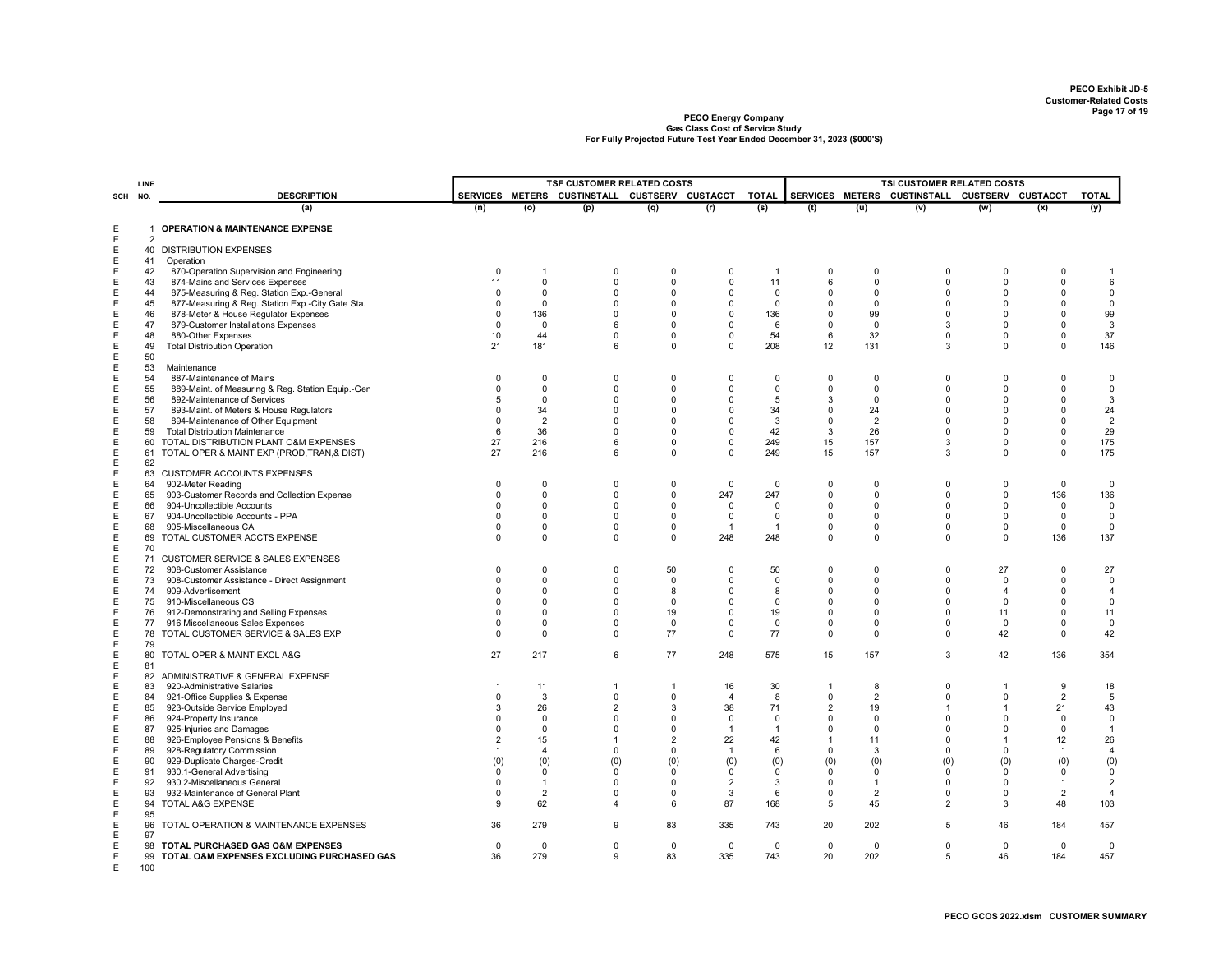|                 | <b>LINE</b>    |                                                            | <b>TSF CUSTOMER RELATED COSTS</b> |                |                                               |                             |                   |                |                 | <b>TSI CUSTOMER RELATED COSTS</b> |                               |                |                  |                |  |  |
|-----------------|----------------|------------------------------------------------------------|-----------------------------------|----------------|-----------------------------------------------|-----------------------------|-------------------|----------------|-----------------|-----------------------------------|-------------------------------|----------------|------------------|----------------|--|--|
| SCH NO.         |                | <b>DESCRIPTION</b>                                         |                                   |                | SERVICES METERS CUSTINSTALL CUSTSERV CUSTACCT |                             |                   | <b>TOTAL</b>   | SERVICES METERS |                                   | CUSTINSTALL CUSTSERV CUSTACCT |                |                  | <b>TOTAL</b>   |  |  |
|                 |                | (a)                                                        | (n)                               | (o)            | (p)                                           | (q)                         | (r)               | (s)            | (t)             | (u)                               | (v)                           | (w)            | (x)              | (y)            |  |  |
| D               |                | 1 DEPRECIATION / AMORTIZATION EXPENSE                      |                                   |                |                                               |                             |                   |                |                 |                                   |                               |                |                  |                |  |  |
| D               | 2              |                                                            |                                   |                |                                               |                             |                   |                |                 |                                   |                               |                |                  |                |  |  |
| D               | 3              | INTANGIBLE PLANT EXPENSE                                   | 8                                 | 34             | $\mathsf 0$                                   | $\mathbf 0$                 | $\Omega$          | 42             | 4               | 24                                | $\Omega$                      | $\mathbf 0$    | $\mathsf 0$      | 29             |  |  |
| D               | 4              |                                                            |                                   |                |                                               |                             |                   |                |                 |                                   |                               |                |                  |                |  |  |
| D               | 24             | 380-Services                                               | 46                                | $^{\circ}$     | 0                                             | $\Omega$                    | 0                 | 46             | 25              | $\mathbf 0$                       | 0                             | $\Omega$       | 0                | 25             |  |  |
| D               | 25             | 381-Meters                                                 | $\Omega$                          | 115            | $\Omega$                                      | $\Omega$                    | $\Omega$          | 115            | $\mathbf 0$     | 92                                | $\Omega$                      | $\Omega$       | $\mathbf 0$      | 92             |  |  |
| D               | 26             | <b>Direct Assignment</b>                                   | $\Omega$                          | 8              | $\Omega$                                      | $\Omega$                    | $\Omega$          | 8              | $\Omega$        | $\mathbf 0$                       | $\Omega$                      | $\Omega$       | $\mathbf 0$      | $\mathbf{0}$   |  |  |
| D               | 27             | <b>Total Account 381</b>                                   | $\Omega$                          | 123            | $\Omega$                                      | $\Omega$                    | $\Omega$          | 123            | U               | 92                                | $\Omega$                      | $\Omega$       | $\mathbf 0$      | 92             |  |  |
| D               | 28             | 382-Meter Installations                                    | $\Omega$                          | 103            | $\Omega$                                      | $\Omega$                    | $\Omega$          | 103            |                 | 82                                | $\Omega$                      | $\Omega$       | $\Omega$         | 82             |  |  |
| D               | 29             | <b>Direct Assignment</b>                                   | $\Omega$                          | 15             | $\Omega$                                      | $\Omega$                    | $\Omega$          | 15             | U               | $\Omega$                          | $\Omega$                      | $\Omega$       | $\Omega$         | $\mathbf 0$    |  |  |
| D               | 30             | Total Account 382                                          | $\Omega$                          | 118            | $\Omega$                                      | $\Omega$                    | $\Omega$          | 118            |                 | 82                                | $\Omega$                      | $\Omega$       | 0                | 82             |  |  |
| D               | 31             | 387-Other Equipment                                        | $\mathbf 0$                       | $\mathbf 0$    | $\Omega$                                      | $\Omega$                    | $\Omega$          | $\mathbf 0$    |                 | $\mathbf 0$                       | $\Omega$                      | $\Omega$       | $\Omega$         | $\mathbf 0$    |  |  |
| D               | 32             | 388-Asset Retirement Costs for Distribution Plant          | $\Omega$                          | $\Omega$       | $\Omega$                                      | $\Omega$                    | $\Omega$          | $\mathbf 0$    | $\Omega$        | $\mathbf 0$                       | $\Omega$                      | $\Omega$       | $\mathsf 0$      | $\mathbf 0$    |  |  |
| D               | 33             | TOTAL DISTRIBUTION PLANT EXPENSE                           | 46                                | 241            | $\Omega$                                      | $\Omega$                    | $\mathbf 0$       | 287            | 25              | 174                               | $\Omega$                      | $\Omega$       | $\mathbf 0$      | 199            |  |  |
| D               | 34             |                                                            |                                   |                |                                               |                             |                   |                |                 |                                   |                               |                |                  |                |  |  |
| D               | 35             | <b>GENERAL PLANT EXPENSE</b>                               | $\Omega$                          | $\overline{4}$ | $\Omega$                                      | $\Omega$                    | 5                 | 10             | $\mathbf 0$     | 3                                 | $\Omega$                      | $\Omega$       | 3                | 6              |  |  |
| D<br>D          | 36<br>37       | COMMON PLANT DEPRECIATION/AMORTIZATION                     | $\overline{1}$                    | 10             | $\mathbf{1}$                                  | $\overline{1}$              | 15                | 29             | $\mathbf{1}$    | 8                                 | $\mathsf 0$                   | $\mathbf{1}$   | 8                | 18             |  |  |
| D               | 38             |                                                            |                                   |                |                                               |                             |                   |                |                 |                                   |                               |                |                  |                |  |  |
| D               |                | 39 NET MANUFACTURED GAS PLANT EXP                          | $\mathbf 0$                       | $^{\circ}$     | $\mathbf 0$                                   | $\mathbf 0$                 | $\mathbf 0$       | $\mathbf 0$    | $\mathbf 0$     | $\mathbf 0$                       | $\mathbf 0$                   | $\mathbf 0$    | $\mathbf 0$      | $\mathsf 0$    |  |  |
| D               | 40             | NET AMORTIZATION OF CUSTOMER PROGRAMS                      | $\Omega$                          | $\mathbf 0$    | $\mathbf 0$                                   | $\Omega$                    | $\mathbf 0$       | $\Omega$       | $\Omega$        | $\Omega$                          | $\Omega$                      | $\Omega$       | $\mathbf 0$      | $\mathsf 0$    |  |  |
| D               | 41             |                                                            |                                   |                |                                               |                             |                   |                |                 |                                   |                               |                |                  |                |  |  |
| D               |                | 42 TOTAL DEPRECIATION / AMORTIZATION EXPENSE               | 56                                | 288            | $\overline{1}$                                | $\overline{1}$              | 21                | 367            | 31              | 209                               | $\mathbf 0$                   | $\overline{1}$ | 11               | 252            |  |  |
| D               | 50             |                                                            |                                   |                |                                               |                             |                   |                |                 |                                   |                               |                |                  |                |  |  |
| TO              | $\mathbf{1}$   | OTHER OPERATING EXPENSES                                   |                                   |                |                                               |                             |                   |                |                 |                                   |                               |                |                  |                |  |  |
| TO              | 2              |                                                            |                                   |                |                                               |                             |                   |                |                 |                                   |                               |                |                  |                |  |  |
| TO              |                | 3 TAXES OTHER THAN INCOME TAXES                            |                                   |                |                                               |                             |                   |                |                 |                                   |                               |                |                  |                |  |  |
| TO              | 4              | <b>General Taxes</b>                                       |                                   |                |                                               |                             |                   |                |                 |                                   |                               |                |                  |                |  |  |
| TO              | 5              | <b>PURTA Taxes</b>                                         | -1                                | 5              | 0                                             | $\mathbf 0$                 | 0                 | 6              |                 | $\overline{4}$                    | $\Omega$                      | $\Omega$       | 0                | $\overline{4}$ |  |  |
| TO              | 6              | <b>Capital Stock</b>                                       | $\Omega$                          | $\Omega$       | $\Omega$                                      | $\Omega$                    | $\Omega$          | $\Omega$       | $\Omega$        | $\Omega$                          | $\Omega$                      | $\Omega$       | $\mathbf 0$      | $\mathbf 0$    |  |  |
| TO              |                | Payroll Related                                            |                                   | $\overline{7}$ | $\Omega$                                      | $\overline{1}$              | 10                | 19             |                 | 5                                 | $\Omega$                      | $\Omega$       | $6\phantom{1}$   | 12             |  |  |
| TO              | 8              | Real Estate Tax                                            |                                   | $\overline{4}$ | $\Omega$                                      | $\Omega$                    | $\mathbf 0$       | 5              |                 | 3                                 | $\Omega$                      | $\Omega$       | $\mathsf 0$      | $\overline{4}$ |  |  |
| TO              | 9              | PA and Local Use Tax                                       | $\Omega$<br>3                     | $\overline{1}$ | $\Omega$                                      | $\mathbf 0$<br>$\mathbf{1}$ | $\mathbf 0$<br>11 | $\overline{2}$ | $\Omega$        | $\mathbf{1}$                      | $\mathbf 0$                   | $\Omega$       | $\mathsf 0$<br>6 | $\overline{1}$ |  |  |
| TO              | 10<br>11       | <b>Total General Taxes</b>                                 |                                   | 18             | $\Omega$                                      |                             |                   | 33             | $\overline{2}$  | 13                                | $\Omega$                      | $\Omega$       |                  | 21             |  |  |
| <b>TO</b><br>TO | 12             |                                                            |                                   |                |                                               |                             |                   |                |                 |                                   |                               |                |                  |                |  |  |
| TO              | 20             |                                                            |                                   |                |                                               |                             |                   |                |                 |                                   |                               |                |                  |                |  |  |
| TO              | 21             | TOTAL TAXES OTHER THAN INCOME                              | 3                                 | 18             | $\mathbf 0$                                   | $\overline{1}$              | 11                | 33             | 2               | 13                                | 0                             | $\mathbf 0$    | 6                | 21             |  |  |
| TO              | 22             |                                                            |                                   |                |                                               |                             |                   |                |                 |                                   |                               |                |                  |                |  |  |
| TO              | 50             |                                                            |                                   |                |                                               |                             |                   |                |                 |                                   |                               |                |                  |                |  |  |
| ΤI              | -1             | DEVELOPMENT OF INCOME TAXES                                |                                   |                |                                               |                             |                   |                |                 |                                   |                               |                |                  |                |  |  |
| TI              | 2              |                                                            |                                   |                |                                               |                             |                   |                |                 |                                   |                               |                |                  |                |  |  |
| TI              |                | 3 TOTAL OPERATING REVENUES EXCL PURCHASED GAS              | 170                               | 833            | 12                                            | 87                          | 380               | 1,482          | 143             | 798                               | $\overline{7}$                | 49             | 217              | 1,213          |  |  |
| TI              |                | 4 LESS:                                                    |                                   |                |                                               |                             |                   |                |                 |                                   |                               |                |                  |                |  |  |
| TI              | 5              | OPER. & MAINT. EXP. EXCL PURCHASED GAS                     | 36                                | 279            | 9                                             | 83                          | 335               | 743            | 20              | 202                               | 5                             | 46             | 184              | 457            |  |  |
| TI              | 6              | DEPRECIATION AND AMORTIZATION EXPENSE                      | 56                                | 288            | $\mathbf{1}$                                  | $\overline{1}$              | 21                | 367            | 31              | 209                               | $\mathbf 0$                   | $\overline{1}$ | 11               | 252            |  |  |
| TI              | $\overline{7}$ | TAXES OTHER THAN INCOME TAXES                              | 3                                 | 18             | $\mathbf 0$                                   | $\overline{1}$              | 11                | 33             | $\overline{2}$  | 13                                | $\mathbf 0$                   | 0              | 6                | 21             |  |  |
| TI              |                | 8 NET OPERATING INCOME BEFORE TAXES                        | 75                                | 249            | $\mathbf{1}$                                  | $\overline{2}$              | 13                | 339            | 90              | 375                               | $\mathbf{1}$                  | 2              | 15               | 484            |  |  |
| T1              |                | 9 LESS:                                                    |                                   |                |                                               |                             |                   |                |                 |                                   |                               |                |                  |                |  |  |
| TI              | 10             | INTEREST EXPENSE (Rate Base * 1.83% Weighted Cost of Debt) | 29                                | 105            | $\mathbf 0$                                   | $\overline{1}$              | 5                 | 140            | 16              | 72                                | $\Omega$                      | 0              | 3                | 92             |  |  |
| TI.             | 11             |                                                            |                                   |                |                                               |                             |                   |                |                 |                                   |                               |                |                  |                |  |  |